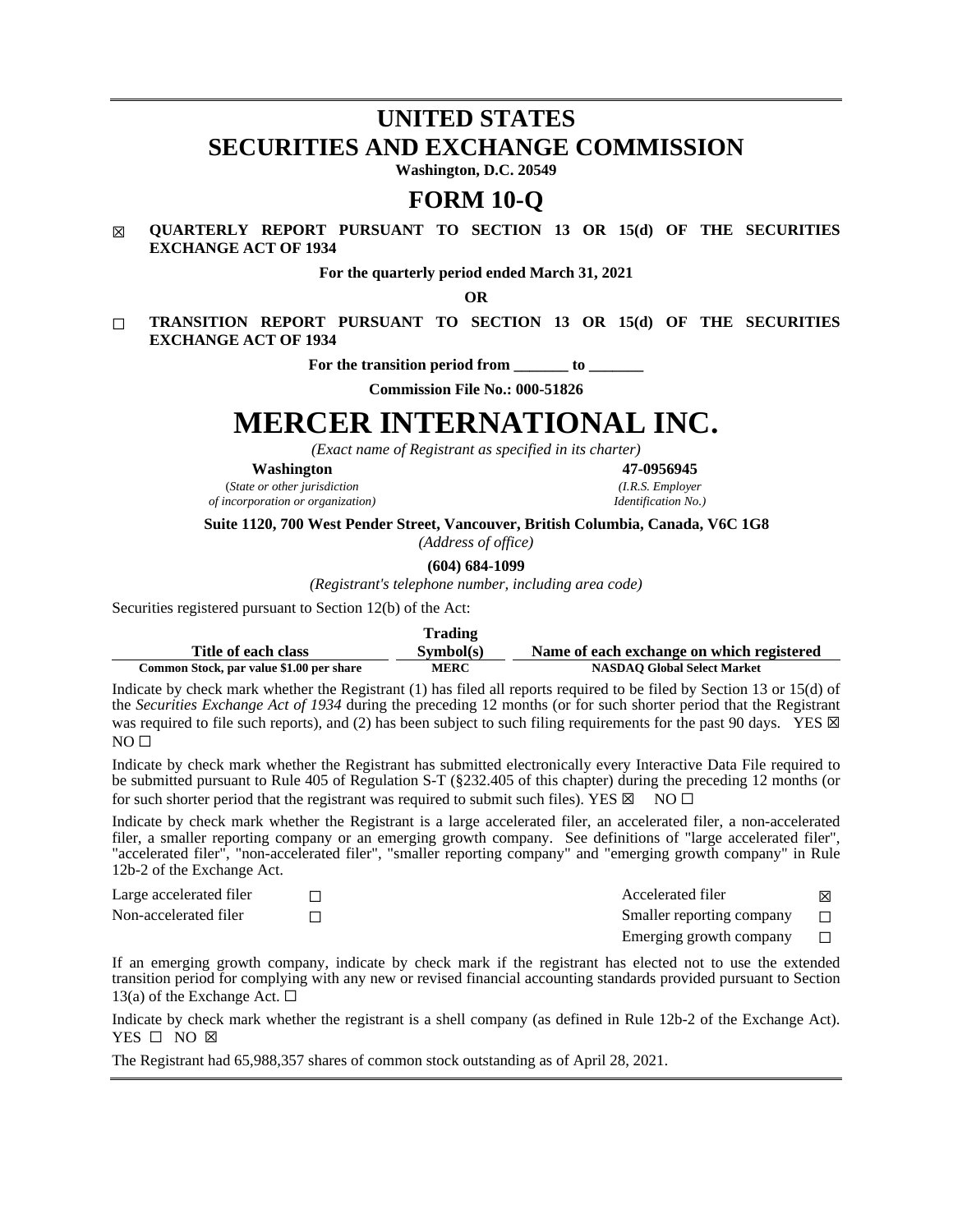# **PART I. FINANCIAL INFORMATION ITEM 1. FINANCIAL STATEMENTS MERCER INTERNATIONAL INC. INTERIM CONSOLIDATED FINANCIAL STATEMENTS FOR THE THREE MONTHS ENDED MARCH 31, 2021**

**(Unaudited)**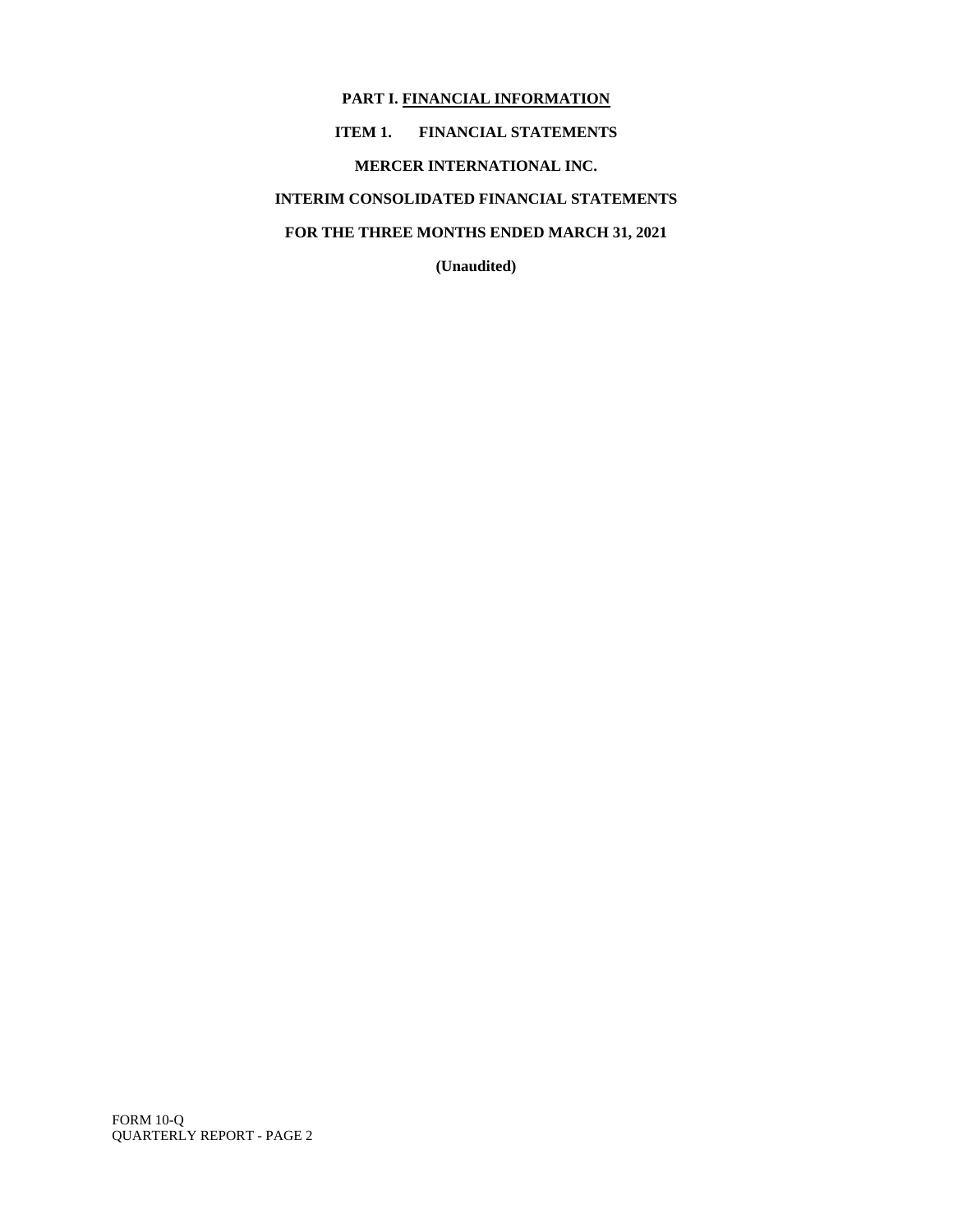#### **MERCER INTERNATIONAL INC. INTERIM CONSOLIDATED STATEMENTS OF OPERATIONS (Unaudited) (In thousands of U.S. dollars, except per share data)**

|                                                        |              | Three Months Ended March 31, |               |          |  |
|--------------------------------------------------------|--------------|------------------------------|---------------|----------|--|
|                                                        |              | 2021                         |               | 2020     |  |
| Revenues                                               | $\mathbf{s}$ | 412,720                      | $\mathcal{S}$ | 350,599  |  |
| Costs and expenses                                     |              |                              |               |          |  |
| Cost of sales, excluding depreciation and amortization |              | 310,197                      |               | 276,056  |  |
| Cost of sales depreciation and amortization            |              | 30,946                       |               | 32,911   |  |
| Selling, general and administrative expenses           |              | 20,548                       |               | 17,570   |  |
| Operating income                                       |              | 51,029                       |               | 24,062   |  |
| Other income (expenses)                                |              |                              |               |          |  |
| Interest expense                                       |              | (19,019)                     |               | (20,084) |  |
| Loss on early extinguishment of debt                   |              | (30, 368)                    |               |          |  |
| Other income (expenses)                                |              | 6,989                        |               | (2,026)  |  |
| Total other expenses, net                              |              | (42, 398)                    |               | (22,110) |  |
| Income before income taxes                             |              | 8,631                        |               | 1,952    |  |
| Income tax provision                                   |              | (2,698)                      |               | (5, 344) |  |
| Net income (loss)                                      |              | 5,933                        | \$            | (3,392)  |  |
| Net income (loss) per common share                     |              |                              |               |          |  |
| Basic and diluted                                      | \$           | 0.09                         | \$            | (0.05)   |  |
| Dividends declared per common share                    | \$           | 0.0650                       | \$            | 0.1375   |  |

#### **INTERIM CONSOLIDATED STATEMENTS OF COMPREHENSIVE LOSS (Unaudited) (In thousands of U.S. dollars)**

|                                                                                  | <b>Three Months Ended March 31,</b> |           |  |           |
|----------------------------------------------------------------------------------|-------------------------------------|-----------|--|-----------|
|                                                                                  |                                     | 2021      |  | 2020      |
| Net income (loss)                                                                |                                     | 5.933     |  | (3,392)   |
| Other comprehensive income (loss), net of taxes                                  |                                     |           |  |           |
| Foreign currency translation adjustment                                          |                                     | (36,023)  |  | (74,994)  |
| Change in unrecognized losses and prior service costs related to defined benefit |                                     |           |  |           |
| pension plans, net of tax expense of $$681 (2020 - $nil)$                        |                                     | 380       |  |           |
| Other comprehensive loss, net of taxes                                           |                                     | (35, 643) |  | (74, 988) |
| Total comprehensive loss                                                         |                                     | (29,710)  |  | (78, 380) |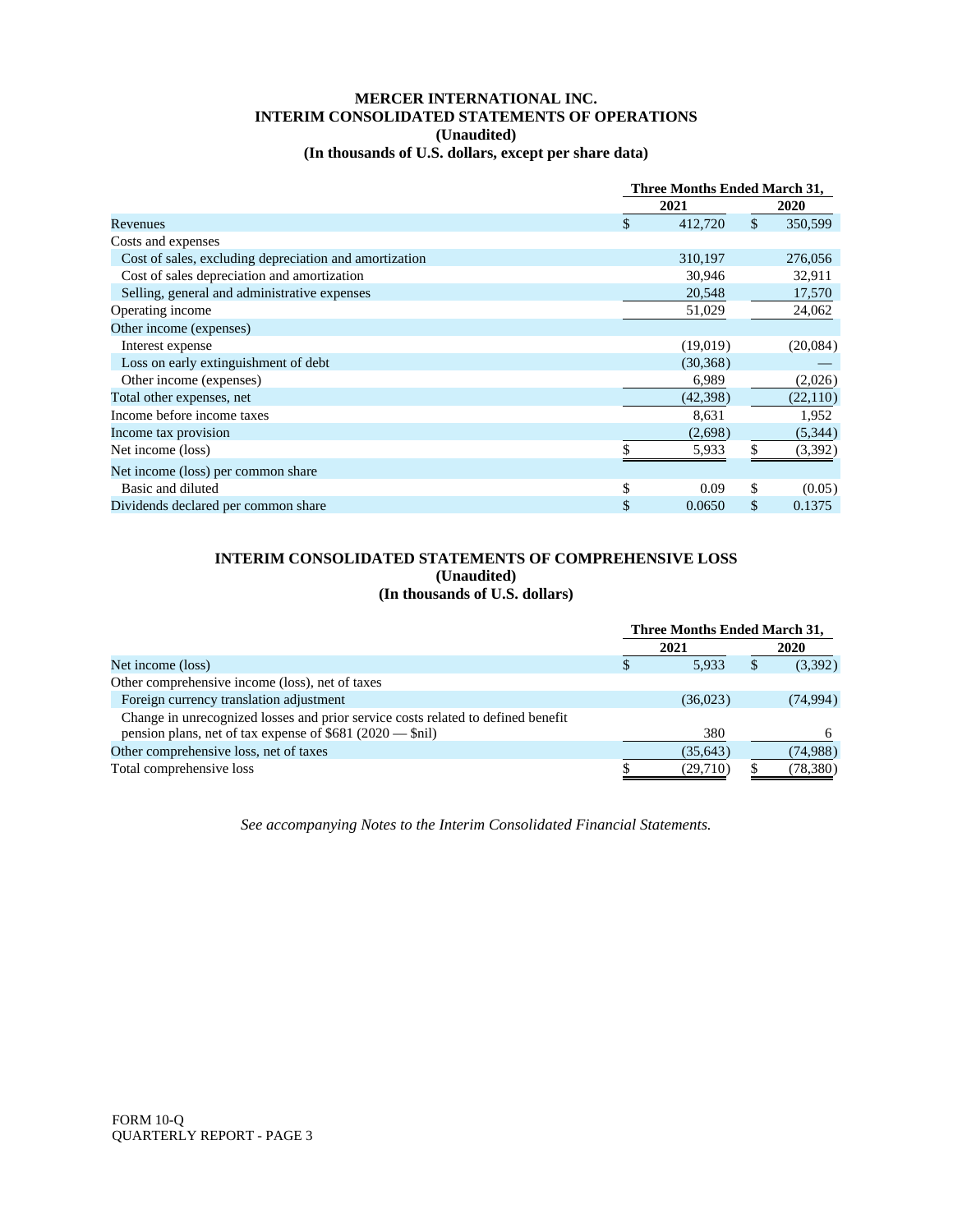### **MERCER INTERNATIONAL INC. INTERIM CONSOLIDATED BALANCE SHEETS (Unaudited)**

#### **(In thousands of U.S. dollars, except share and per share data)**

|                                                                            | March 31,<br>2021 |              | December 31,<br>2020 |
|----------------------------------------------------------------------------|-------------------|--------------|----------------------|
| <b>ASSETS</b>                                                              |                   |              |                      |
| Current assets                                                             |                   |              |                      |
| Cash and cash equivalents                                                  | \$<br>395,083     | \$           | 361,098              |
| Accounts receivable, net                                                   | 237,318           |              | 227,055              |
| Inventories                                                                | 288,111           |              | 271,696              |
| Prepaid expenses and other                                                 | 14,567            |              | 15,003               |
| Total current assets                                                       | 935,079           |              | 874,852              |
| Property, plant and equipment, net                                         | 1,099,412         |              | 1,109,740            |
| Investment in joint ventures                                               | 46,616            |              | 46,429               |
| Amortizable intangible assets, net                                         | 50,525            |              | 51,571               |
| Operating lease right-of-use assets                                        | 12,403            |              | 13,251               |
| Other long-term assets                                                     | 32,960            |              | 31,928               |
| Deferred income tax                                                        | 1,271             |              | 1,355                |
| <b>Total assets</b>                                                        | \$<br>2,178,266   | $\mathbb{S}$ | 2,129,126            |
| <b>LIABILITIES AND SHAREHOLDERS' EQUITY</b>                                |                   |              |                      |
| <b>Current liabilities</b>                                                 |                   |              |                      |
| Accounts payable and other                                                 | \$<br>229,324     | $\mathbb{S}$ | 210,994              |
| Pension and other post-retirement benefit obligations                      | 859               |              | 802                  |
| Total current liabilities                                                  | 230,183           |              | 211,796              |
| Debt                                                                       | 1,197,790         |              | 1,145,294            |
| Pension and other post-retirement benefit obligations                      | 31,033            |              | 31,810               |
| Finance lease liabilities                                                  | 51,618            |              | 41,329               |
| Operating lease liabilities                                                | 9,043             |              | 9,933                |
| Other long-term liabilities                                                | 14,566            |              | 10,909               |
| Deferred income tax                                                        | 76,395            |              | 77,028               |
| <b>Total liabilities</b>                                                   | 1,610,628         |              | 1,528,099            |
| Shareholders' equity                                                       |                   |              |                      |
| Common shares \$1 par value; 200,000,000 authorized; 65,988,000 issued and |                   |              |                      |
| outstanding (2020 - 65,868,000)                                            | 65,920            |              | 65,800               |
| Additional paid-in capital                                                 | 346,186           |              | 345,696              |
| Retained earnings                                                          | 218,750           |              | 217,106              |
| Accumulated other comprehensive loss                                       | (63,218)          |              | (27, 575)            |
| Total shareholders' equity                                                 | 567,638           |              | 601,027              |
| Total liabilities and shareholders' equity                                 | \$<br>2,178,266   | \$           | 2,129,126            |

Commitments and contingencies (Note 13)

Subsequent event (Note 7)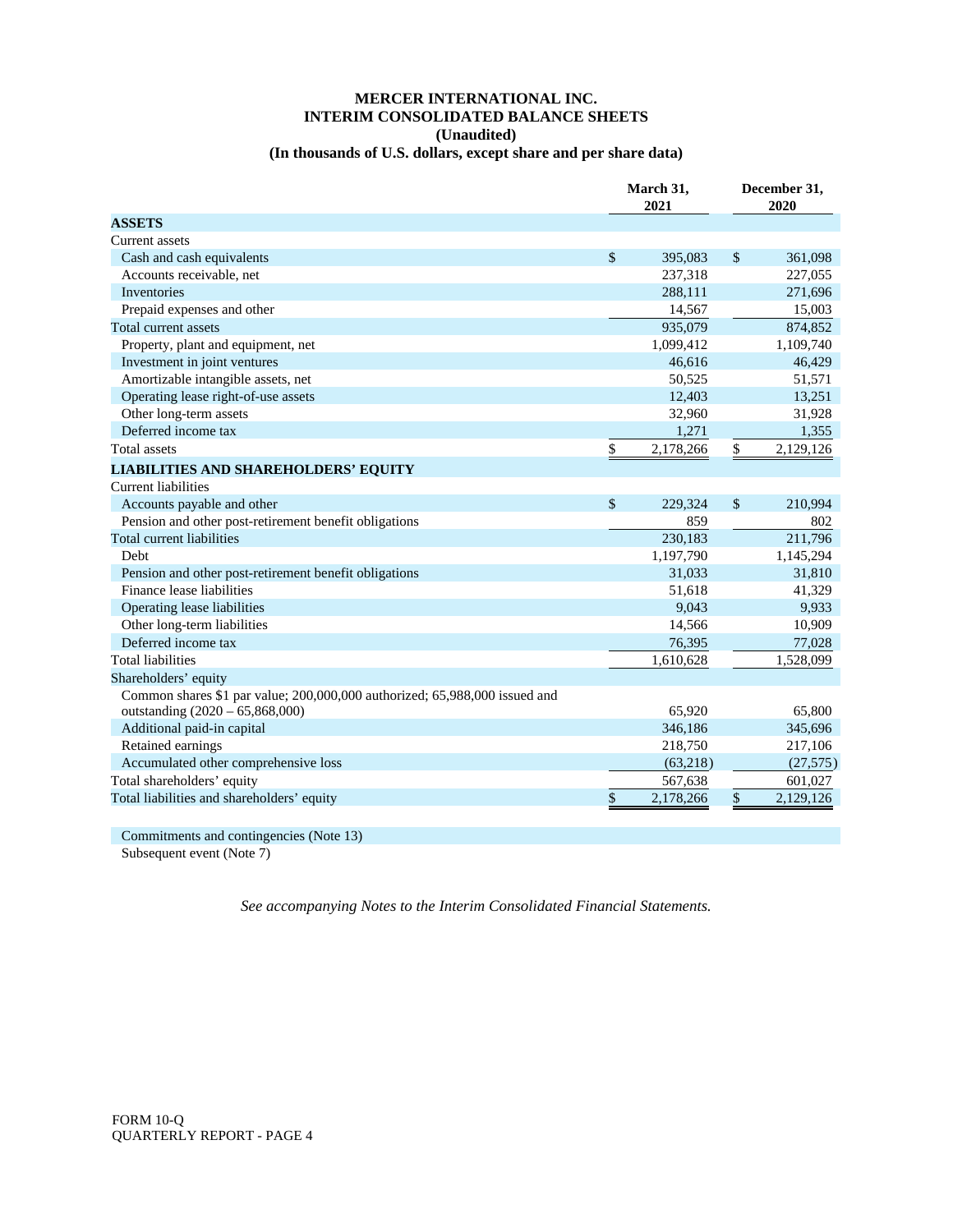#### **MERCER INTERNATIONAL INC. INTERIM CONSOLIDATED STATEMENTS OF CHANGES IN SHAREHOLDERS' EQUITY (Unaudited) (In thousands of U.S. dollars)**

|                                                       | <b>Common shares</b>                      |               |                            |                                         |     |                                    |               |                                                      |                                                |
|-------------------------------------------------------|-------------------------------------------|---------------|----------------------------|-----------------------------------------|-----|------------------------------------|---------------|------------------------------------------------------|------------------------------------------------|
| <b>Three Months Ended March 31:</b>                   | <b>Number</b><br>(thousands<br>of shares) |               | Amount.<br>at Par<br>Value | <b>Additional</b><br>Paid-in<br>Capital |     | <b>Retained</b><br><b>Earnings</b> |               | <b>Accumulated</b><br>Other<br>Comprehensive<br>Loss | <b>Total</b><br>Shareholders'<br><b>Equity</b> |
| Balance as of December 31, 2020                       | 65,868                                    | <sup>\$</sup> | 65,800                     | \$<br>345,696                           | \$. | 217,106                            | <sup>\$</sup> | $(27,575)$ \$                                        | 601,027                                        |
| Shares issued on grants of performance share<br>units | 120                                       |               | 120                        | (120)                                   |     |                                    |               |                                                      |                                                |
| Stock compensation expense                            |                                           |               |                            | 610                                     |     |                                    |               |                                                      | 610                                            |
| Net income                                            |                                           |               |                            |                                         |     | 5,933                              |               |                                                      | 5,933                                          |
| Dividends declared                                    |                                           |               |                            |                                         |     | (4,289)                            |               |                                                      | (4,289)                                        |
| Other comprehensive loss                              |                                           |               |                            |                                         |     |                                    |               | (35, 643)                                            | (35, 643)                                      |
| Balance as of March 31, 2021                          | 65,988                                    | \$            | 65,920                     | \$<br>346,186                           | \$. | 218,750                            |               | (63,218)                                             | 567,638                                        |
| Balance as of December 31, 2019                       | 65,629                                    | <sup>\$</sup> | 65,598                     | \$<br>344,994                           | \$. | 256,371                            | <sup>\$</sup> | $(116,560)$ \$                                       | 550,403                                        |
| Shares issued on grants of performance share<br>units | 195                                       |               | 195                        | (195)                                   |     |                                    |               |                                                      |                                                |
| Stock compensation reversal                           |                                           |               |                            | (46)                                    |     |                                    |               |                                                      | (46)                                           |
| Net loss                                              |                                           |               |                            |                                         |     | (3,392)                            |               |                                                      | (3,392)                                        |
| Dividends declared                                    |                                           |               |                            |                                         |     | (9,047)                            |               |                                                      | (9,047)                                        |
| Repurchase of common shares                           | (24)                                      |               | (24)                       |                                         |     | (138)                              |               |                                                      | (162)                                          |
| Other comprehensive loss                              |                                           |               |                            |                                         |     |                                    |               | (74,988)                                             | (74,988)                                       |
| Balance as of March 31, 2020                          | 65,800                                    | S             | 65,769                     | 344.753                                 |     | 243.794                            |               | (191, 548)                                           | 462,768                                        |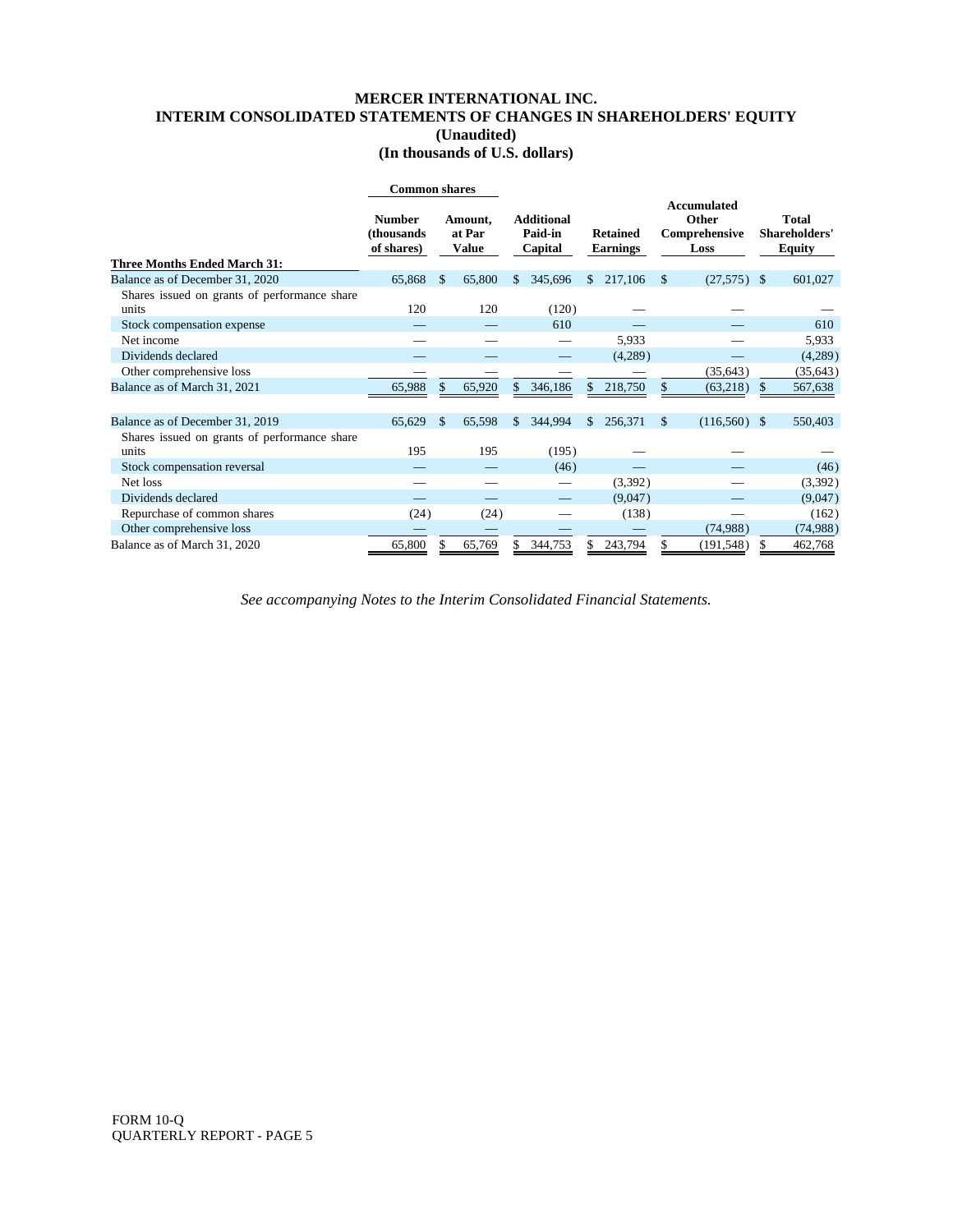#### **MERCER INTERNATIONAL INC. INTERIM CONSOLIDATED STATEMENTS OF CASH FLOWS (Unaudited) (In thousands of U.S. dollars)**

|                                                                                    | Three Months Ended March 31, |                         |  |  |
|------------------------------------------------------------------------------------|------------------------------|-------------------------|--|--|
|                                                                                    | 2021                         | 2020                    |  |  |
| Cash flows from (used in) operating activities                                     |                              |                         |  |  |
| Net income (loss)                                                                  | \$<br>5,933                  | $\mathbb{S}$<br>(3,392) |  |  |
| Adjustments to reconcile net income (loss) to cash flows from operating activities |                              |                         |  |  |
| Depreciation and amortization                                                      | 30,967                       | 32.946                  |  |  |
| Deferred income tax provision (recovery)                                           | 1,204                        | (1, 331)                |  |  |
| Inventory impairment                                                               |                              | 5,734                   |  |  |
| Loss on early extinguishment of debt                                               | 30.368                       |                         |  |  |
| Defined benefit pension plans and other post-retirement benefit plan expense       | 919                          | 762                     |  |  |
| Stock compensation expense (reversal)                                              | 610                          | (46)                    |  |  |
| Foreign exchange transaction gains                                                 | (8,606)                      | (6,144)                 |  |  |
| Other                                                                              | (616)                        | (497)                   |  |  |
| Defined benefit pension plans and other post-retirement benefit plan contributions | (923)                        | (915)                   |  |  |
| Changes in working capital                                                         |                              |                         |  |  |
| Accounts receivable                                                                | (12, 423)                    | (20,926)                |  |  |
| Inventories                                                                        | (20,799)                     | (18, 120)               |  |  |
| Accounts payable and accrued expenses                                              | 4,436                        | (57,660)                |  |  |
| Other                                                                              | (782)                        | (253)                   |  |  |
| Net cash from (used in) operating activities                                       | 30,288                       | (69, 842)               |  |  |
| Cash flows from (used in) investing activities                                     |                              |                         |  |  |
| Purchase of property, plant and equipment                                          | (25,262)                     | (23,018)                |  |  |
| Purchase of amortizable intangible assets                                          | (641)                        | (438)                   |  |  |
| Other                                                                              | (394)                        | 51                      |  |  |
| Net cash from (used in) investing activities                                       | (26, 297)                    | (23, 405)               |  |  |
| Cash flows from (used in) financing activities                                     |                              |                         |  |  |
| Redemption of senior notes                                                         | (824, 557)                   |                         |  |  |
| Proceeds from issuance of senior notes                                             | 875,000                      |                         |  |  |
| Proceeds from (repayment of) revolving credit facilities, net                      | (15,070)                     | 51,260                  |  |  |
| Dividend payments                                                                  |                              | (9,047)                 |  |  |
| Repurchase of common shares                                                        |                              | (162)                   |  |  |
| Payment of debt issuance costs                                                     | (14, 414)                    |                         |  |  |
| Proceeds from government grants                                                    | 8,532                        |                         |  |  |
| Other                                                                              | 1,921                        | (9,801)                 |  |  |
| Net cash from (used in) financing activities                                       | 31,412                       | 32,250                  |  |  |
| Effect of exchange rate changes on cash and cash equivalents                       | (1, 418)                     | (3,562)                 |  |  |
| Net increase (decrease) in cash and cash equivalents                               | 33,985                       | (64, 559)               |  |  |
| Cash and cash equivalents, beginning of period                                     | 361,098                      | 351,085                 |  |  |
| Cash and cash equivalents, end of period                                           | \$<br>395,083                | \$<br>286,526           |  |  |

| Supplemental cash flow disclosure:                                    |        |        |
|-----------------------------------------------------------------------|--------|--------|
| Cash paid for interest                                                | 39.026 | 37,278 |
| Cash paid for income taxes                                            | 1.845  | 12.974 |
| Supplemental schedule of non-cash investing and financing activities: |        |        |
| Leased production equipment                                           | 15.969 | 8.994  |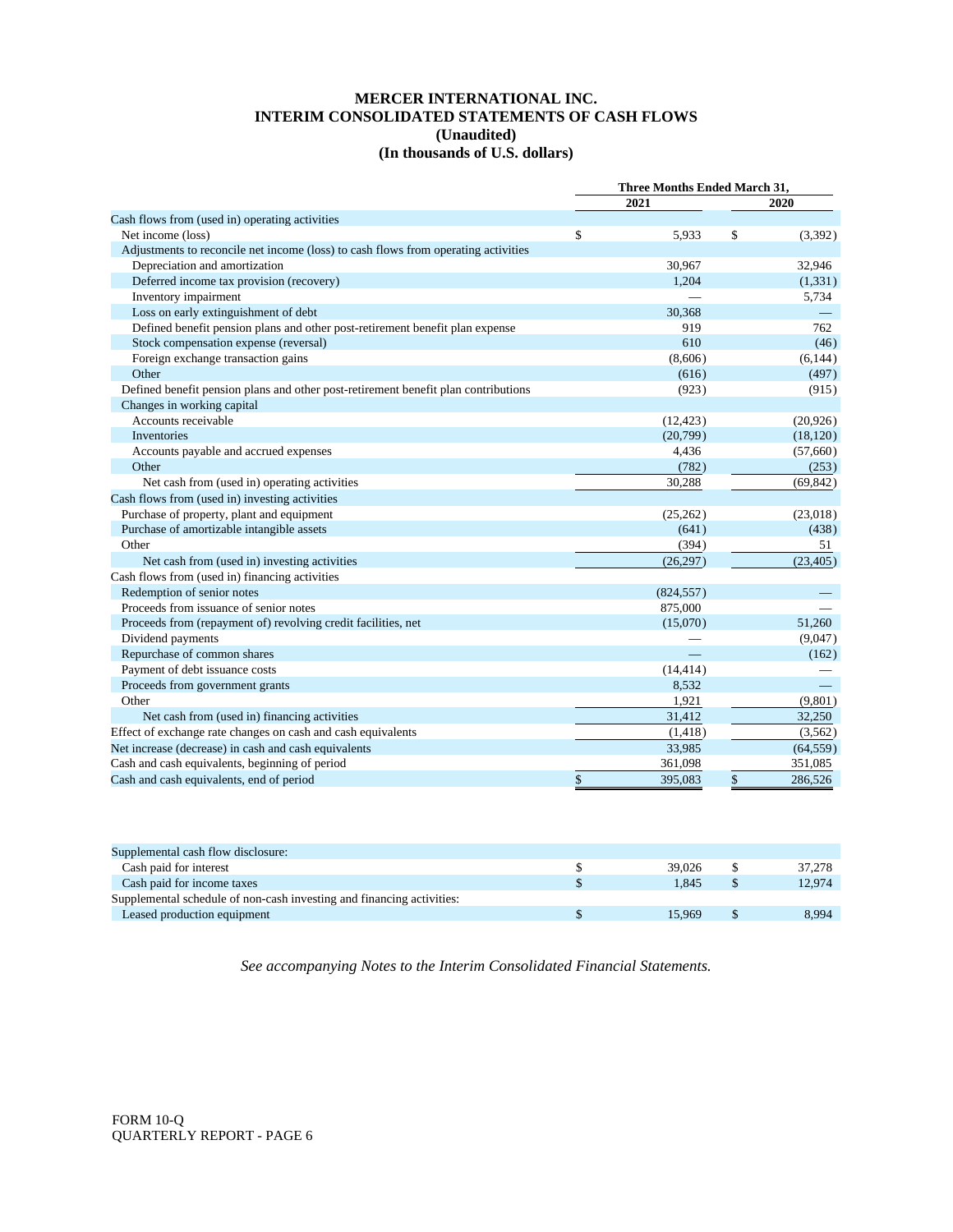#### **Note 1. The Company and Summary of Significant Accounting Policies**

#### **Nature of Operations and Basis of Presentation**

The Interim Consolidated Financial Statements contained herein include the accounts of Mercer International Inc. ("Mercer Inc.") and all of its subsidiaries (collectively the "Company"). Mercer Inc. owns 100% of its subsidiaries with the exception of the 50% joint venture interest in the Cariboo mill with West Fraser Mills Ltd., which is accounted for using the equity method. The Company's shares of common stock are quoted and listed for trading on the NASDAQ Global Select Market.

The Interim Consolidated Financial Statements have been prepared by the Company pursuant to the rules and regulations of the United States Securities and Exchange Commission (the "SEC"). The year-end Consolidated Balance Sheet data was derived from audited financial statements. The footnote disclosure included herein has been prepared in accordance with accounting principles generally accepted for interim financial statements in the United States ("GAAP"). The unaudited Interim Consolidated Financial Statements should be read together with the audited Consolidated Financial Statements and accompanying notes included in the Company's latest Annual Report on Form 10-K for the fiscal year ended December 31, 2020. In the opinion of the Company, the unaudited Interim Consolidated Financial Statements contained herein have been prepared on a consistent basis with the audited Consolidated Financial Statements and accompanying notes included in the Company's latest Annual Report on Form 10-K for the fiscal year ended December 31, 2020 and contain all adjustments necessary for a fair statement of the results of the interim periods included. The results for the periods included herein may not be indicative of the results for the entire year.

In these Interim Consolidated Financial Statements, unless otherwise indicated, all amounts are expressed in United States dollars ("U.S. dollars" or "\$"). The symbol "€" refers to euros and the symbol "C\$" refers to Canadian dollars.

#### **Use of Estimates**

Preparation of financial statements and related disclosures in conformity with GAAP requires management to make estimates and assumptions that affect the amounts reported in the financial statements and accompanying notes. Significant management judgment is required in determining the accounting for, among other things, pension and other post-retirement benefit obligations, deferred income taxes (valuation allowance and permanent reinvestment), depreciation and amortization, future cash flows associated with impairment testing for long-lived assets, the allocation of the purchase price in a business combination to the assets acquired and liabilities assumed, legal liabilities and contingencies. Actual results could differ materially from these estimates, and changes in these estimates are recorded when known.

#### **Impact of the COVID-19 Pandemic**

The Company is subject to risks and uncertainties as a result of the COVID-19 pandemic. In 2021, in response to the significant widespread amount of reported infections including in Europe and North America, as well as the emergence and rapid spread of new variants of the COVID-19 virus, various countries have announced the reimposition of restrictions on social, business, travel and other activities. In several countries such restrictions are at or near the level of lockdown restrictions imposed in 2020. Such economic disruption could have a material adverse effect on the Company's business.

The severity of the impact of the COVID-19 pandemic on the Company's business will depend on a number of factors, including, but not limited to, the duration and severity of the pandemic and the extent and severity of the impact on the Company's customers, all of which are uncertain and cannot be predicted. The Company's future results of operations and liquidity could be adversely impacted by delays in payments of outstanding receivable amounts beyond normal payment terms, supply chain disruptions and uncertain demand, and the impact of any initiatives or programs that the Company may undertake to address financial and operational challenges faced by its customers.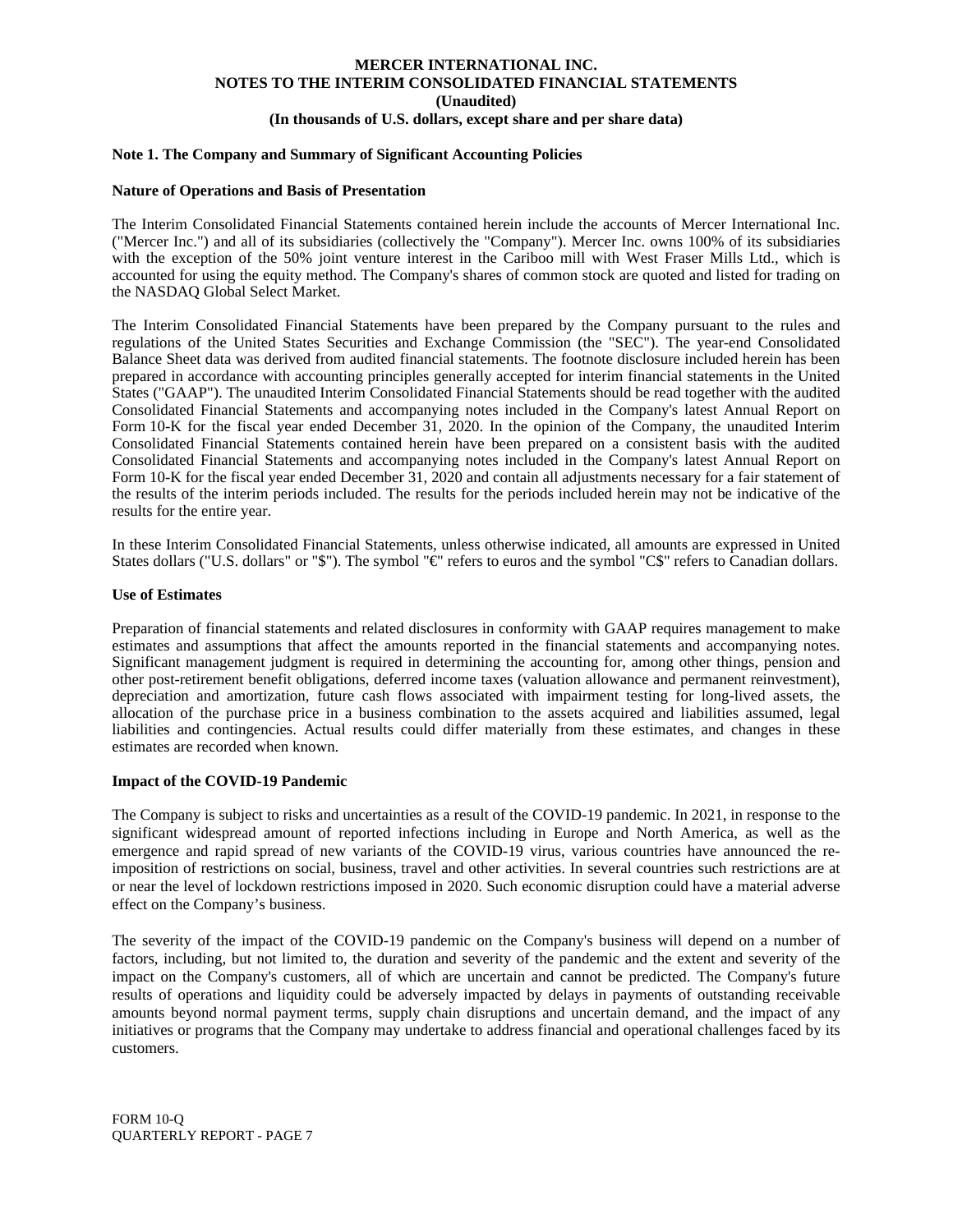#### **Note 1. The Company and Summary of Significant Accounting Policies (continued)**

As of the date of issuance of these Interim Consolidated Financial Statements, the Company has not had significant credit losses, downtime or closures at its mills or disruptions to raw material supplies or access to logistics networks due to the COVID-19 pandemic, but the extent to which the COVID-19 pandemic may materially impact the Company's future financial condition, liquidity, or results of operations remains uncertain.

#### **Note 2. Inventories**

Inventories as of March 31, 2021 and December 31, 2020, were comprised of the following:

|                       |   | March 31,<br>2021 | December 31,<br>2020 |         |  |
|-----------------------|---|-------------------|----------------------|---------|--|
| Raw materials         | S | 92.347            | S                    | 74,526  |  |
| Finished goods        |   | 89.472            |                      | 88,256  |  |
| Spare parts and other |   | 106.292           |                      | 108,914 |  |
|                       |   | 288,111           |                      | 271,696 |  |

#### **Note 3. Accounts Payable and Other**

Accounts payable and other as of March 31, 2021 and December 31, 2020, was comprised of the following:

|                       |   | March 31,<br>2021 | December 31,<br>2020 |         |  |
|-----------------------|---|-------------------|----------------------|---------|--|
| Trade payables        | S | 52.609            | \$                   | 42,730  |  |
| Accrued expenses      |   | 105,886           |                      | 90,875  |  |
| Interest payable      |   | 11.923            |                      | 33,241  |  |
| Income tax payable    |   | 21,408            |                      | 23,256  |  |
| Government grants (a) |   | 15,846            |                      | 7,161   |  |
| Other                 |   | 21,652            |                      | 13,731  |  |
|                       |   | 229,324           | \$                   | 210,994 |  |

(a) The Canadian mills have received C\$19.9 million (\$15,846) (December 31, 2020 – C\$9.1 million (\$7,161)) of government grants to partially finance innovation and greenhouse gas emission reduction capital projects. The funds received related to these grants are recorded in "Cash and cash equivalents" in the Interim Consolidated Balance Sheets, however, they are considered to be restricted as they are repayable if the mills do not spend the funds on approved projects.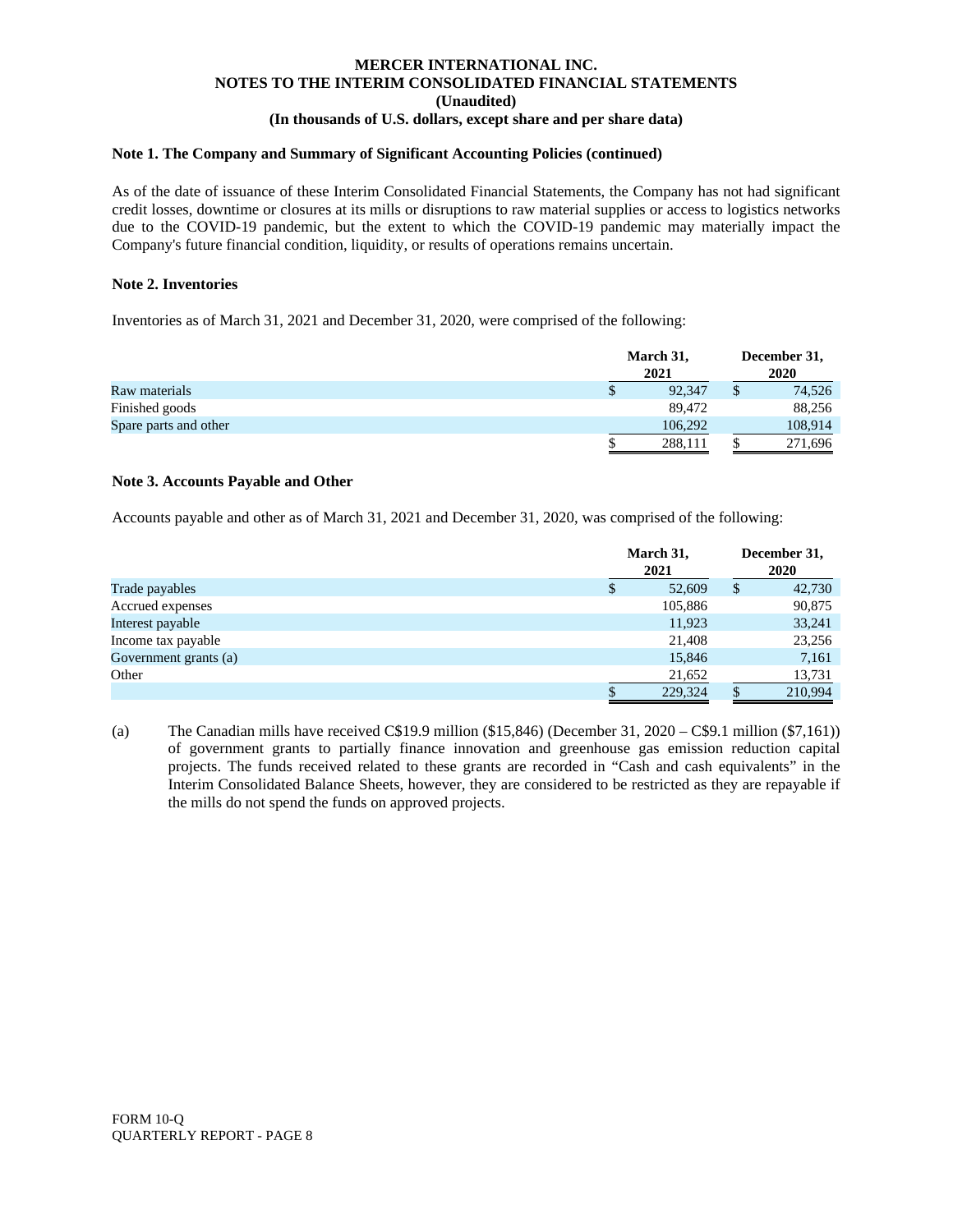#### **Note 4. Debt**

Debt as of March 31, 2021 and December 31, 2020, was comprised of the following:

|                                                            |                 | March 31, |           | December 31, |           |
|------------------------------------------------------------|-----------------|-----------|-----------|--------------|-----------|
|                                                            | <b>Maturity</b> |           | 2021      |              | 2020      |
| Senior notes (a)                                           |                 |           |           |              |           |
| 5.500% senior notes                                        | 2026            | \$        | 300,000   | \$           | 300,000   |
| 5.125% senior notes                                        | 2029            |           | 875,000   |              |           |
| 6.500% senior notes                                        | 2024            |           |           |              | 250,000   |
| 7.375% senior notes                                        | 2025            |           |           |              | 550,000   |
|                                                            |                 |           |           |              |           |
| Credit arrangements                                        |                 |           |           |              |           |
| $\epsilon$ 200 million joint revolving credit facility (b) | 2023            |           |           |              |           |
| C\$60 million revolving credit facility (c)                | 2024            |           | 23,857    |              | 21,992    |
| C\$60 million revolving credit facility (d)                | 2023            |           | 16,700    |              | 32,988    |
| €2.6 million demand loan (e)                               |                 |           |           |              |           |
|                                                            |                 |           | 1,215,557 |              | 1,154,980 |
| Less: unamortized premium and issuance costs, net          |                 |           | (17,767)  |              | (9,686)   |
|                                                            |                 |           | 1,197,790 |              | 1,145,294 |

The maturities of the principal portion of debt as of March 31, 2021 were as follows:

| 2021       | Ф              |
|------------|----------------|
| 2022       | __             |
| 2023       | 16,700         |
| 2024       | 23,857         |
| 2025       |                |
| Thereafter | 1,175,000      |
|            | 1,215,557<br>Φ |

Certain of the Company's debt instruments were issued under agreements which, among other things, may limit its ability and the ability of its subsidiaries to make certain payments, including dividends. These limitations are subject to specific exceptions. As of March 31, 2021, the Company was in compliance with the terms of its debt agreements.

(a) In January 2021, the Company issued \$875,000 in aggregate principal amount of 5.125% senior notes which mature on February 1, 2029 (the "2029 Senior Notes"). The net proceeds from the 2029 Senior Notes issuance was \$860,586 after deducting the underwriter's discount and offering expenses. The net proceeds were used to redeem the outstanding senior notes which were to mature in 2024 and 2025 and for general corporate purposes. In connection with the redemption, the Company recorded a loss on early extinguishment of debt of \$30,368 in the Interim Consolidated Statements of Operations.

The 2029 Senior Notes and the senior notes which mature on January 15, 2026 (the "2026 Senior Notes" and collectively with the 2029 Senior Notes, the "Senior Notes") are general unsecured senior obligations of the Company. The Company may redeem all or a part of the Senior Notes, upon not less than 10 days' or more than 60 days' notice at the redemption price plus accrued and unpaid interest to (but not including) the applicable redemption date.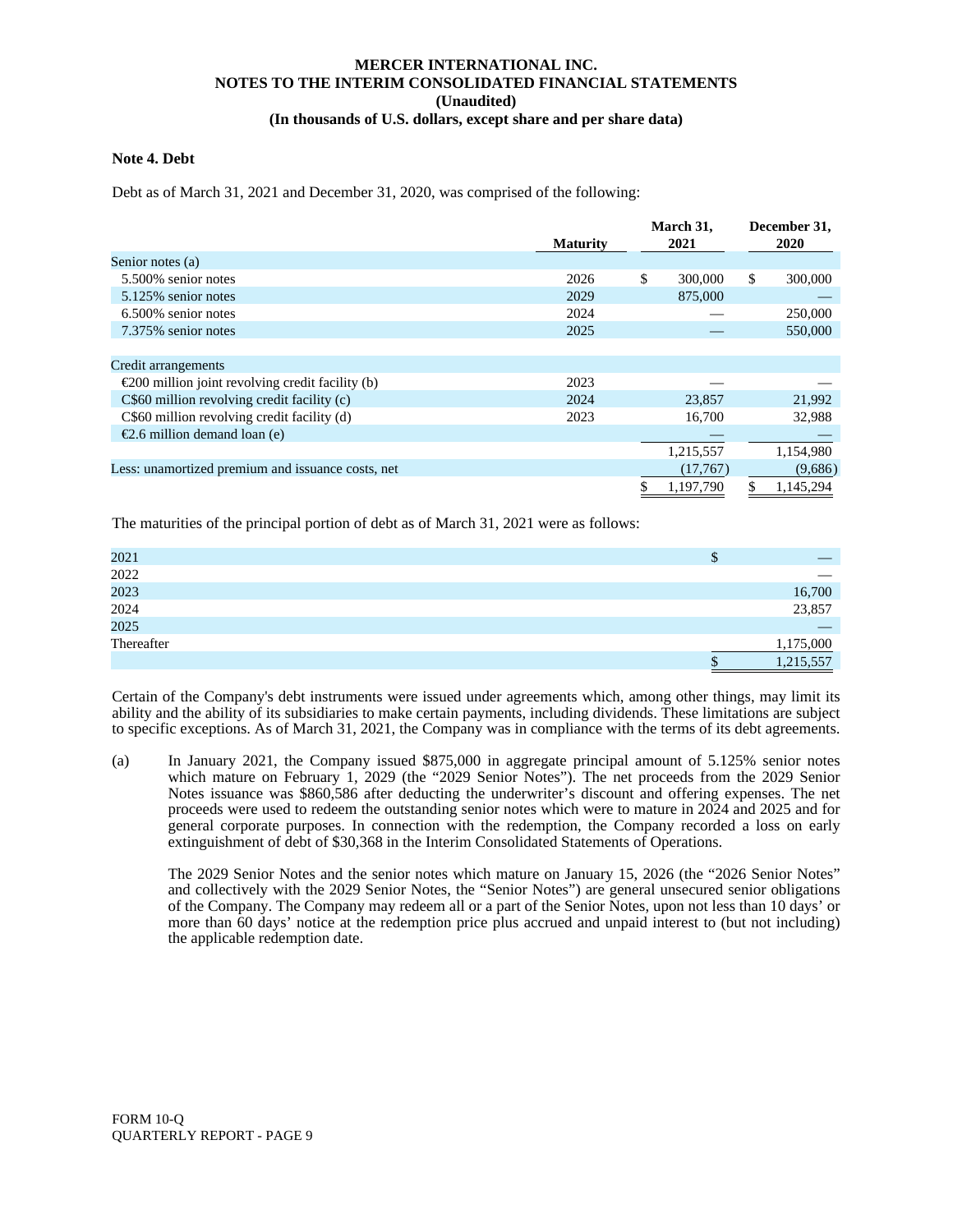#### **Note 4. Debt (continued)**

The following table presents the redemption prices (expressed as percentages of principal amount) and the redemption periods of the outstanding Senior Notes:

| 2026 Senior Notes                |            | <b>2029 Senior Notes</b>        |            |
|----------------------------------|------------|---------------------------------|------------|
| <b>12 Month Period Beginning</b> | Percentage | 12 Month Period Beginning       | Percentage |
| January 15, 2021                 | 102.750\%  | February 1, 2024                | 102.563%   |
| January 15, 2022                 | 101.375%   | February 1, 2025                | 101.281%   |
| January 15, 2023 and thereafter  | 100.000%   | February 1, 2026 and thereafter | 100.000%   |

- (b) A  $\epsilon$ 200.0 million joint revolving credit facility with all of the Company's German mills that matures in December 2023. Borrowings under the facility are unsecured and bear interest at Euribor plus a variable margin ranging from 1.05% to 2.00% dependent on conditions including but not limited to a prescribed leverage ratio. As of March 31, 2021, approximately €9.9 million (\$11,563) of this facility was supporting bank guarantees and approximately  $\epsilon$ 190.1 million (\$222,937) was available.
- (c) A C\$60.0 million revolving credit facility for Peace River that matures in February 2024. The facility is available by way of: (i) Canadian dollar denominated advances, which bear interest at a designated prime rate per annum; (ii) banker's acceptance equivalent loans, which bear interest at the applicable Canadian dollar banker's acceptance plus 1.25% to 1.50% per annum; (iii) dollar denominated base rate advances at the greater of the federal funds rate plus 0.50%, a designated LIBOR rate plus 1.00% and the bank's applicable reference rate for U.S. dollar loans; and (iv) dollar LIBOR advances, which bear interest at LIBOR plus 1.25% to 1.50% per annum. Borrowings under the facility are collateralized by, among other things, the mill's inventories and accounts receivable. As of March 31, 2021, approximately C\$30.0 million (\$23,857) of this facility was drawn and accruing interest at a rate of 1.92%, approximately C\$1.0 million (\$769) was supporting letters of credit and approximately C\$29.0 million (\$23,088) was available.
- (d) A C\$60.0 million revolving credit facility for Celgar that matures in July 2023. Borrowings under the facility are collateralized by the mill's inventories, accounts receivable, general intangibles and capital assets and are restricted by a borrowing base calculated on the mill's inventories and accounts receivable. The facility is available by way of: (i) Canadian and U.S. dollar denominated advances, which bear interest at a designated prime rate less 0.125% to plus 0.125% per annum; (ii) banker's acceptance equivalent loans, which bear interest at the applicable Canadian dollar banker's acceptance plus 1.25% to 1.625% per annum; and (iii) dollar LIBOR advances, which bear interest at LIBOR plus 1.25% to 1.625% per annum. As of March 31, 2021, approximately C\$21.0 million (\$16,700) of this facility was drawn and accruing interest at a rate of 1.79%, approximately C\$0.5 million (\$359) was supporting letters of credit and approximately C\$38.5 million (\$30,655) was available.
- (e) A  $\epsilon$ 2.6 million demand loan for Rosenthal that does not have a maturity date. Borrowings under this facility are unsecured and bear interest at the rate of the three-month Euribor plus 2.50%. As of March 31, 2021, approximately  $\epsilon$ 2.6 million (\$2,992) of this facility was supporting bank guarantees and approximately \$nil was available.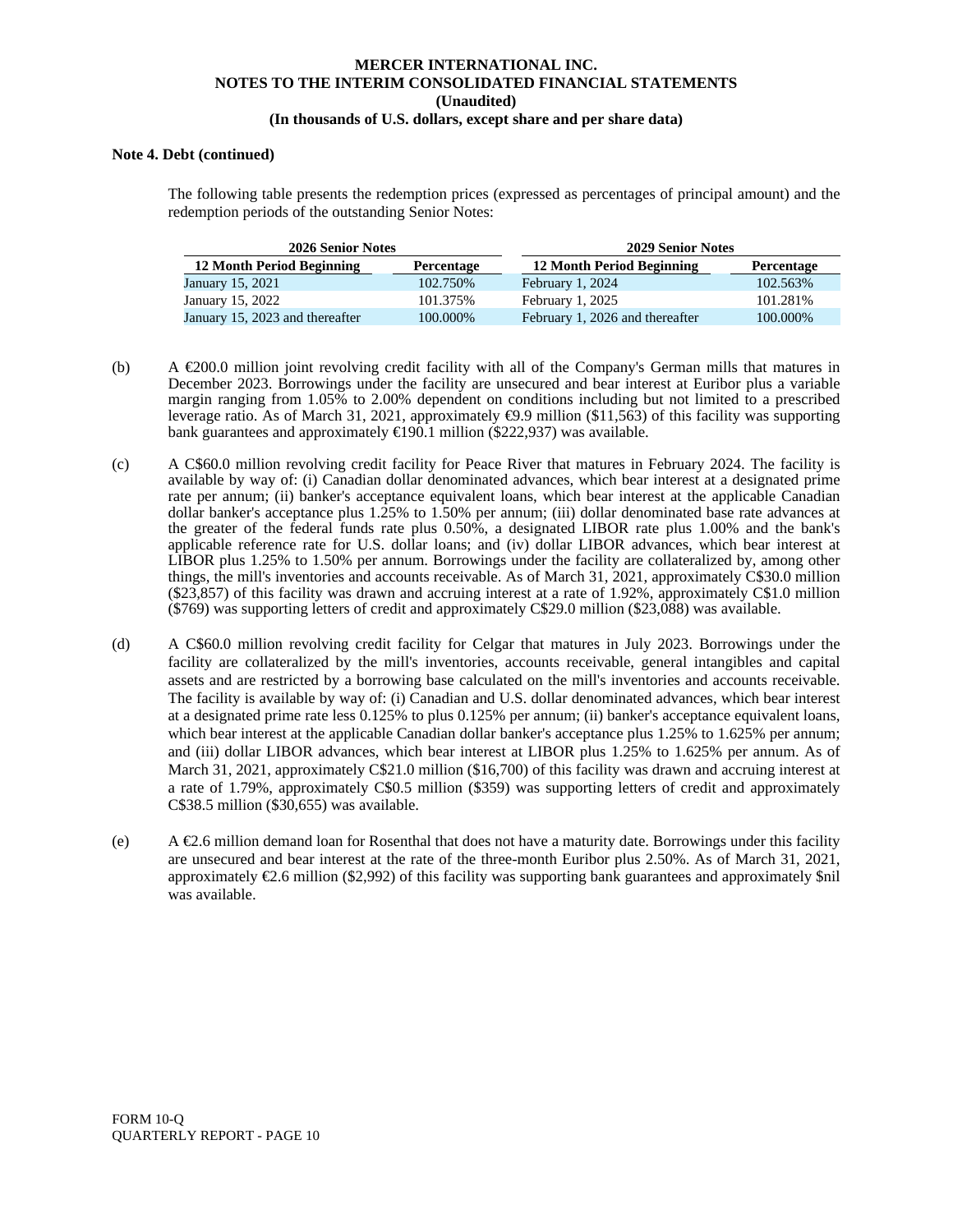#### **Note 5. Pension and Other Post-Retirement Benefit Obligations**

#### **Defined Benefit Plans**

Pension benefits are based on employees' earnings and years of service. The defined benefit plans are funded by contributions from the Company based on actuarial estimates and statutory requirements. The components of the net benefit costs for the Celgar and Peace River defined benefit plans, in aggregate for the three month periods ended March 31, 2021 and 2020 were as follows:

|                                    | Three Months Ended March 31, |               |                                                            |    |                |               |                                                            |  |
|------------------------------------|------------------------------|---------------|------------------------------------------------------------|----|----------------|---------------|------------------------------------------------------------|--|
|                                    |                              | 2021          |                                                            |    |                |               |                                                            |  |
|                                    | <b>Pension</b>               |               | <b>Other Post-</b><br><b>Retirement</b><br><b>Benefits</b> |    | <b>Pension</b> |               | <b>Other Post-</b><br><b>Retirement</b><br><b>Benefits</b> |  |
| Service cost                       | \$<br>1,025                  | <sup>\$</sup> | 79                                                         | -S | 849            | <sup>\$</sup> | 64                                                         |  |
| Interest cost                      | 917                          |               | 102                                                        |    | 840            |               | 96                                                         |  |
| Expected return on plan assets     | (1,174)                      |               | --                                                         |    | (1,093)        |               |                                                            |  |
| Amortization of unrecognized items | 176                          |               | (206)                                                      |    | 228            |               | (222)                                                      |  |
| Net benefit costs                  | \$<br>944                    |               | (25                                                        |    | 824            |               | (62)                                                       |  |

The components of the net benefit costs other than service cost are recorded in "Other income (expenses)" in the Interim Consolidated Statements of Operations. The amortization of unrecognized items relates to net actuarial losses and prior service costs.

#### **Defined Contribution Plan**

Effective December 31, 2008, the defined benefit plans at the Celgar mill were closed to new members. In addition, the related defined benefit service accrual ceased on December 31, 2008, and members began to receive pension benefits, at a fixed contractual rate, under a new defined contribution plan effective January 1, 2009. During the three month period ended March 31, 2021, the Company made contributions of \$380 to this plan (2020 – \$413).

#### **Multiemployer Plan**

The Company participates in a multiemployer plan for the hourly-paid employees at the Celgar mill. The contributions to the plan are determined based on a percentage of pensionable earnings pursuant to a collective bargaining agreement. The Company has no current or future contribution obligations in excess of the contractual contributions. During the three month periods ended March 31, 2021, the Company made contributions of \$714 to this plan  $(2020 - $451)$ .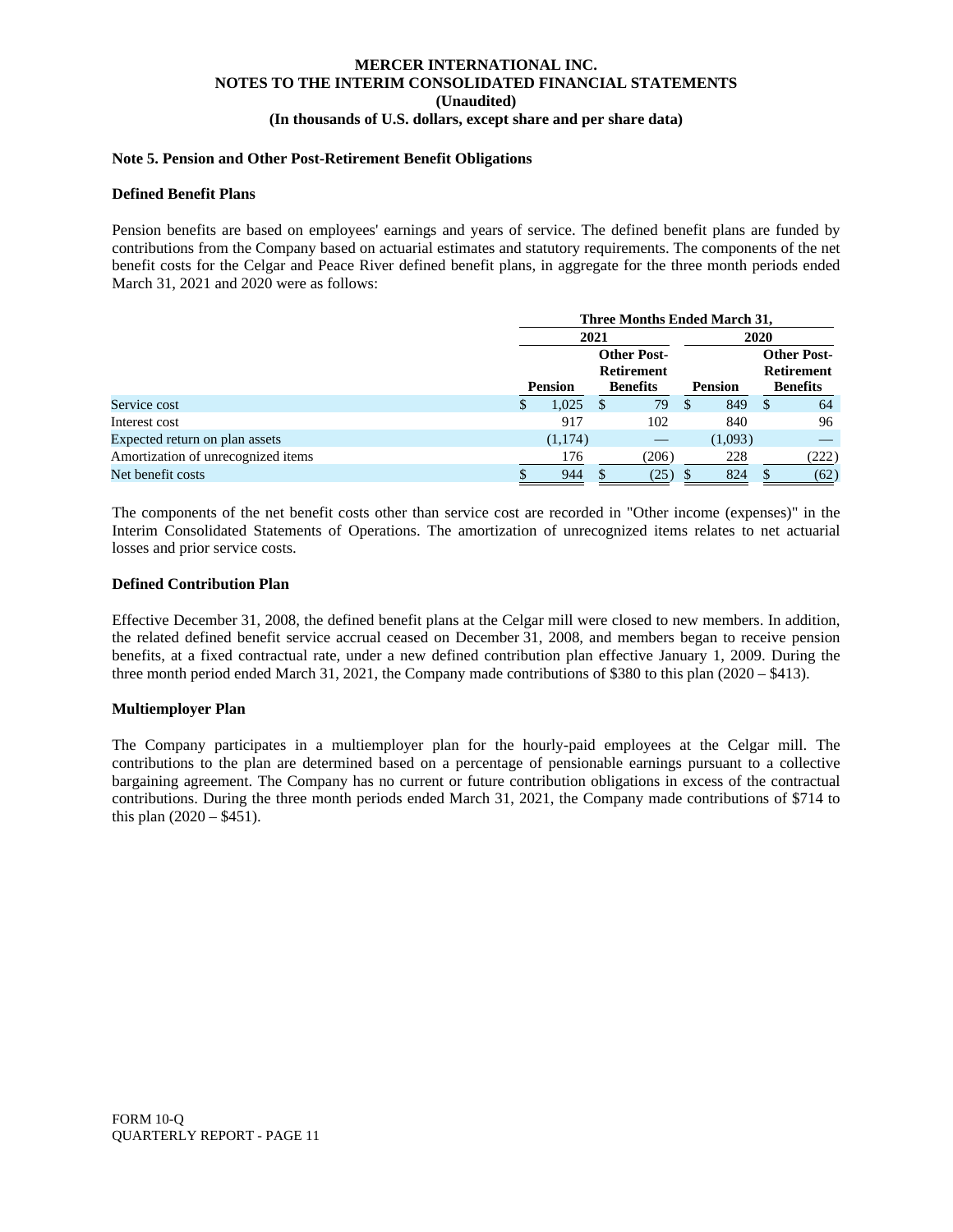#### **Note 6. Income Taxes**

Differences between the U.S. Federal statutory and the Company's effective tax rates for the three month periods ended March 31, 2021 and 2020, were as follows:

|                                                           | Three Months Ended March 31, |           |    |             |  |  |
|-----------------------------------------------------------|------------------------------|-----------|----|-------------|--|--|
|                                                           |                              | 2021      |    | <b>2020</b> |  |  |
| U.S. Federal statutory rate                               |                              | 21%       |    | 21%         |  |  |
| U.S. Federal statutory rate on income before income taxes | \$                           | (1,813)   | -S | (410)       |  |  |
| Tax differential on foreign income                        |                              | (2,848)   |    | (1,219)     |  |  |
| Effect of foreign earnings (a)                            |                              | (3,112)   |    | (1,575)     |  |  |
| Valuation allowance (b)                                   |                              | (11, 117) |    | 4           |  |  |
| Tax benefit of partnership structure                      |                              | 893       |    | 935         |  |  |
| Non-taxable foreign subsidies                             |                              | 748       |    | 686         |  |  |
| True-up of prior year taxes                               |                              | 3,170     |    | (1,222)     |  |  |
| Annual effective tax rate adjustment                      |                              | 13,300    |    |             |  |  |
| Other, net                                                |                              | (1,919)   |    | (2,543)     |  |  |
| Income tax provision                                      |                              | (2,698)   |    | (5, 344)    |  |  |
| Comprised of:                                             |                              |           |    |             |  |  |
| Current income tax provision                              | $\mathcal{S}$                | (1, 494)  | -S | (6,675)     |  |  |
| Deferred income tax recovery (provision)                  |                              | (1,204)   |    | 1,331       |  |  |
| Income tax provision                                      |                              | (2,698)   | \$ | (5,344)     |  |  |

- (a) Primarily due to the impact of the global intangible low-taxed income provision in the Tax Cuts and Jobs Act of 2017.
- (b) For the three month period ended March 31, 2021, the valuation allowance primarily relates to taxable losses and denied interest expense.

#### **Note 7. Shareholders' Equity**

#### **Dividends**

In February 2021, the Company's board of directors declared a quarterly dividend of \$0.065 per common share. Payment of the dividend was made on April 7, 2021 to all shareholders of record on March 31, 2021.

In April 2021, the Company's board of directors declared a quarterly dividend of \$0.065 per common share. Payment of the dividend will be made on July 7, 2021 to all shareholders of record on June 30, 2021. Future dividends are subject to approval by the board of directors and may be adjusted as business and industry conditions warrant.

#### **Stock Based Compensation**

The Company has a stock incentive plan which provides for options, restricted stock rights, restricted shares, performance shares, performance share units ("PSUs") and stock appreciation rights to be awarded to employees, consultants and non-employee directors. During the three month period ended March 31, 2021, there were no issued and outstanding options, restricted stock rights, performance shares or stock appreciation rights. As of March 31, 2021, after factoring in all allocated shares, there remain approximately 1.2 million common shares available for grant.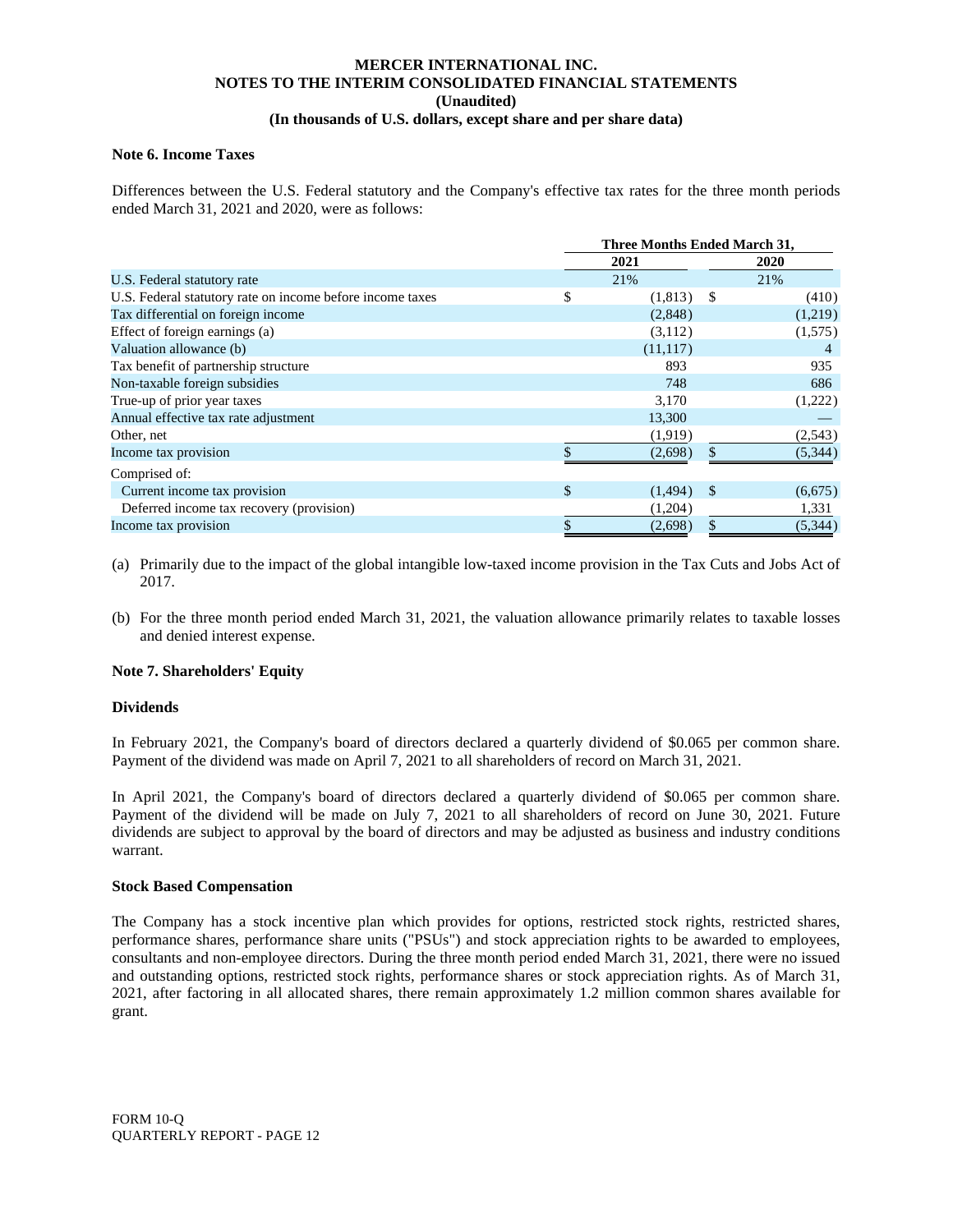#### **Note 7. Shareholders' Equity (continued)**

*PSUs*

PSUs comprise rights to receive common shares at a future date that are contingent on the Company and the grantee achieving certain performance objectives. The performance objective period is generally three years. For the three month period ended March 31, 2021, the Company recognized an expense of \$473 related to PSUs (2020 – a reversal of \$159).

The following table summarizes PSU activity during the period:

|                                   | <b>Number of PSUs</b> |
|-----------------------------------|-----------------------|
| Outstanding as of January 1, 2021 | 2,364,848             |
| Granted                           | 1.007.912             |
| Vested and issued                 | (120,271)             |
| Forfeited                         | (498, 017)            |
| Outstanding as of March 31, 2021  | 2,754,472             |

#### *Restricted Shares*

Restricted shares generally vest at the end of one year. For the three month period ended March 31, 2021, the Company recognized an expense of \$137 related to restricted shares  $(2020 - 113)$ . As of March 31, 2021, the total remaining unrecognized compensation cost related to restricted shares amounted to approximately \$92 which will be amortized over the remaining vesting periods.

#### **Note 8. Net Income (Loss) Per Common Share**

The reconciliation of basic and diluted net income (loss) per common share for the three month periods ended March 31, 2021 and 2020 was as follows:

|                                                       |    | <b>Three Months Ended</b><br>March 31, |              |            |  |  |
|-------------------------------------------------------|----|----------------------------------------|--------------|------------|--|--|
|                                                       |    | 2021                                   |              | 2020       |  |  |
| Net income (loss)                                     |    |                                        |              |            |  |  |
| Basic and diluted                                     | \$ | 5,933                                  | \$           | (3,392)    |  |  |
|                                                       |    |                                        |              |            |  |  |
| Net income (loss) per common share                    |    |                                        |              |            |  |  |
| Basic and diluted                                     | \$ | 0.09                                   | $\mathbb{S}$ | (0.05)     |  |  |
|                                                       |    |                                        |              |            |  |  |
| Weighted average number of common shares outstanding: |    |                                        |              |            |  |  |
| Basic (a)                                             |    | 65,857,409                             |              | 65,694,460 |  |  |
| Effect of dilutive instruments:                       |    |                                        |              |            |  |  |
| <b>PSUs</b>                                           |    | 285,369                                |              |            |  |  |
| <b>Restricted shares</b>                              |    | 56,103                                 |              |            |  |  |
| Diluted                                               |    | 66,198,881                             |              | 65,694,460 |  |  |

(a) For the three month period ended March 31, 2021, the weighted average number of common shares outstanding excludes 68,140 restricted shares which have been issued, but have not vested as of March 31, 2021 (2020 – 31,405 restricted shares).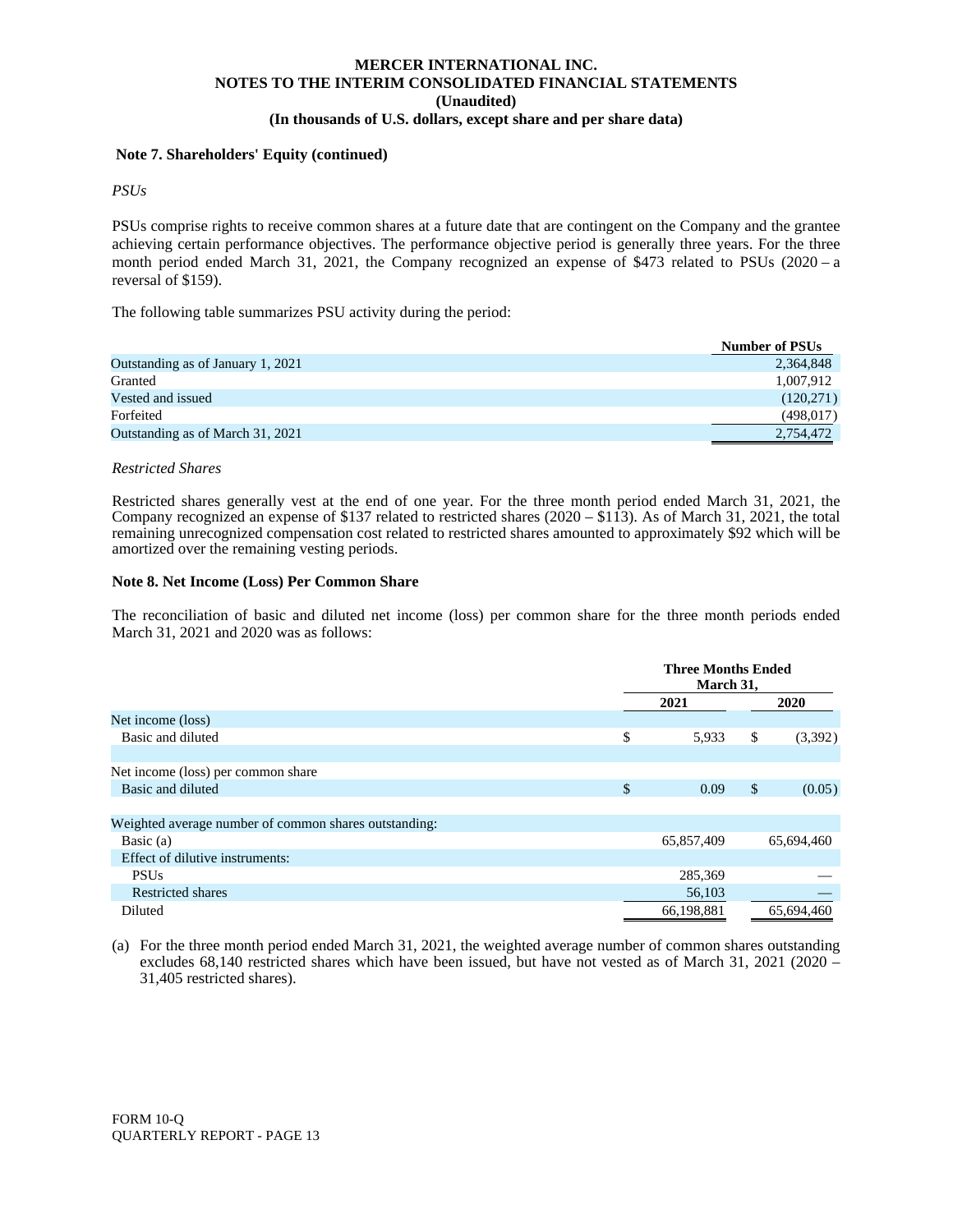#### **Note 8. Net Income (Loss) Per Common Share (continued)**

The calculation of diluted net income (loss) per common share does not assume the exercise of any instruments that would have an anti-dilutive effect on net income (loss) per common share. Instruments excluded from the calculation of net income (loss) per common share because they were anti-dilutive for the three month periods ended March 31, 2021 and 2020 were as follows:

|                   | <b>Three Months Ended</b><br>March 31. |           |
|-------------------|----------------------------------------|-----------|
|                   | 2021                                   | 2020      |
| <b>PSUs</b>       |                                        | 2,409,176 |
| Restricted shares | $\overline{\phantom{a}}$               | 31.405    |

#### **Note 9. Accumulated Other Comprehensive Loss**

The change in the accumulated other comprehensive loss by component (net of tax) for the three month period ended March 31, 2021 was as follows:

|                                                            |  | Foreign<br><b>Currency</b><br><b>Translation</b><br>Adjustment | <b>Defined Benefit</b><br><b>Pension and</b><br><b>Other Post-</b><br><b>Retirement</b><br><b>Benefit Items</b> |         |  | Total     |
|------------------------------------------------------------|--|----------------------------------------------------------------|-----------------------------------------------------------------------------------------------------------------|---------|--|-----------|
| Balance as of January 1, 2021                              |  | (19, 578)                                                      | \$                                                                                                              | (7,997) |  | (27,575)  |
| Other comprehensive income (loss) before reclassifications |  | (36,023)                                                       |                                                                                                                 | 410     |  | (35, 613) |
| Amounts reclassified                                       |  |                                                                |                                                                                                                 | (30)    |  | (30)      |
| Other comprehensive income (loss), net of taxes            |  | (36,023)                                                       |                                                                                                                 | 380     |  | (35,643)  |
| Balance as of March 31, 2021                               |  | (55,601)                                                       |                                                                                                                 | (7,617) |  | (63,218)  |

#### **Note 10. Related Party Transactions**

The Company enters into related party transactions with its joint ventures. For the three month period ended March 31, 2021, pulp purchases from the Company's 50% owned Cariboo mill, which are transacted at the Cariboo mill's cost, were  $$21,043$  (2020 – \$19,594) and as of March 31, 2021, the Company had a receivable balance from the Cariboo mill of \$4,607 (December 31, 2020 – \$3,518). For the three month period ended March 31, 2021, services from the Company's 50% owned logging and chipping operation, which are transacted at arm's length negotiated prices, were \$4,624 (2020 – \$6,543) and as of March 31, 2021, the Company had a payable balance to the operation of \$3,631 (December 31, 2020 – \$1,953).

#### **Note 11. Segment Information**

The Company is managed based on the primary products it manufactures: pulp and wood products. Accordingly, the Company's four pulp mills and its 50% interest in the Cariboo mill are aggregated into the pulp segment, and the Friesau sawmill is a separate reportable segment, wood products. The Company's sandalwood business is included in corporate and other as it does not meet the criteria to be reported as a separate reportable segment.

None of the income or loss items following operating income in the Company's Interim Consolidated Statements of Operations are allocated to the segments, as those items are reviewed separately by management.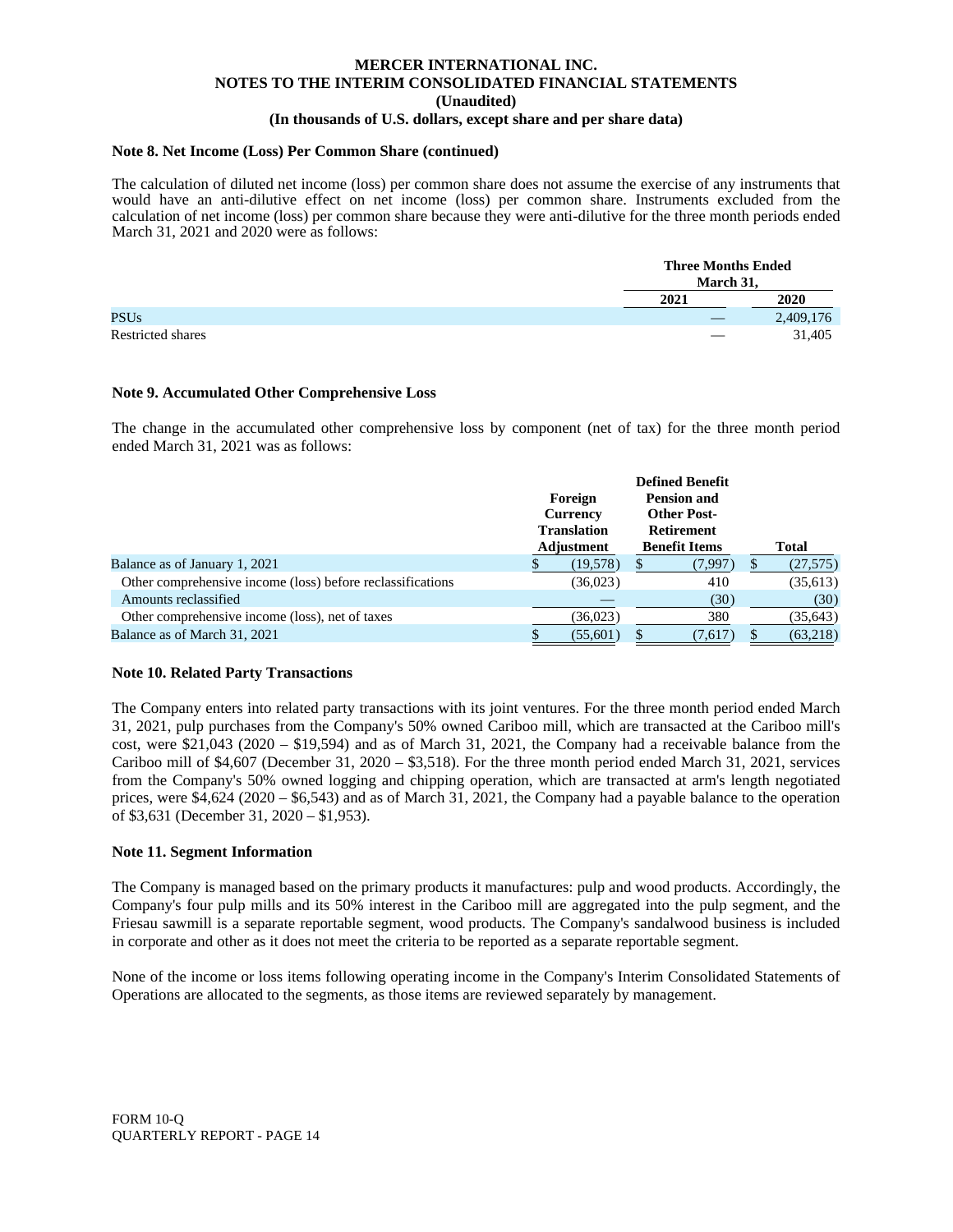#### **Note 11. Segment Information (continued)**

Information about certain segment data for the three month periods ended March 31, 2021 and 2020, was as follows:

|                                      |     |           |                 | Wood    |              | Corporate |     |                     |  |
|--------------------------------------|-----|-----------|-----------------|---------|--------------|-----------|-----|---------------------|--|
| Three Months Ended March 31, 2021    |     | Pulp      | <b>Products</b> |         | and Other    |           |     | <b>Consolidated</b> |  |
| Revenues from external customers     | \$  | 339,756   | \$              | 70,987  | $\mathbb{S}$ | 1,977     | \$. | 412,720             |  |
| Operating income (loss)              | \$  | 25,296    | \$              | 27,977  | \$           | (2,244)   | \$  | 51,029              |  |
| Depreciation and amortization        | \$  | 27,046    | \$              | 3,723   | \$           | 198       | \$  | 30,967              |  |
| Total assets (a)                     | \$. | 1,727,580 | \$              | 211,072 | \$           | 239,614   | \$  | 2,178,266           |  |
| <b>Revenues by major products</b>    |     |           |                 |         |              |           |     |                     |  |
| Pulp                                 | \$  | 317,582   | <sup>\$</sup>   |         | \$           |           | \$  | 317,582             |  |
| Lumber                               |     |           |                 | 67,311  |              |           |     | 67,311              |  |
| Energy and chemicals                 |     | 22,174    |                 | 2,114   |              | 1,977     |     | 26,265              |  |
| Wood residuals                       |     |           |                 | 1,562   |              |           |     | 1,562               |  |
| Total revenues                       | \$  | 339,756   | \$.             | 70,987  |              | 1,977     | \$. | 412,720             |  |
| Revenues by geographical markets (b) |     |           |                 |         |              |           |     |                     |  |
| U.S.                                 | \$  | 45,872    | \$.             | 45,092  | \$           | 759       | \$  | 91,723              |  |
| Germany                              |     | 92,537    |                 | 12,117  |              |           |     | 104,654             |  |
| China                                |     | 95,535    |                 | 377     |              |           |     | 95,912              |  |
| Other countries                      |     | 105,812   |                 | 13,401  |              | 1,218     |     | 120,431             |  |
| Total revenues                       | \$  | 339,756   |                 | 70,987  |              | 1,977     |     | 412,720             |  |

(a) Total assets for the pulp segment includes the Company's \$46,616 investment in joint ventures, primarily for the Cariboo mill.

(b) Sales are attributed to countries based on the ship-to location provided by the customer.

|                                             |               |         |               | Wood   |               | Corporate       |               |           |                     |  |
|---------------------------------------------|---------------|---------|---------------|--------|---------------|-----------------|---------------|-----------|---------------------|--|
| Three Months Ended March 31, 2020           |               | Pulp    |               |        |               | <b>Products</b> |               | and Other | <b>Consolidated</b> |  |
| Revenues from external customers            | \$            | 303,605 | \$            | 45,778 | \$            | 1,216           | \$            | 350,599   |                     |  |
| Operating income (loss)                     | \$            | 21,439  | \$            | 5,555  | \$            | (2,932)         | \$            | 24,062    |                     |  |
| Depreciation and amortization               | \$            | 30,371  | \$            | 2,377  | \$.           | 198             | \$            | 32,946    |                     |  |
| Revenues by major products                  |               |         |               |        |               |                 |               |           |                     |  |
| Pulp                                        | \$            | 278,948 | $\mathcal{S}$ |        | $\mathcal{S}$ |                 | \$            | 278,948   |                     |  |
| Lumber                                      |               |         |               | 40,986 |               |                 |               | 40,986    |                     |  |
| Energy and chemicals                        |               | 24,657  |               | 2,631  |               | 1,216           |               | 28,504    |                     |  |
| Wood residuals                              |               |         |               | 2,161  |               |                 |               | 2,161     |                     |  |
| Total revenues                              | \$            | 303,605 | $\mathcal{S}$ | 45,778 | \$            | 1,216           | $\mathcal{S}$ | 350,599   |                     |  |
| <b>Revenues by geographical markets (a)</b> |               |         |               |        |               |                 |               |           |                     |  |
| U.S.                                        | $\mathcal{S}$ | 33,867  | <sup>\$</sup> | 17,622 | $\mathcal{S}$ |                 | \$            | 51,489    |                     |  |
| Germany                                     |               | 89,672  |               | 14,903 |               |                 |               | 104,575   |                     |  |
| China                                       |               | 85,548  |               |        |               |                 |               | 85,548    |                     |  |
| Other countries                             |               | 94,518  |               | 13,253 |               | 1,216           |               | 108,987   |                     |  |
| Total revenues                              |               | 303,605 | \$            | 45,778 |               | 1,216           | \$            | 350,599   |                     |  |

(a) Sales are attributed to countries based on the ship-to location provided by the customer.

As of December 31, 2020, the Company had total assets of \$1,740,233 in the pulp segment, \$112,267 in the wood products segment and \$276,626 in corporate and other. Total assets for the pulp segment includes the Company's \$46,429 investment in joint ventures, primarily for the Cariboo mill.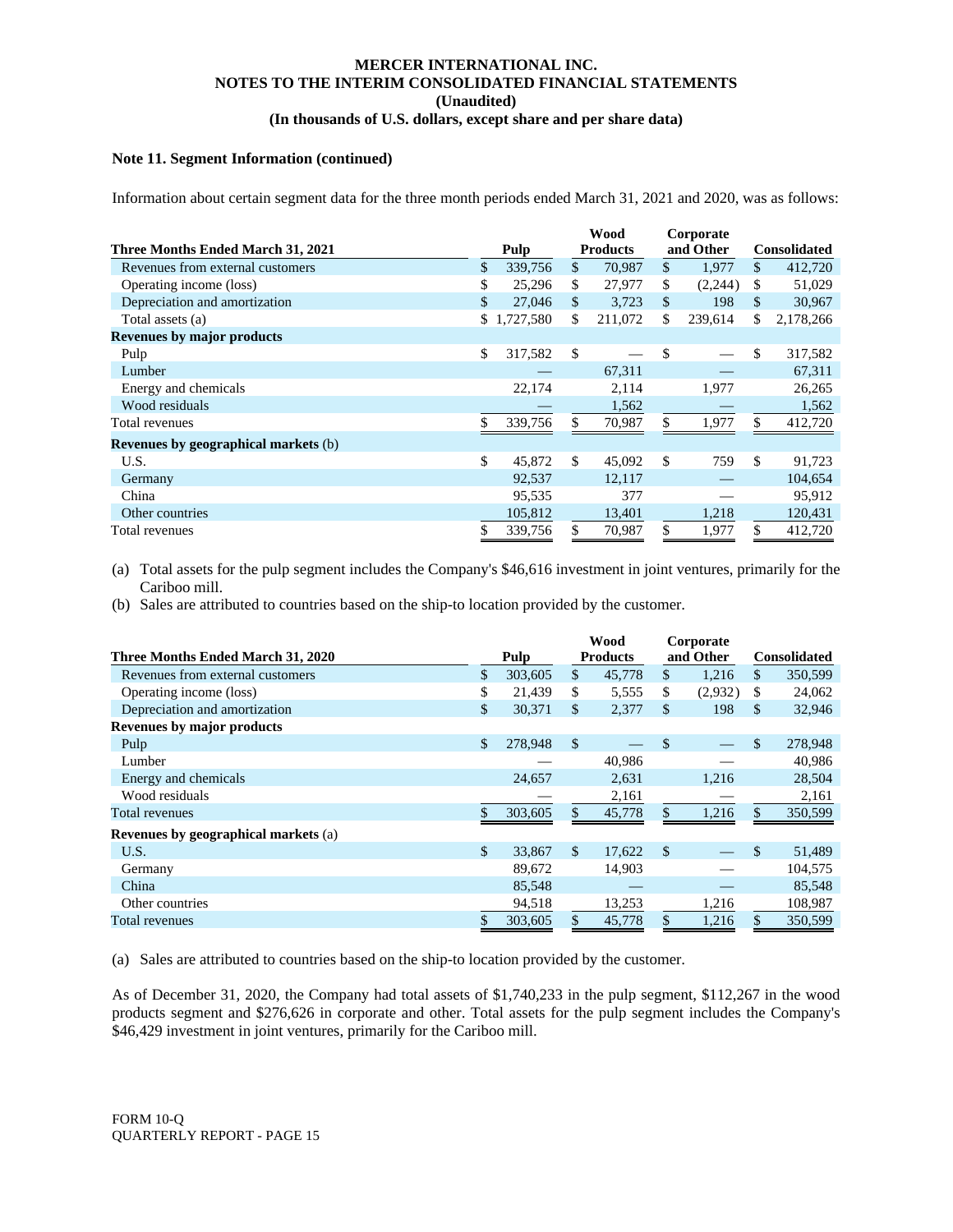#### **Note 11. Segment Information (continued)**

Revenues between segments are accounted for at prices that approximate fair value. These include revenues from the sale of residual fiber from the wood products segment to the pulp segment for use in the pulp production process and from the sale of residual fuel from the pulp segment to the wood products segment for use in energy production. For the three month period ended March 31, 2021, the pulp segment sold \$99 of residual fuel to the wood products segment (2020 – \$182) and the wood products segment sold \$2,932 of residual fiber to the pulp segment (2020 – \$3,836).

#### **Note 12. Financial Instruments and Fair Value Measurement**

Due to their short-term maturity, the carrying amounts of cash and cash equivalents, accounts receivable, and accounts payable and other approximates their fair value.

The estimated fair values of the Company's outstanding debt under the fair value hierarchy as of March 31, 2021 and December 31, 2020 were as follows:

| <b>Description</b>          | Fair value measurements as of<br>March 31, 2021 using: |           |                |  |       |           |  |  |  |  |
|-----------------------------|--------------------------------------------------------|-----------|----------------|--|-------|-----------|--|--|--|--|
|                             | <b>Level 1</b>                                         | Level 2   | <b>Level</b> 3 |  | Total |           |  |  |  |  |
| Revolving credit facilities |                                                        | 40.557    |                |  |       | 40.557    |  |  |  |  |
| Senior notes                |                                                        | 1,214,000 |                |  |       | 1,214,000 |  |  |  |  |
|                             |                                                        | 1,254,557 |                |  |       | 1,254,557 |  |  |  |  |

| <b>Description</b>          |                | Fair value measurements as of<br>December 31, 2020 using: |                |                |  |  |           |  |  |  |  |
|-----------------------------|----------------|-----------------------------------------------------------|----------------|----------------|--|--|-----------|--|--|--|--|
|                             | <b>Level 1</b> |                                                           | <b>Level 2</b> | <b>Level</b> 3 |  |  | Total     |  |  |  |  |
| Revolving credit facilities |                |                                                           | 54.980         |                |  |  | 54,980    |  |  |  |  |
| Senior notes                |                |                                                           | 1,131,229      |                |  |  | 1,131,229 |  |  |  |  |
|                             |                |                                                           | \$1.186.209    |                |  |  | 1,186,209 |  |  |  |  |

The carrying value of the revolving credit facilities classified as Level 2 approximates the fair value as the variable interest rates reflect current interest rates for financial instruments with similar characteristics and maturities.

The fair value of the senior notes classified as Level 2 was determined using quoted prices in a dealer market, or using recent market transactions. The Company's senior notes are not carried at fair value in the Interim Consolidated Balance Sheets as of March 31, 2021 or December 31, 2020. However, fair value disclosure is required. The carrying value of the Company's senior notes, net of note issuance costs and premium is \$1,157,233 as of March 31, 2021 (December 31, 2020 – \$1,090,314).

#### **Credit Risk**

The Company's credit risk is primarily attributable to cash held in bank accounts and accounts receivable. The Company maintains cash balances in foreign financial institutions in excess of insured limits. The Company limits its credit exposure on cash held in bank accounts by periodically investing cash in excess of short-term operating requirements and debt obligations in low risk government bonds, or similar debt instruments. The Company's credit risk associated with the sale of pulp, lumber and other wood residuals is managed through setting credit limits, the purchase of credit insurance and for certain customers a letter of credit is received prior to shipping the product. The Company reviews new customers' credit history before granting credit and conducts regular reviews of existing customers' credit performance. Concentrations of credit risk on the sale of pulp, lumber and other wood residuals are with customers and agents based primarily in Germany, China and the U.S.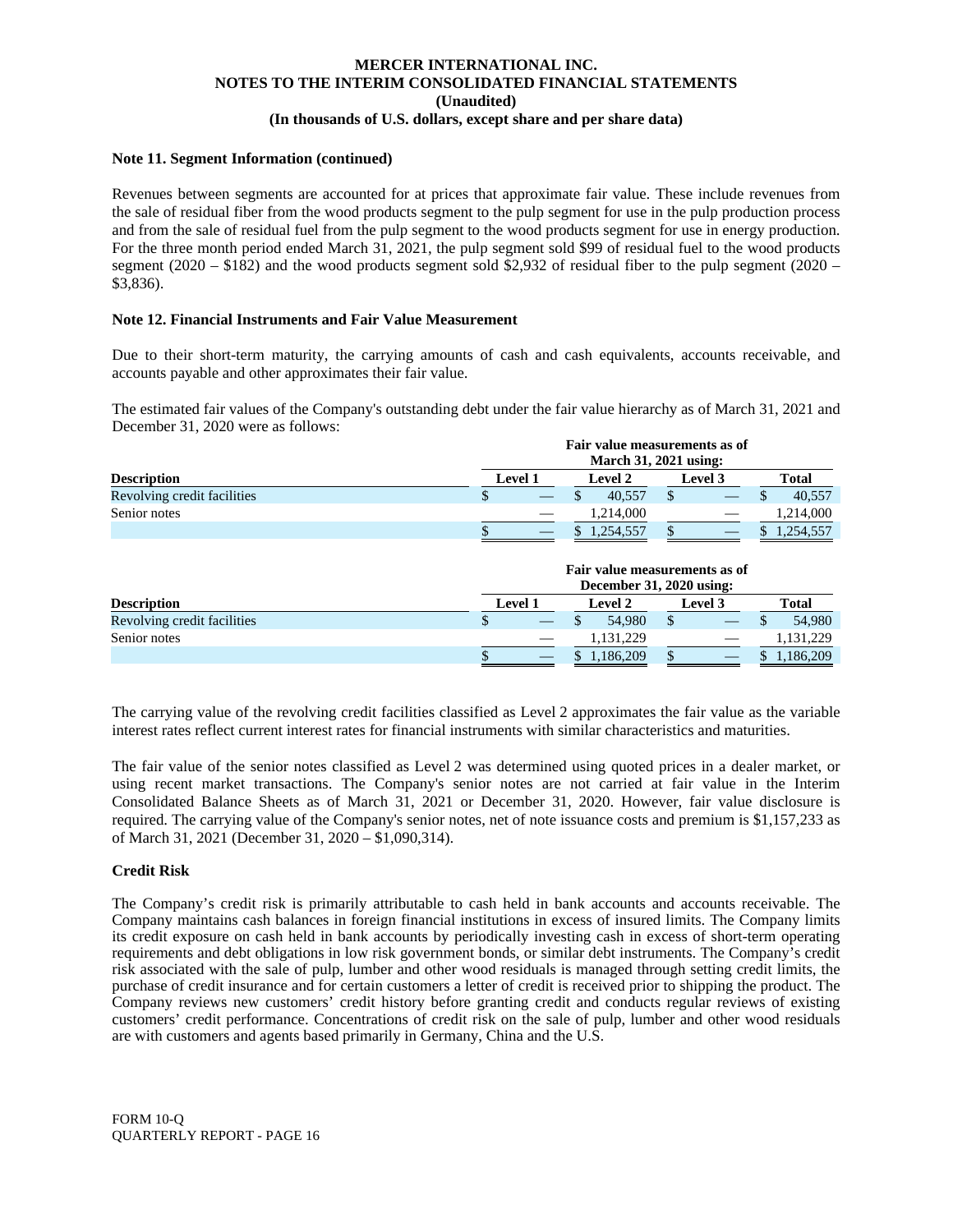#### **Note 12. Financial Instruments and Fair Value Measurement (continued)**

The Company's exposure to credit losses may increase if its customers are adversely affected by the COVID-19 pandemic. Although the Company has historically not experienced significant credit losses, it is possible that there could be a material adverse impact from potential adjustments of the carrying amount of trade receivables if the cash flows of the Company's customers are adversely impacted by the COVID-19 pandemic. As of March 31, 2021, the Company has not had significant credit losses due to the COVID-19 pandemic.

The carrying amount of cash and cash equivalents of \$395,083 and accounts receivable of \$237,318 recorded in the Interim Consolidated Balance Sheet, net of any allowances for losses, represents the Company's maximum exposure to credit risk.

#### **Note 13. Commitments and Contingencies**

- (a) The Company is involved in legal actions and claims arising in the ordinary course of business. While the outcome of any legal actions and claims cannot be predicted with certainty, it is the opinion of management that the outcome of any such claims which are pending or threatened, either individually or on a combined basis, will not have a material adverse effect on the consolidated financial condition, results of operations or liquidity of the Company.
- (b) The Company is subject to regulations that require the handling and disposal of asbestos in a prescribed manner if a property undergoes a major renovation or demolition. Otherwise, the Company is not required to remove asbestos from its facilities. Generally asbestos is found on steam and condensate piping systems as well as certain cladding on buildings and in building insulation throughout older facilities. The Company's obligation for the proper removal and disposal of asbestos products from the Company's mills is a conditional asset retirement obligation. As a result of the longevity of the Company's mills, due in part to the maintenance procedures and the fact that the Company does not have plans for major changes that require the removal of asbestos, the timing of the asbestos removal is indeterminate. As a result, the Company is currently unable to reasonably estimate the fair value of its asbestos removal and disposal obligation. The Company will recognize a liability in the period in which sufficient information is available to reasonably estimate its fair value.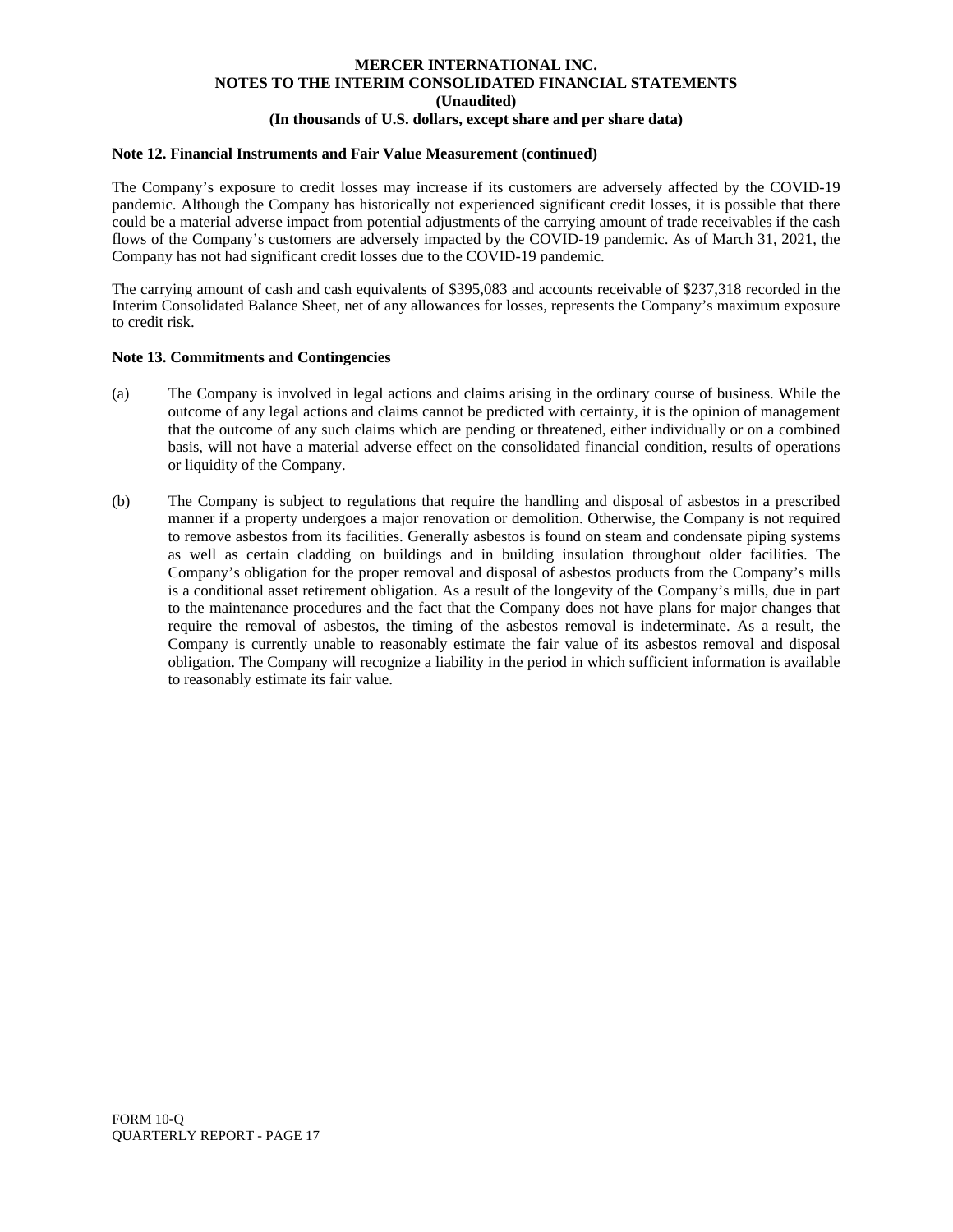#### **NON-GAAP FINANCIAL MEASURES**

This quarterly report on Form 10-Q contains "non-GAAP financial measures", that is, financial measures that either exclude or include amounts that are not excluded or included in the most directly comparable measure calculated and presented in accordance with the generally accepted accounting principles in the United States, referred to as "GAAP". Specifically, we make use of the non-GAAP measure "Operating EBITDA".

Operating EBITDA is defined as operating income plus depreciation and amortization and non-recurring capital asset impairment charges. We use Operating EBITDA as a benchmark measurement of our own operating results and as a benchmark relative to our competitors. We consider it to be a meaningful supplement to operating income as a performance measure primarily because depreciation expense and non-recurring capital asset impairment charges are not actual cash costs, and depreciation expense varies widely from company to company in a manner that we consider largely independent of the underlying cost efficiency of our operating facilities. In addition, we believe Operating EBITDA is commonly used by securities analysts, investors and other interested parties to evaluate our financial performance.

Operating EBITDA does not reflect the impact of a number of items that affect our net income (loss), including financing costs and the effect of derivative instruments. Operating EBITDA is not a measure of financial performance under GAAP, and should not be considered as an alternative to net income (loss) or operating income as a measure of performance, or as an alternative to net cash from (used in) operating activities as a measure of liquidity. Operating EBITDA is an internal measure and therefore may not be comparable to other companies.

Operating EBITDA has significant limitations as an analytical tool, and should not be considered in isolation, or as a substitute for analysis of our results as reported under GAAP. Some of these limitations are that Operating EBITDA does not reflect: (i) our cash expenditures, or future requirements, for capital expenditures or contractual commitments; (ii) changes in, or cash requirements for, working capital needs; (iii) the significant interest expense, or the cash requirements necessary to service interest or principal payments, on our outstanding debt; (iv) the impact of realized or marked to market changes in our derivative positions, which can be substantial; and (v) the impact of non-recurring impairment charges against our investments or assets. Because of these limitations, Operating EBITDA should only be considered as a supplemental performance measure and should not be considered as a measure of liquidity or cash available to us to invest in the growth of our business. Because all companies do not calculate Operating EBITDA in the same manner, Operating EBITDA as calculated by us may differ from Operating EBITDA or EBITDA as calculated by other companies. We compensate for these limitations by using Operating EBITDA as a supplemental measure of our performance and by relying primarily on our GAAP financial statements.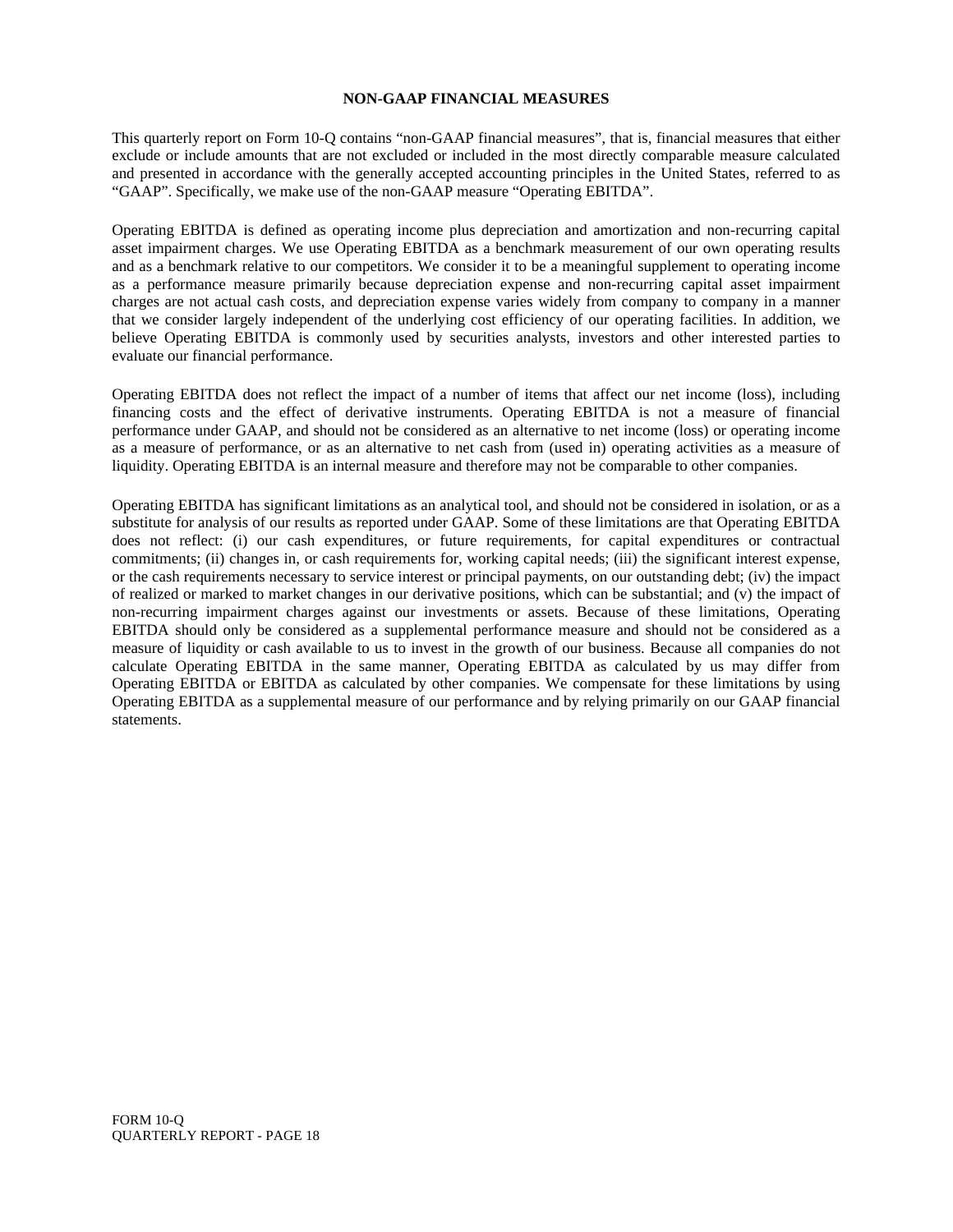#### **ITEM 2. MANAGEMENT'S DISCUSSION AND ANALYSIS OF FINANCIAL CONDITION AND RESULTS OF OPERATIONS**

In this document: (i) unless the context otherwise requires, references to "we", "our", "us", the "Company" or "Mercer" mean Mercer International Inc. and its subsidiaries; (ii) references to "Mercer Inc." mean the Company excluding its subsidiaries; (iii) information is provided as of March 31, 2021, unless otherwise stated; (iv) our reporting currency is dollars and references to "€" mean euros and "C\$" mean Canadian dollars; (v) "ADMTs" refers to air-dried metric tonnes; (vi) "NBSK" refers to northern bleached softwood kraft; (vii) "NBHK" refers to northern bleached hardwood kraft; (viii) "MW" refers to megawatts and "MWh" refers to megawatt hours; (ix) "Mfbm" refers to thousand board feet of lumber and "MMfbm" mean million board feet of lumber; and (x) our lumber metrics are converted from cubic meters to Mfbm using a conversion ratio of 1.6 cubic meters to one Mfbm, which is the ratio commonly used in the industry.

Due to rounding, numbers presented throughout this report may not add up precisely to totals we provide and percentages may not precisely reflect the absolute figure.

The following discussion and analysis of our results of operations and financial condition for the three months ended March 31, 2021 should be read in conjunction with our Interim Consolidated Financial Statements and related notes included in this quarterly report, as well as our most recent annual report on Form 10-K for the fiscal year ended December 31, 2020 filed with the Securities and Exchange Commission, referred to as the "SEC".

#### **Results of Operations**

#### *General*

We have two reportable operating segments:

- **Pulp** consists of the manufacture, sale and distribution of pulp, electricity and other by-products at our pulp mills.
- **Wood Products** consists of the manufacture, sale and distribution of lumber, electricity and other wood residuals at the Friesau sawmill.

Each segment offers primarily different products and requires different manufacturing processes, technology and sales and marketing.

#### *Current Market Environment*

The COVID-19 pandemic continues to cause significant widespread global infections and fatalities. It has materially adversely affected global economic activity, caused significant market volatility and resulted in numerous governments implementing restrictive measures, such as travel bans, quarantines, business closures, shelter-in-place and other restrictions.

Recently, while there has been a significant ramp up in the administration of vaccines, there has also been a widespread increase or "third wave" in reported infections. In response to such increase, various countries have reimposed certain restrictions on social, business and other activities. While we are encouraged by the ramp up in the roll out of vaccines, we are unable to predict how quickly and widespread vaccinations will be administered globally and how effectively and quickly they will alleviate the impact of the pandemic on people and the global economy. Currently, vaccination rates vary materially from country to country. Further, we are currently unable to predict the impact of the recent resurgence in infections, the extent of measures governments may take in response thereto or its overall impact on global economic activity.

We are continuing with important health and safety measures at our operations to protect our employees and to allow our mills to operate responsibly and efficiently including with respect to social distancing, sanitation and personal protection equipment. Further, we are constantly monitoring our operations and guidance from governmental and health organizations to ensure we take appropriate and necessary actions to protect our people.

FORM 10-Q QUARTERLY REPORT - PAGE 19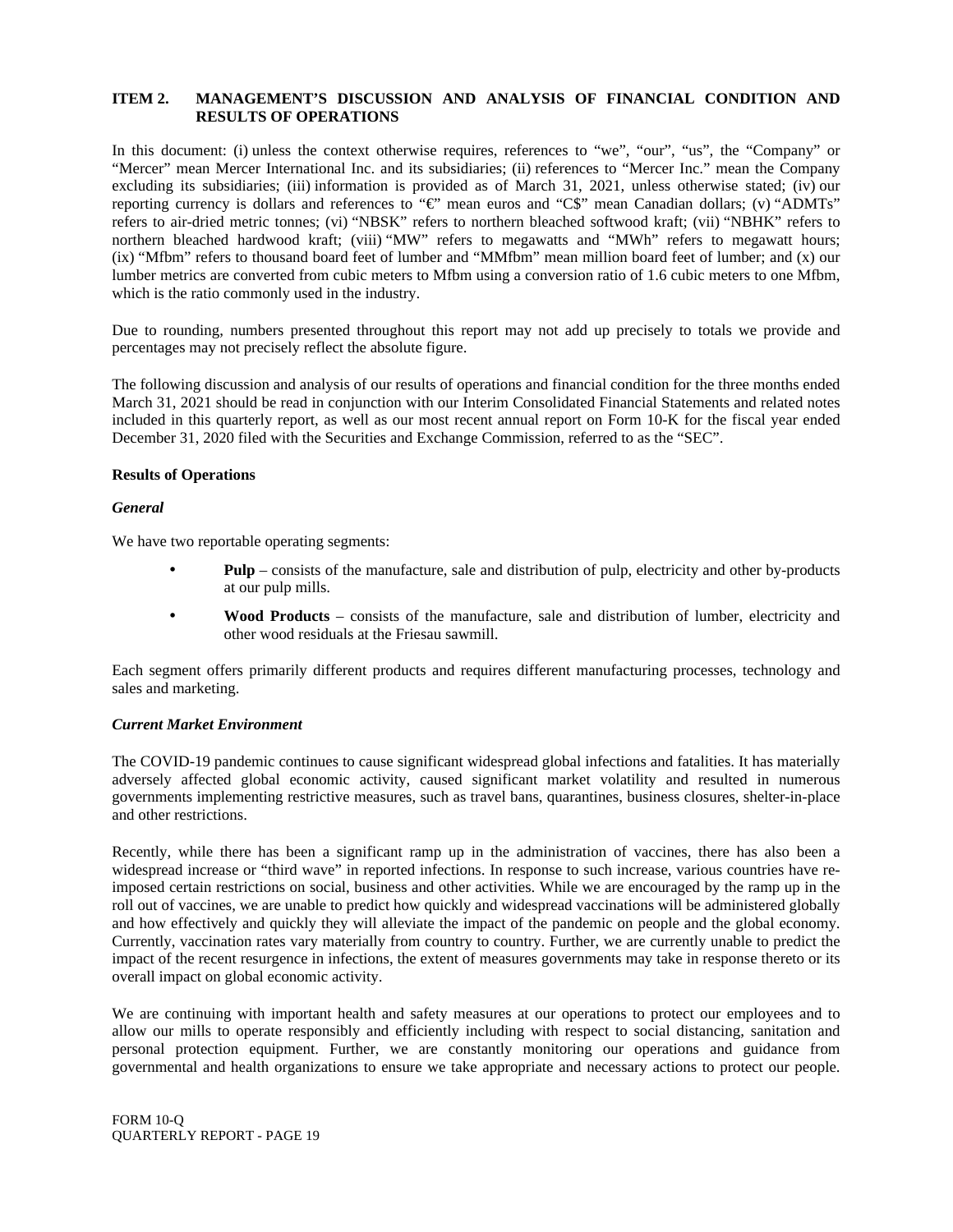To date we have not had any downtime at our mills or material disruptions to raw material supplies or access to logistics networks due to the COVID-19 pandemic.

During the first quarter of 2021, our average NBSK pulp sales realizations were approximately 14% higher than the prior quarter as a result of strong supply-demand fundamentals.

At the end of the current quarter, NBSK list prices in Europe and North America were approximately \$1,120 per ADMT and \$1,420 per ADMT, respectively and NBSK net prices in China were approximately \$973 per ADMT. NBHK list prices in North America were approximately \$1,120 per ADMT and NBHK net prices in China were approximately \$770 per ADMT. Prices for China are net of discounts, allowances and rebates.

Although there is continued economic uncertainty resulting from the resurgence in the COVID-19 pandemic we are currently expecting further modest pulp price improvements in the second quarter of 2021 due to stable pulp demand, particularly in China, and reduced supply. The reduced supply is primarily due to mills curtailing production to implement annual maintenance that had been deferred due to the COVID-19 pandemic.

In the first quarter of 2021, lumber sales realizations increased by approximately 33% from the prior quarter primarily due to strong demand from the U.S. market. We currently expect continuing strong lumber demand and prices in the U.S. market along with modestly improving sales realizations in the European market in the second quarter of 2021.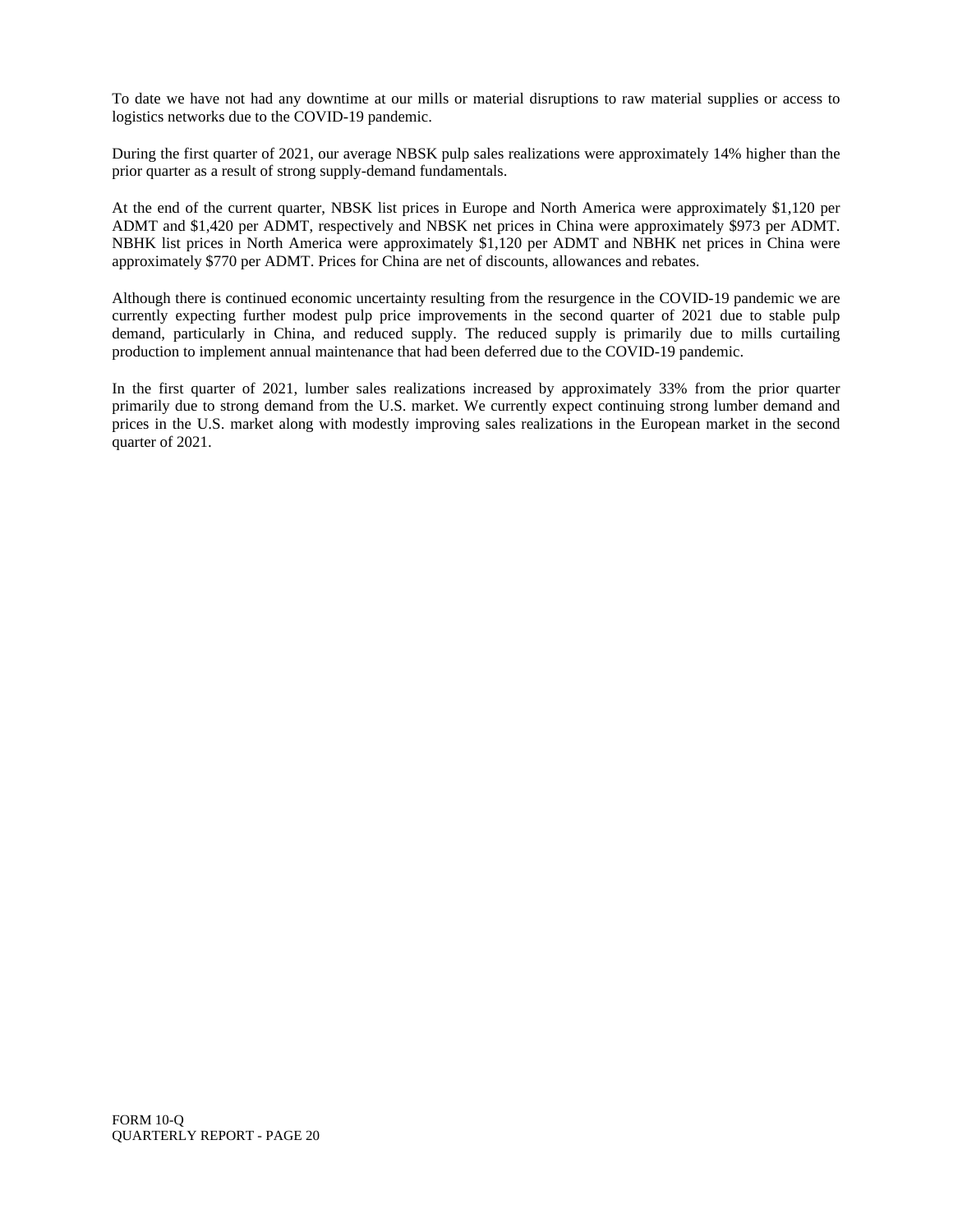#### *Summary Financial Highlights*

|                                                     |                                                 | Three Months Ended March 31, |                           |         |  |
|-----------------------------------------------------|-------------------------------------------------|------------------------------|---------------------------|---------|--|
|                                                     |                                                 | 2021                         |                           | 2020    |  |
|                                                     | (in thousands, other than per share<br>amounts) |                              |                           |         |  |
| <b>Statement of Operations Data</b>                 |                                                 |                              |                           |         |  |
| Pulp segment revenues                               | \$                                              | 339,756                      | $\mathbb{S}$              | 303,605 |  |
| Wood products segment revenues                      |                                                 | 70.987                       |                           | 45,778  |  |
| Corporate and other revenues                        |                                                 | 1,977                        |                           | 1,216   |  |
| Total revenues                                      | \$                                              | 412,720                      | $\mathbb S$               | 350,599 |  |
| Pulp segment operating income                       | \$                                              | 25,296                       | $\frac{1}{2}$             | 21,439  |  |
| Wood products segment operating income              |                                                 | 27,977                       |                           | 5,555   |  |
| Corporate and other operating loss                  |                                                 | (2,244)                      |                           | (2,932) |  |
| Total operating income                              | \$                                              | 51,029                       | \$                        | 24,062  |  |
|                                                     |                                                 |                              |                           |         |  |
| Pulp segment depreciation and amortization          | \$                                              | 27,046                       | $\boldsymbol{\mathsf{S}}$ | 30,371  |  |
| Wood products segment depreciation and amortization |                                                 | 3,723                        |                           | 2,377   |  |
| Corporate and other depreciation and amortization   |                                                 | 198                          |                           | 198     |  |
| Total depreciation and amortization                 | \$                                              | 30,967                       | \$                        | 32,946  |  |
|                                                     |                                                 |                              |                           |         |  |
| Operating EBITDA <sup>(1)</sup>                     | \$                                              | 81,996                       | \$                        | 57,008  |  |
| Loss on early extinguishment of debt                | \$                                              | $(30,368)$ <sup>(2)</sup> \$ |                           |         |  |
| Income tax provision                                | \$                                              | (2,698)                      | \$                        | (5,344) |  |
| Net income (loss)                                   | \$                                              | 5,933                        | \$                        | (3,392) |  |
| Net income (loss) per common share                  |                                                 |                              |                           |         |  |
| Basic and diluted                                   | \$                                              | 0.09                         | \$                        | (0.05)  |  |
| Common shares outstanding at period end             |                                                 | 65,988                       |                           | 65,800  |  |

(1) The following table provides a reconciliation of net income (loss) to operating income and Operating EBITDA for the periods indicated:

|                                      |      | Three Months Ended March 31, |         |  |  |
|--------------------------------------|------|------------------------------|---------|--|--|
|                                      | 2021 |                              | 2020    |  |  |
|                                      |      | (in thousands)               |         |  |  |
| Net income (loss)                    | \$   | \$<br>5,933                  | (3,392) |  |  |
| Income tax provision                 |      | 2,698                        | 5,344   |  |  |
| Interest expense                     |      | 19,019                       | 20,084  |  |  |
| Loss on early extinguishment of debt |      | 30,368                       |         |  |  |
| Other expenses (income)              |      | (6,989)                      | 2,026   |  |  |
| Operating income                     |      | 51,029                       | 24,062  |  |  |
| Add: Depreciation and amortization   |      | 30,967                       | 32,946  |  |  |
| <b>Operating EBITDA</b>              |      | 81,996                       | 57,008  |  |  |

(2) Redemption of 6.5% senior notes due 2024 and 7.375% senior notes due 2025.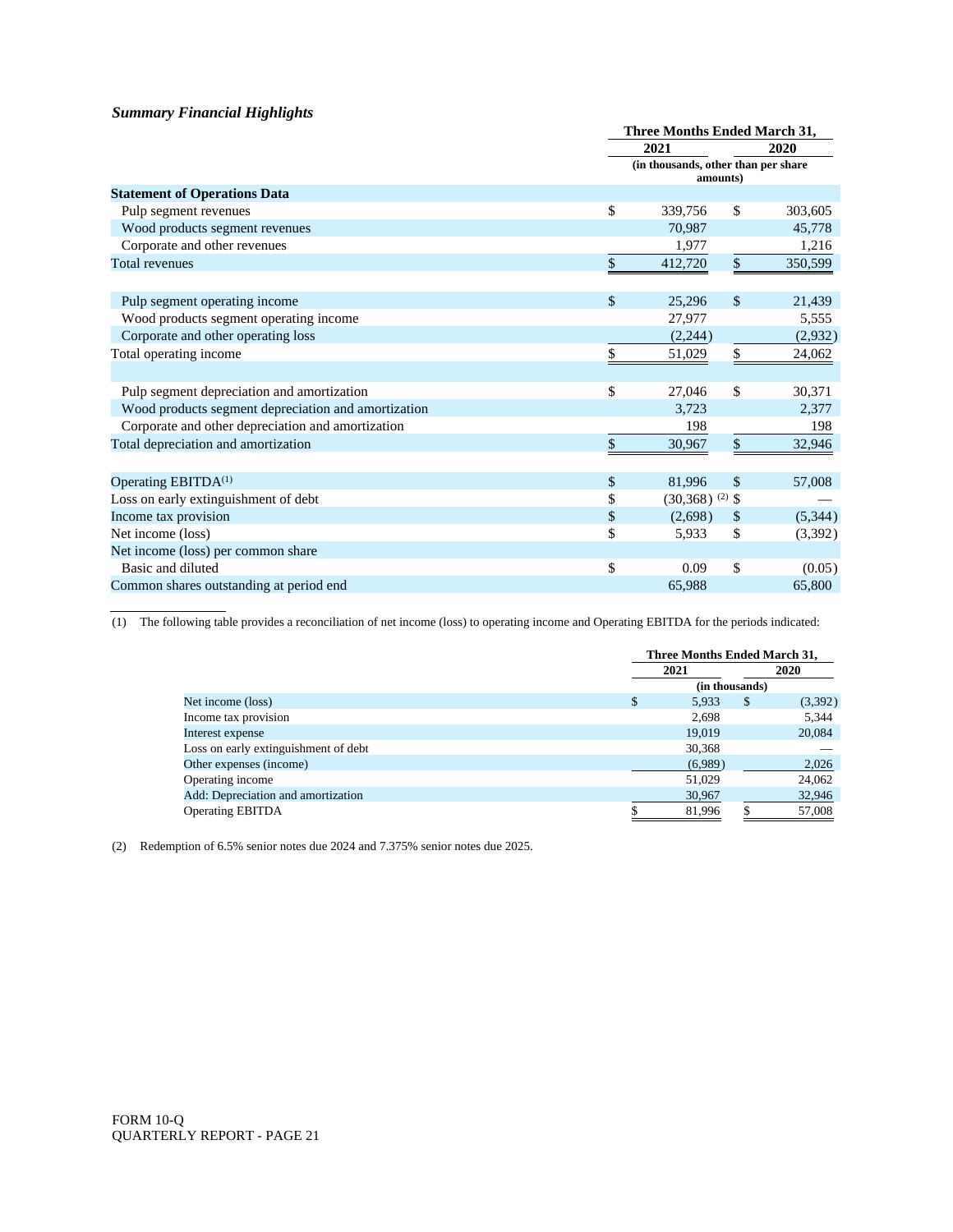#### *Selected Production, Sales and Other Data*

|                                                           | <b>Three Months Ended March 31,</b> |        |
|-----------------------------------------------------------|-------------------------------------|--------|
|                                                           | 2021                                | 2020   |
| <b>Pulp Segment</b>                                       |                                     |        |
| Pulp production ('000 ADMTs)                              |                                     |        |
| <b>NBSK</b>                                               | 396.9                               | 455.2  |
| <b>NBHK</b>                                               | 81.6                                | 78.9   |
| Annual maintenance downtime ('000 ADMTs)                  | 37.8                                | 2.3    |
| Annual maintenance downtime (days)                        | 27                                  | 2      |
| Pulp sales ('000 ADMTs)                                   |                                     |        |
| <b>NBSK</b>                                               | 418.6                               | 438.3  |
| <b>NBHK</b>                                               | 69.0                                | 66.0   |
| Average NBSK pulp prices (\$/ADMT) <sup>(1)</sup>         |                                     |        |
| Europe                                                    | 1,037                               | 833    |
| China                                                     | 883                                 | 573    |
| North America                                             | 1,302                               | 1,127  |
| Average NBHK pulp prices (\$/ADMT) <sup>(1)</sup>         |                                     |        |
| China                                                     | 692                                 | 460    |
| North America                                             | 1,020                               | 890    |
| Average pulp sales realizations $(\frac{5}{ADMT})^{(2)}$  |                                     |        |
| <b>NBSK</b>                                               | 668                                 | 561    |
| <b>NBHK</b>                                               | 520                                 | 468    |
| Energy production ('000 MWh) <sup>(3)</sup>               | 519.1                               | 578.4  |
| Energy sales ('000 MWh) <sup>(3)</sup>                    | 201.1                               | 231.7  |
| Average energy sales realizations $(\frac{5}{MWh})^{(3)}$ | 97                                  | 95     |
|                                                           |                                     |        |
| <b>Wood Products Segment</b>                              |                                     |        |
| Lumber production (MMfbm)                                 | 117.8                               | 116.4  |
| Lumber sales (MMfbm)                                      | 108.2                               | 117.7  |
| Average lumber sales realizations (\$/Mfbm)               | 622                                 | 348    |
| Energy production and sales ('000 MWh)                    | 16.4                                | 22.8   |
| Average energy sales realizations (\$/MWh)                | 129                                 | 116    |
|                                                           |                                     |        |
| <b>Average Spot Currency Exchange Rates</b>               |                                     |        |
| $$/ \infty$ <sup>49</sup>                                 | 1.2045                              | 1.1022 |
| $$ / C$^{(4)}$                                            | 0.7902                              | 0.7438 |

(1) Source: RISI pricing report. Europe and North America are list prices. China are net prices which include discounts, allowances and rebates.

(2) Sales realizations after customer discounts, rebates and other selling concessions. Incorporates the effect of pulp price variations occurring between the order and shipment dates.

(3) Does not include our 50% joint venture interest in the Cariboo mill, which is accounted for using the equity method.

(4) Average Federal Reserve Bank of New York Noon Buying Rates over the reporting period.

#### *Consolidated – Three Months Ended March 31, 2021 Compared to Three Months Ended March 31, 2020*

Total revenues for the three months ended March 31, 2021 increased by approximately 18% to \$412.7 million from \$350.6 million in the same quarter of 2020 primarily due to higher pulp and lumber sales realizations partially offset by lower sales volumes.

Costs and expenses in the current quarter increased by approximately 11% to \$361.7 million from \$326.5 million in the first quarter of 2020 primarily due to the negative impact of a weaker dollar on our Canadian dollar and euro denominated costs and expenses and higher maintenance costs partially offset by lower per unit fiber costs.

In the first quarter of 2021, cost of sales depreciation and amortization decreased to \$30.9 million from \$32.9 million in the same quarter of 2020.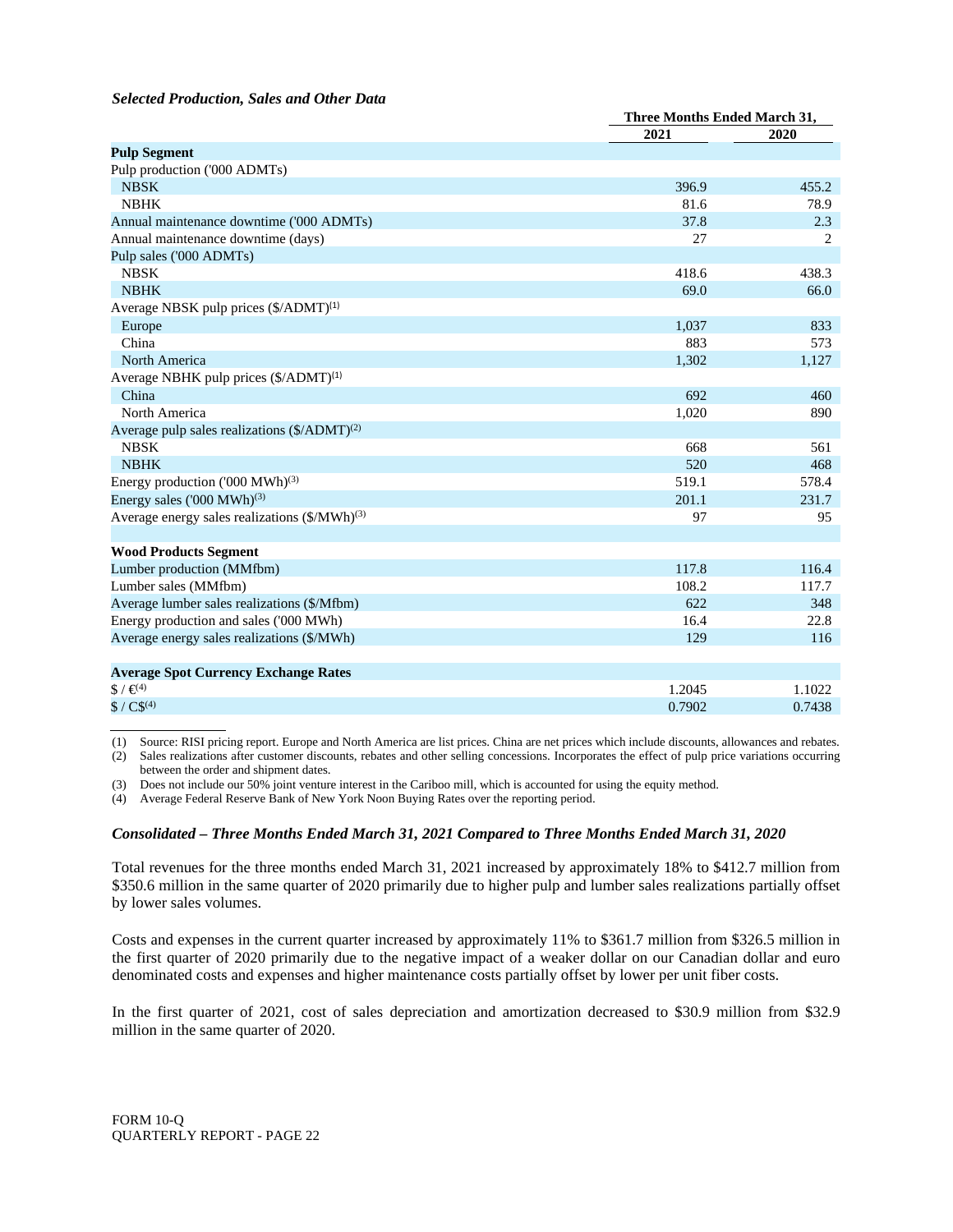Selling, general and administrative expenses increased by approximately 16% to \$20.5 million in the first quarter of 2021 from \$17.6 million in the same quarter of 2020 primarily due to the negative impact of a weaker dollar on our Canadian dollar and euro denominated costs and higher stock compensation expense.

In the first quarter of 2021, our operating income increased to \$51.0 million from \$24.1 million in the same quarter of 2020 primarily due to higher pulp and lumber sales realizations and lower per unit fiber costs partially offset by the negative impact of a weaker dollar on our Canadian dollar and euro denominated costs and higher maintenance costs.

In January 2021, we refinanced (the "Refinancing") a significant portion of our debt by issuing \$875.0 million of 5.125% 2029 Senior Notes and using the proceeds to redeem and/or repurchase all of our 6.5% 2024 and 7.375% 2025 Senior Notes at a cost including premium of \$824.6 million (the "Redemption"). We recorded a loss on such Redemption of \$30.4 million (being \$0.46 per share). The Refinancing reduced our annual interest expense going forward by approximately \$12 million.

Interest expense in the current quarter decreased to \$19.0 million from \$20.1 million in the same quarter of 2020 primarily as a result of a lower interest rate for our 2029 Senior Notes.

In the first quarter of 2021, other income increased to \$7.0 million from a loss of \$2.0 million in the same quarter of 2020 primarily due to the positive impact of a strengthening dollar at the end of the current quarter compared to the euro on the dollar denominated cash held at our German operations.

During the first quarter of 2021, we had an income tax provision of \$2.7 million or an effective tax rate of 31%. In the comparative quarter of 2020, the provision for income taxes was \$5.3 million.

For the first quarter of 2021, our net income was \$5.9 million, or \$0.09 per share after giving effect to the loss on the Redemption of \$30.4 million compared to a net loss of \$3.4 million, or \$0.05 per share, in the same quarter of 2020.

In the first quarter of 2021, Operating EBITDA increased by approximately 44% to \$82.0 million from \$57.0 million in the same quarter of 2020 primarily due to higher pulp and lumber sales realizations and lower per unit fiber costs partially offset by the negative impact of a weaker dollar on our Canadian dollar and euro denominated costs and higher maintenance costs.

#### **Operating Results by Business Segment**

None of the income or loss items following operating income in our Interim Consolidated Statements of Operations are allocated to our segments, since those items are reviewed separately by management.

#### *Pulp Segment – Three Months Ended March 31, 2021 Compared to Three Months Ended March 31, 2020*

#### *Selected Financial Information*

|                               | Three Months Ended March 31, |               |         |  |
|-------------------------------|------------------------------|---------------|---------|--|
|                               | 2021                         |               | 2020    |  |
|                               | (in thousands)               |               |         |  |
| Pulp revenues                 | 317.582                      | <sup>\$</sup> | 278,948 |  |
| Energy and chemical revenues  | 22,174                       |               | 24,657  |  |
| Depreciation and amortization | 27,046                       | \$            | 30,371  |  |
| Operating income              | 25,296                       |               | 21,439  |  |

Pulp revenues in the first quarter of 2021 increased by approximately 14% to \$317.6 million from \$278.9 million in the same quarter of 2020 due to higher sales realizations partially offset by lower sales volumes.

Energy and chemical revenues decreased by approximately 10% to \$22.2 million in the first quarter of 2021 from \$24.7 million in the same quarter of 2020 primarily due to lower energy production as a result of annual maintenance downtime.

FORM 10-Q QUARTERLY REPORT - PAGE 23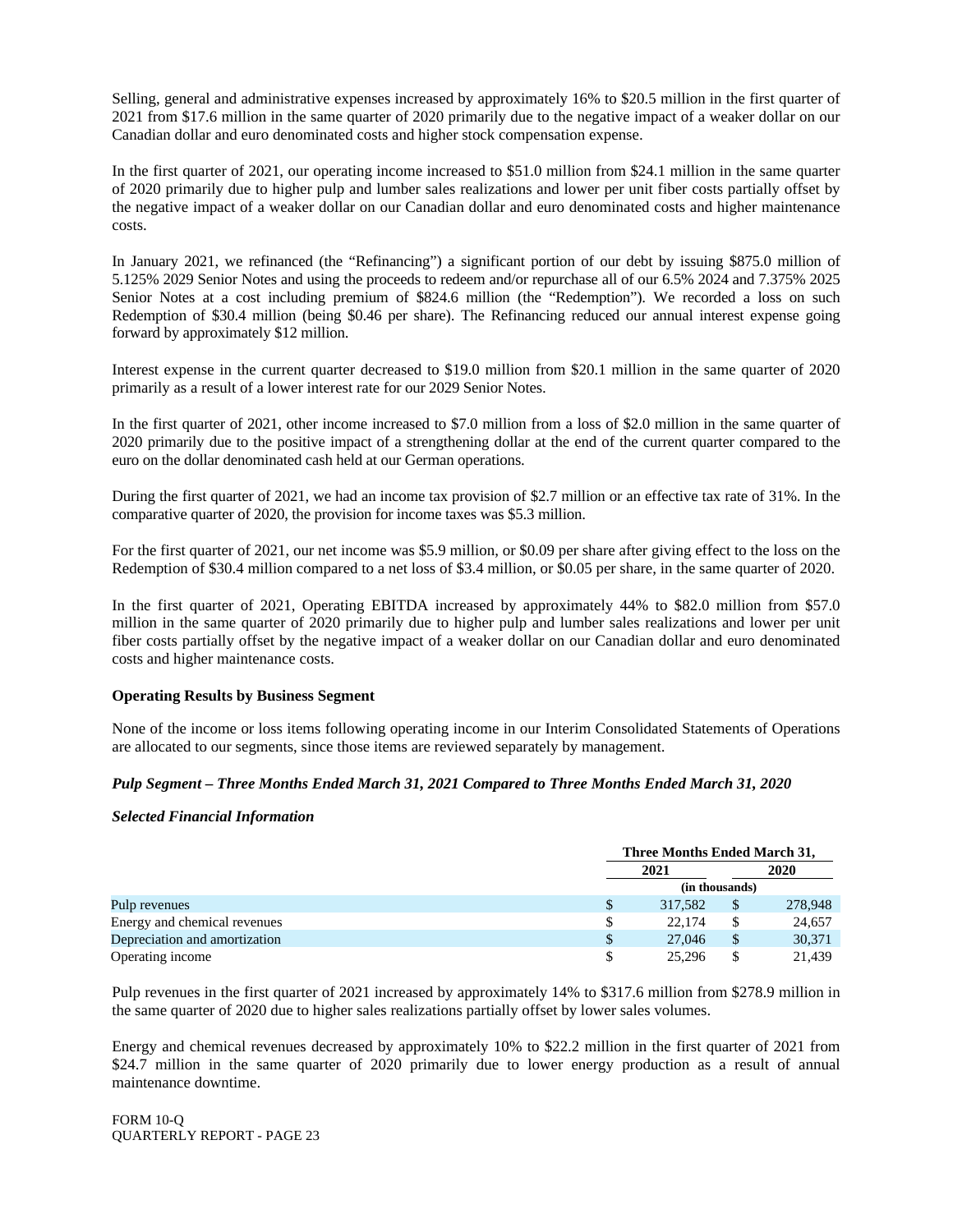NBSK pulp production decreased by approximately 13% to 396,865 ADMTs in the current quarter from 455,192 ADMTs in the same quarter of 2020 primarily due to higher annual maintenance downtime. In the current quarter of 2021, our planned annual maintenance downtime at our Celgar mill of 20 days was extended to 27 days (approximately 37,800 ADMTs) for additional boiler work. In the comparative quarter of 2020, we only had two days of scheduled maintenance downtime (approximately 2,300 ADMTs).

We estimate that annual maintenance downtime in the current quarter adversely impacted our operating income by approximately \$30.3 million, comprised of approximately \$21.8 million in direct out-of-pocket expenses and the balance in reduced production.

In the second quarter of 2021, our pulp mills currently have 95 days of planned annual maintenance downtime (approximately 140,400 ADMTs) of which approximately 63 days will be at our Peace River mill and primarily relates to boiler work which was deferred from last year and resulted from an incident in 2017. We expect insurance to cover the estimated remaining costs of about \$27 million for the boiler work and to receive business interruption insurance for the extra downtime relating to such work. Additionally, in the second quarter of 2021, we had 14 days of downtime at our Celgar mill related to its slower than planned restart.

NBSK pulp sales volumes decreased by approximately 4% to 418,645 ADMTs in the current quarter from 438,326 ADMTs in the same quarter of 2020 primarily due to lower production.

In the current quarter of 2021, prices for NBSK pulp increased from the same quarter of 2020 primarily as a result of strong demand and low customer inventory levels. Average list prices for NBSK pulp in Europe and North America were approximately \$1,037 per ADMT and \$1,302 per ADMT, respectively in the first quarter of 2021 compared to approximately \$833 per ADMT and \$1,127 per ADMT, respectively, in the same quarter of 2020. Average NBSK net prices in China were approximately \$883 per ADMT in the current quarter compared to approximately \$573 per ADMT in the same quarter of 2020.

Average NBSK pulp sales realizations increased by approximately 19% to \$668 per ADMT in the first quarter of 2021 from approximately \$561 per ADMT in the same quarter of 2020.

In the current quarter of 2021 compared to the same quarter of 2020, primarily as a result of the effect of the weaker dollar on our Canadian dollar and euro denominated costs and expenses, we had a negative impact of approximately \$30.4 million in operating income due to foreign exchange.

Costs and expenses in the current quarter increased by approximately 11% to \$314.6 million from \$282.3 million in the first quarter of 2020 primarily due to the negative impact of a weaker dollar and higher maintenance costs partially offset by lower per unit fiber costs.

In the current quarter per unit fiber costs decreased by approximately 10% from the same quarter of 2020 due to lower per unit fiber costs for all of our mills. In the current quarter, per unit fiber costs for our German mills declined due to the continued availability of beetle damaged wood. For our Canadian mills, per unit fiber costs declined due to improved chip supply as a result of increased sawmill activity. We currently expect modestly increasing per unit fiber costs in the second quarter of 2021 due to strong fiber demand.

Transportation costs increased by approximately 2% to \$36.2 million in the current quarter from \$35.6 million in the same quarter of 2020 primarily as a result of the negative impact of a weaker dollar on our Canadian dollar and euro denominated transportation costs partially offset by lower sales volumes.

In the first quarter of 2021, depreciation and amortization decreased to \$27.0 million from \$30.4 million in the same quarter of 2020.

In the first quarter of 2021, pulp segment operating income increased by approximately 18% to \$25.3 million from \$21.4 million in the same quarter of 2020 as higher pulp sales realizations and lower per unit fiber costs were only partially offset by the negative impact of a weaker dollar and higher maintenance costs.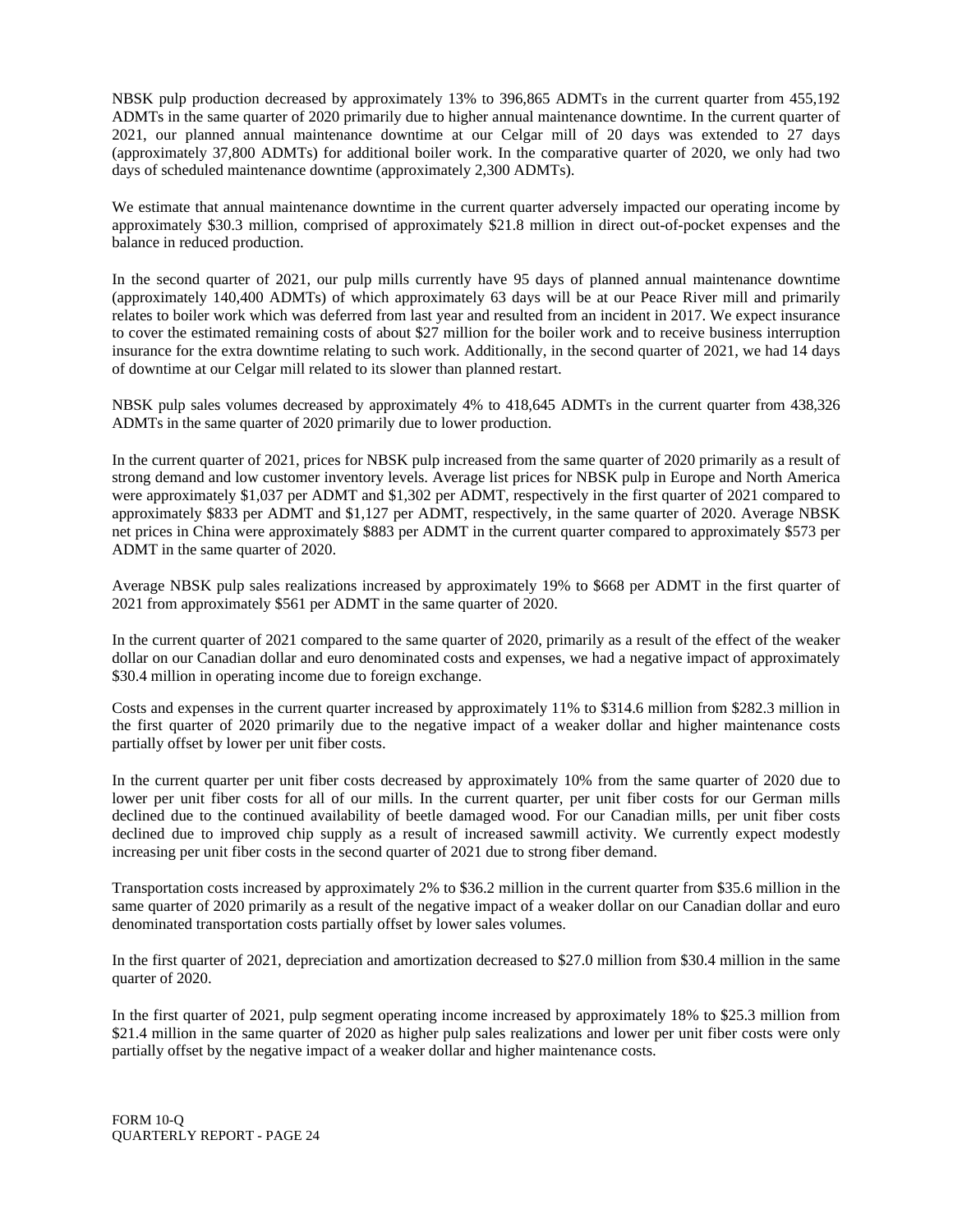*Wood Products Segment – Three Months Ended March 31, 2021 Compared to Three Months Ended March 31, 2020*

#### *Selected Financial Information*

|                               | Three Months Ended March 31, |                |        |  |
|-------------------------------|------------------------------|----------------|--------|--|
|                               | 2021                         |                | 2020   |  |
|                               |                              | (in thousands) |        |  |
| Lumber revenues               | 67.311                       | \$             | 40,986 |  |
| Energy revenues               | 2.114                        | S              | 2,631  |  |
| Wood residual revenues        | 1,562                        | \$             | 2,161  |  |
| Depreciation and amortization | 3.723                        | \$             | 2,377  |  |
| Operating income              | 27,977                       |                | 5,555  |  |

In the first quarter of 2021, lumber revenues increased by approximately 64% to a record \$67.3 million from \$41.0 million in the same quarter of 2020 due to higher sales realizations partially offset by lower sales volumes. In the current quarter, U.S. markets were strong with approximately 67% of our lumber revenues and 44% of lumber sales volumes to such market. The majority of the balance of our lumber sales were to Europe.

Energy and wood residual revenues in the first quarter of 2021 decreased by approximately 23% to \$3.7 million from \$4.8 million in the same quarter of 2020 primarily due to lower energy production and a lower realized sales price for wood residuals.

Lumber production modestly increased to a record 117.8 MMfbm in the current quarter of 2021 from 116.4 MMfbm in the same quarter of 2020.

Average lumber sales realizations increased by approximately 79% to \$622 per Mfbm in the first quarter of 2021 from approximately \$348 per Mfbm in the same quarter of 2020 primarily due to higher pricing in the U.S. and European markets. U.S. lumber pricing increased due to strong demand from the housing and renovation markets. European lumber pricing increased due to steady demand with limited supply.

Fiber costs were approximately 75% of our lumber cash production costs in the current quarter. In the first quarter of 2021 per unit fiber costs increased by approximately 6% from the same quarter of 2020 primarily due to the negative impact of a weaker dollar on our euro denominated fiber costs. We currently expect modestly increasing per unit fiber costs in the second quarter of 2021.

In the first quarter of 2021, depreciation and amortization increased to \$3.7 million from \$2.4 million in the same quarter of 2020 primarily due to the completion of capital projects.

Transportation costs in the first quarter of 2021 increased by approximately 16% to \$7.9 million from \$6.8 million in the same quarter of 2020 primarily due to higher sales volumes to the U.S.

In the first quarter of 2021, our wood products segment had record operating income of \$28.0 million compared to \$5.6 million in the same quarter of 2020 primarily due to a higher lumber realized sales price.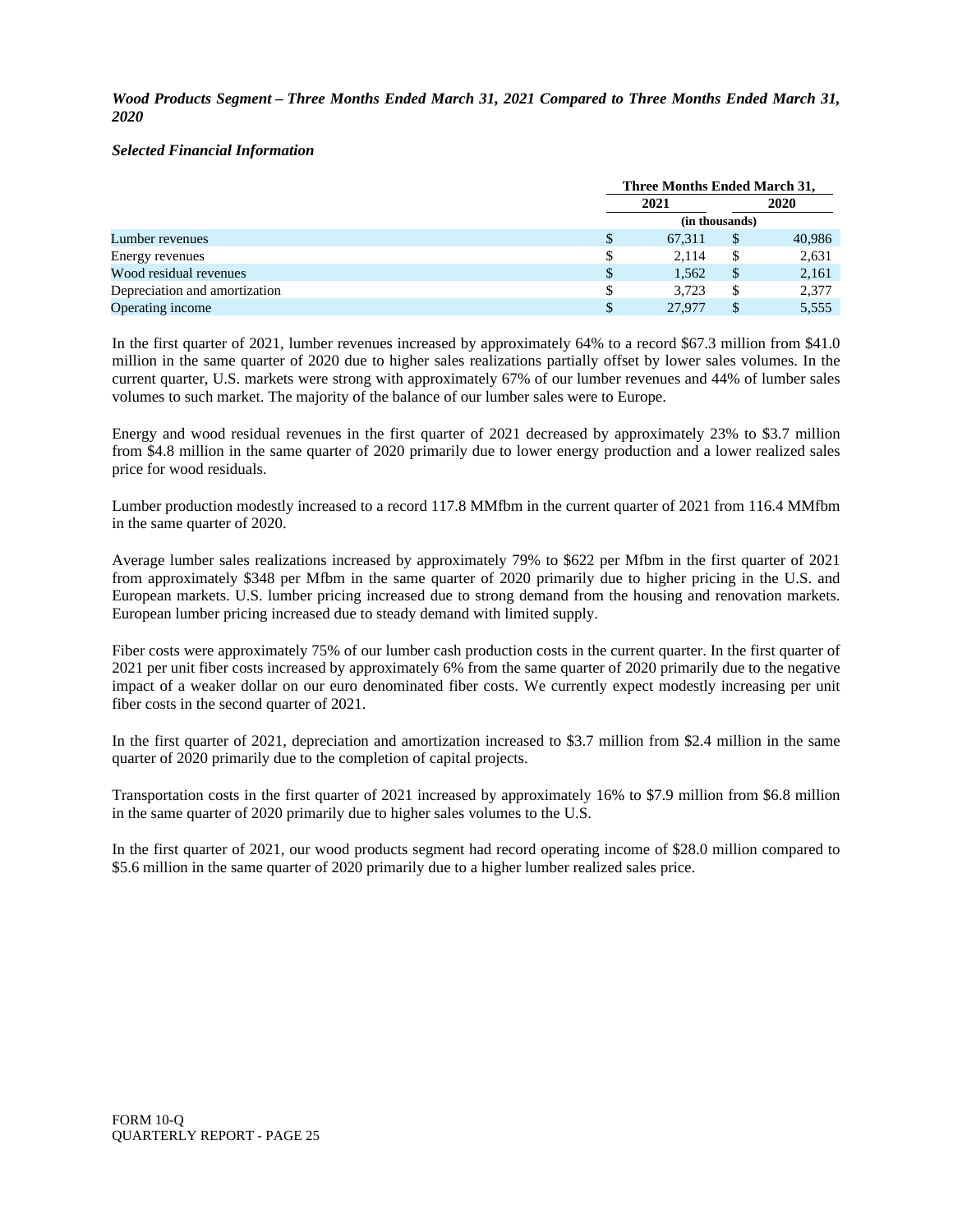#### **Liquidity and Capital Resources**

#### *Summary of Cash Flows*

|                                                              |      | Three Months Ended March 31, |             |           |  |
|--------------------------------------------------------------|------|------------------------------|-------------|-----------|--|
|                                                              | 2021 |                              | <b>2020</b> |           |  |
|                                                              |      | (in thousands)               |             |           |  |
| Net cash from (used in) operating activities                 |      | 30.288                       | \$          | (69, 842) |  |
| Net cash used in investing activities                        |      | (26,297)                     |             | (23, 405) |  |
| Net cash from financing activities                           |      | 31,412                       |             | 32,250    |  |
| Effect of exchange rate changes on cash and cash equivalents |      | (1,418)                      |             | (3,562)   |  |
| Net increase (decrease) in cash and cash equivalents         |      | 33,985                       |             | (64, 559) |  |

We operate in a cyclical industry and our operating cash flows vary accordingly. Our principal operating cash expenditures are for fiber, labor and chemicals. Working capital levels fluctuate throughout the year and are affected by maintenance downtime, changing sales patterns, seasonality and the timing of receivables and sales and the payment of payables and expenses.

*Cash Flows from Operating Activities.* Cash provided by operating activities was \$30.3 million in the three months ended March 31, 2021 compared to cash used in operating activities of \$69.8 million in the comparative period of 2020. An increase in accounts receivable used cash of \$12.4 million in the first quarter of 2021 compared to \$20.9 million in the same quarter of 2020. An increase in inventories used cash of \$20.8 million in the three months ended March 31, 2021 compared to \$18.1 million in the same period of 2020. An increase in accounts payable and accrued expenses provided cash of \$4.4 million in the three months ended March 31, 2021 compared to a decrease in accounts payable and accrued expenses using cash of \$57.7 million in the same period of 2020.

*Cash Flows from Investing Activities.* Investing activities in the three months ended March 31, 2021 used cash of \$26.3 million primarily related to capital expenditures of \$25.3 million. In the first quarter of 2021, capital expenditures included capacity expansion projects at the Stendal mill, the substantial completion of the Phase II expansion and optimization project at our Friesau sawmill and other smaller maintenance and optimization projects. In the three months ended March 31, 2020, investing activities used cash of \$23.4 million primarily related to capital expenditures of \$23.0 million. In the three months ended March 31, 2020, capital expenditures included the planer line replacement project and other upgrades at our Friesau sawmill, additional land for fiber storage at the Stendal mill and optimization projects at the Celgar mill.

*Cash Flows from Financing Activities.* In the three months ended March 31, 2021, financing activities provided cash of \$31.4 million primarily from the net proceeds of the Refinancing after giving effect to the Redemption. In the first quarter of 2021, we paid note issuance costs of \$14.4 million related to the issuance of the 2029 Senior Notes and repaid \$15.1 million of borrowings under our revolving credit facilities. In the three months ended March 31, 2021, we received \$8.5 million in government grants to partially finance innovation and greenhouse gas emission reduction capital projects at our Canadian mills. In the three months ended March 31, 2020, financing activities provided cash of \$32.3 million primarily from \$51.3 million of borrowings under our revolving credit facilities. In the three months ended March 31, 2020, we paid dividends of \$9.0 million.

#### **Balance Sheet Data**

The following table is a summary of selected financial information as of the dates indicated:

|                            | March 31,<br>2021 |                | December 31,<br>2020 |  |
|----------------------------|-------------------|----------------|----------------------|--|
|                            |                   | (in thousands) |                      |  |
| Cash and cash equivalents  | 395,083           | \$             | 361,098              |  |
| Working capital            | 704.896           | \$             | 663,056              |  |
| <b>Total assets</b>        | \$<br>2,178,266   | \$             | 2,129,126            |  |
| Long-term liabilities      | 1,380,445         | \$             | 1,316,303            |  |
| Total shareholders' equity | 567,638           | \$             | 601,027              |  |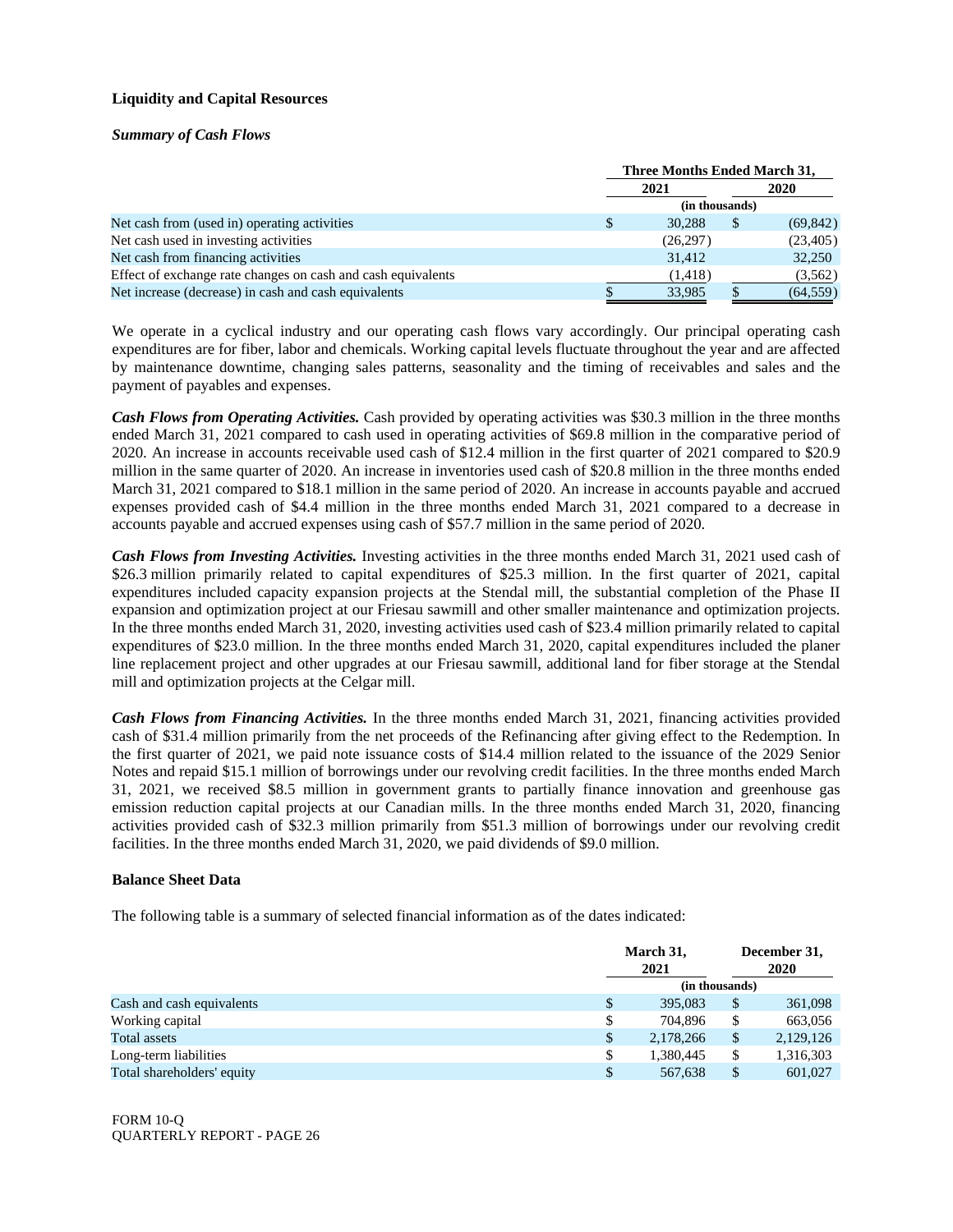#### **Sources and Uses of Funds**

Our principal sources of funds are cash flows from operations and cash and cash equivalents on hand. Our principal uses of funds consist of operating expenditures, capital expenditures and interest payments on our senior notes.

The following table sets out our total capital expenditures and interest expense for the periods indicated:

|                                               |      | Three Months Ended March 31, |      |        |  |
|-----------------------------------------------|------|------------------------------|------|--------|--|
|                                               | 2021 |                              | 2020 |        |  |
|                                               |      | (in thousands)               |      |        |  |
| Capital expenditures                          |      | 25,262                       |      | 23,018 |  |
| Cash paid for interest expense <sup>(1)</sup> |      | 39,026                       | \$   | 37,278 |  |
| Interest expense $^{(2)}$                     |      | 19.019                       |      | 20,084 |  |

<sup>(1)</sup> Amounts differ from interest expense, which includes non-cash items. See supplemental disclosure of cash flow information from our Interim Consolidated Statements of Cash Flows included in this report.

As of March 31, 2021, we had cash and cash equivalents of \$395.1 million and approximately \$276.7 million available under our revolving credit facilities and as a result aggregate liquidity of about \$671.8 million.

Included in our cash and cash equivalents is approximately \$15.8 million in government grants received and committed to partially finance greenhouse gas emission reduction capital projects and innovation at our Canadian mills. These projects include upgrades to the woodrooms at such mills which are also expected to reduce fiber costs.

As a result of such new woodroom projects, our expected 2021 capital expenditures, excluding amounts financed by government grants and expected insurance proceeds, will increase to about \$185 million from about \$150 million.

We currently consider the majority of undistributed earnings of our foreign subsidiaries to be indefinitely reinvested and, accordingly, no U.S. income tax has been provided on such earnings. However, if we were required to repatriate funds to the United States, we believe that we currently could repatriate the majority thereof without incurring any material amount of taxes as a result of our shareholder advances and U.S. tax reform. However, it is currently not practical to estimate the income tax liability that might be incurred if such earnings were remitted to the United States. Substantially all of our undistributed earnings are held by our foreign subsidiaries outside of the United States.

Based upon the current level of operations and our current expectations for future periods in light of the current economic environment, and in particular, current and expected pulp and lumber pricing and foreign exchange rates, we believe that cash flow from operations and available cash, together with available borrowings under our revolving credit facilities, will be adequate to finance the capital requirements for our business including the payment of our quarterly dividend during the next 12 months.

<sup>(2)</sup> Interest on our 2024 Senior Notes was paid semi-annually in February and August of each year and interest on our 2025 Senior Notes was paid semi-annually in January and July of each year. In January 2021, we redeemed our 2024 Senior Notes and 2025 Senior Notes. Interest on our senior notes due 2026 is paid semi-annually in January and July of each year. Interest on our 2029 Senior Notes is paid semiannually in February and August of each year, commencing August 2021.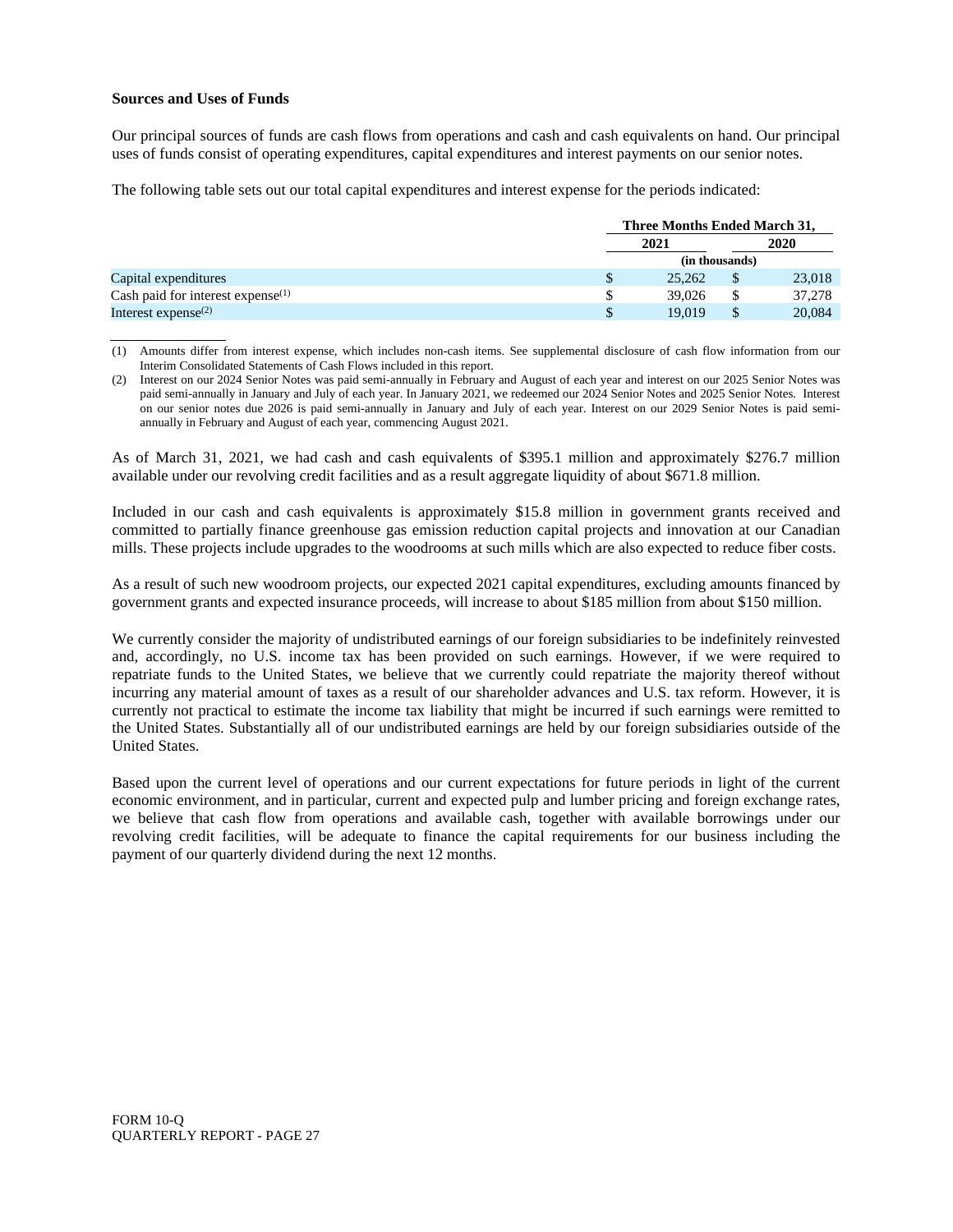In the future we may make acquisitions of businesses or assets or commitments to additional capital projects. To achieve the long-term goals of expanding our assets and earnings, including through acquisitions, capital resources will be required. Depending on the size of a transaction, the capital resources that will be required can be substantial. The necessary resources will be generated from cash flow from operations, cash on hand, borrowing against our assets or the issuance of securities.

#### **Debt Covenants**

Certain of our long-term obligations contain various financial tests and covenants customary to these types of arrangements. See our annual report on Form 10-K for the fiscal year ended December 31, 2020.

As of March 31, 2021, we were in full compliance with all of the covenants of our indebtedness.

#### **Off-Balance Sheet Arrangements**

At March 31, 2021, we did not have any off-balance sheet arrangements (as defined in Item  $303(a)(4)(ii)$  of Regulation S-K).

#### **Contractual Obligations and Commitments**

There were no material changes outside the ordinary course to any of our material contractual obligations during the three months ended March 31, 2021.

#### **Foreign Currency**

As a majority of our assets, liabilities and expenditures are held or denominated in euros or Canadian dollars, our consolidated financial results are subject to foreign currency exchange rate fluctuations.

We translate foreign denominated assets and liabilities into dollars at the rate of exchange on the balance sheet date. Equity accounts are translated using historical exchange rates. Unrealized gains or losses from these translations are recorded in other comprehensive income (loss) and do not affect our net earnings.

As a result of the strengthening of the dollar versus the euro as of March 31, 2021, we recorded a net non-cash decrease of \$36.0 million in the carrying value of our net assets, consisting primarily of our fixed assets denominated in euros. This non-cash decrease does not affect our net income (loss), Operating EBITDA or cash but is reflected in our other comprehensive loss and as a decrease to our total equity. As a result, our accumulated other comprehensive loss increased to \$63.2 million.

Based upon the exchange rate as of March 31, 2021, the dollar has strengthened by approximately 4% against the euro and has weakened by approximately 1% against the Canadian dollar since December 31, 2020. See "Quantitative and Qualitative Disclosures about Market Risk".

#### **Critical Accounting Policies**

The preparation of financial statements and related disclosures in conformity with GAAP requires management to make estimates and assumptions that affect both the amount and the timing of the recording of assets, liabilities, revenues, and expenses in the consolidated financial statements and accompanying note disclosures. Our management routinely makes judgments and estimates about the effects of matters that are inherently uncertain. As the number of variables and assumptions affecting the probable future resolution of the uncertainties increases, these judgments become even more subjective and complex.

Our significant accounting policies are disclosed in Note 1 to our audited annual financial statements included in our annual report on Form 10-K for the fiscal year ended December 31, 2020. While all of the significant accounting policies are important to the consolidated financial statements, some of these policies may be viewed as having a high degree of judgment. On an ongoing basis using currently available information, management reviews its estimates, including those related to accounting for, among other things, pension and other post-retirement benefit

FORM 10-Q QUARTERLY REPORT - PAGE 28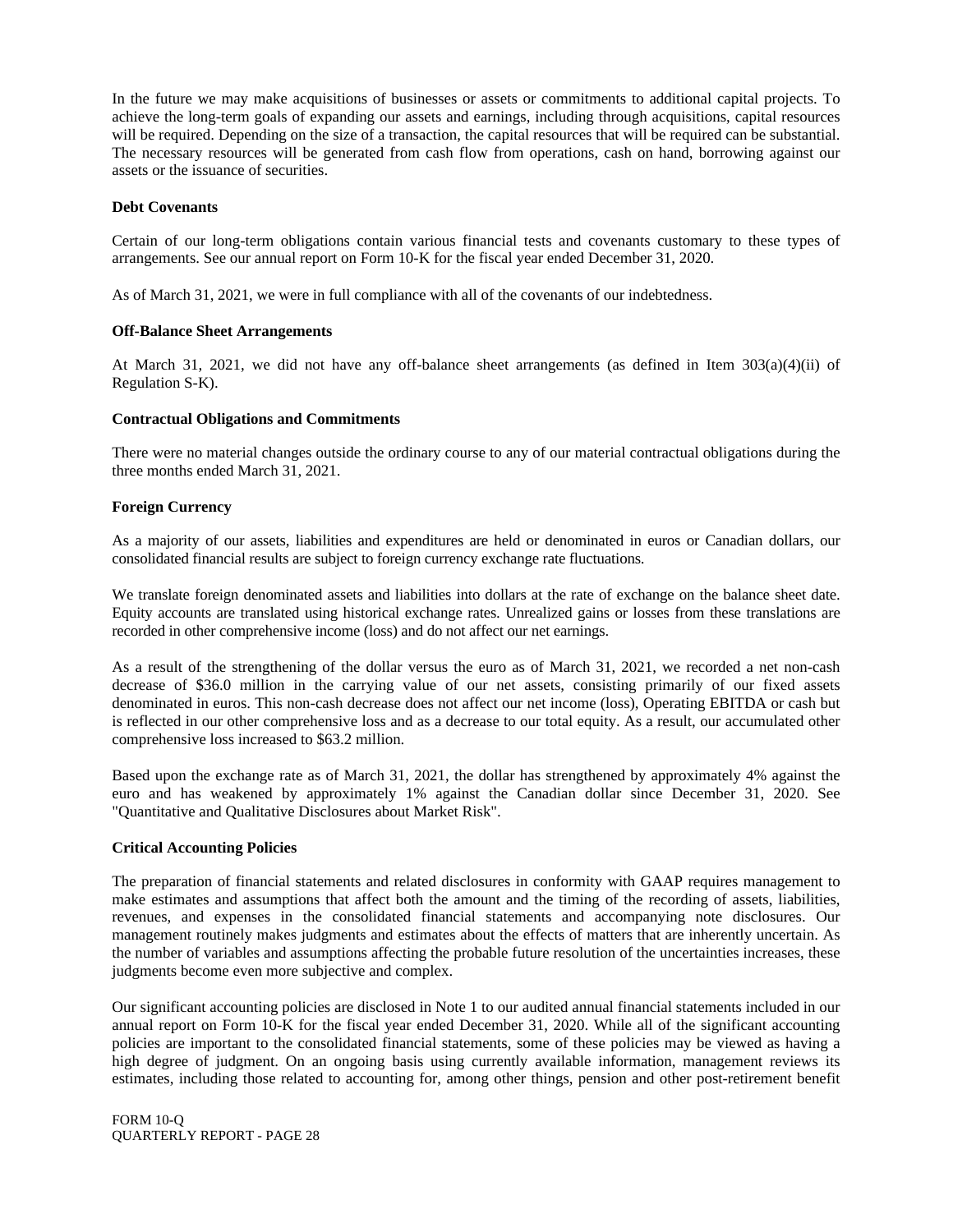obligations, deferred income taxes (valuation allowance and permanent reinvestment), depreciation and amortization, future cash flows associated with impairment testing for long-lived assets, the allocation of the purchase price in a business combination to the assets acquired and liabilities assumed, legal liabilities and contingencies. Actual results could differ materially from these estimates, and changes in these estimates are recorded when known.

We have identified certain accounting policies that are the most important to the portrayal of our current financial condition and results of operations.

For information about both our significant and critical accounting policies, see our annual report on Form 10-K for the fiscal year ended December 31, 2020.

#### **Cautionary Statement Regarding Forward-Looking Information**

The statements in this report that are not reported financial results or other historical information are "forwardlooking statements" within the meaning of the *Private Securities Litigation Reform Act of 1995*, as amended.

Generally, forward-looking statements can be identified by the fact that they do not relate strictly to historical or current facts. They often include words such as "expects", "anticipates", "intends", "plans", "believes", "seeks", "estimates", or words of similar meaning, or future or conditional verbs, such as "will", "should", "could", or "may", although not all forward-looking statements contain these identifying words. Forward-looking statements are based on expectations, forecasts and assumptions by our management and involve a number of risks, uncertainties and other factors, many of which are beyond our control, that could cause actual conditions, events or results to differ significantly from those described in the forward-looking statements. These factors include, but are not limited to, the following:

#### Risks Related to our Business

- the COVID-19 pandemic could materially adversely affect our business, financial position and results of operations;
- our business is highly cyclical in nature;
- cyclical fluctuations in the price and supply of our raw materials, particularly fiber, could adversely affect our business;
- we face intense competition in our markets;
- our business is subject to risks associated with climate change and social and government responses thereto;
- our operations require substantial capital and we may be unable to maintain adequate capital resources to provide for such capital requirements;
- we have limited control over the operations of the Cariboo mill;
- fluctuations in prices and demand for lumber could adversely affect our business;
- adverse housing market conditions may increase the credit risk from customers of our wood products segment;
- our wood products segment lumber products are vulnerable to declines in demand due to competing technologies or materials;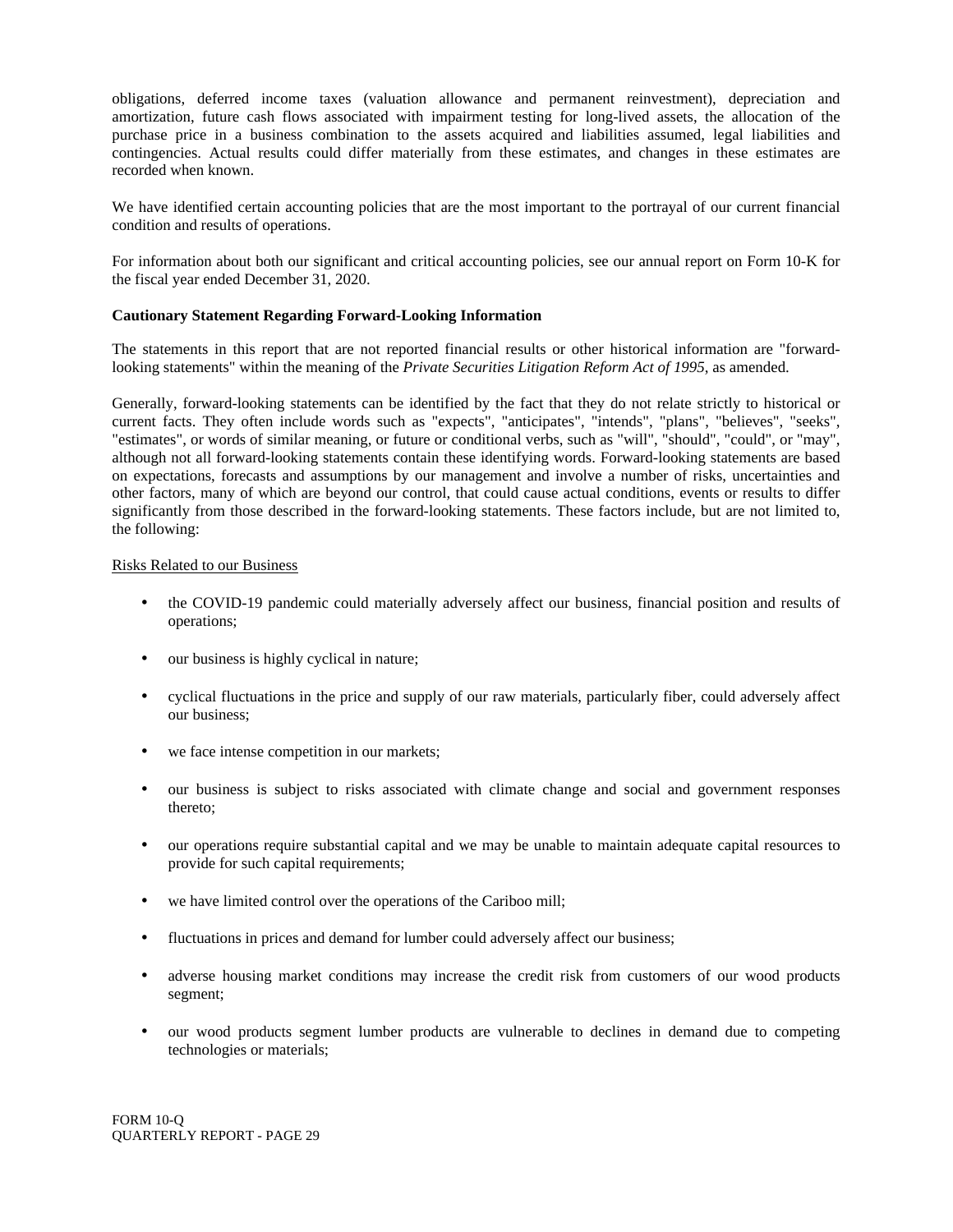- we may experience material disruptions to our production;
- future acquisitions may result in additional risks and uncertainties in our business;
- we are subject to risks related to our employees;
- we are dependent on key personnel;
- if our long-lived assets become impaired, we may be required to record non-cash impairment charges that could have a material impact on our results of operations;
- our insurance coverage may not be adequate;
- we rely on third parties for transportation services;
- we periodically use derivatives to manage certain risks which could cause significant fluctuations in our operating results;
- failures or security breaches of our information technology systems could disrupt our operations and negatively impact our business;

#### Risks Related to our Debt

- our level of indebtedness could negatively impact our financial condition, results of operations and liquidity;
- changes in credit ratings issued by nationally recognized statistical rating organizations could adversely affect our cost of financing and have an adverse effect on the market price of our securities;
- we are exposed to interest rate fluctuations;

#### Risks Related to Macro-economic Conditions

- a weakening of the global economy, including capital and credit markets, could adversely affect our business and financial results and have a material adverse effect on our liquidity and capital resources;
- we are exposed to currency exchange rate fluctuations;
- political uncertainty and an increase in trade protectionism could have a material adverse effect on global macro-economic activities and trade and adversely affect our business, results of operations and financial condition;
- we may incur losses as a result of unforeseen or catastrophic events, including the emergence of a pandemic, terrorist attacks or natural disasters;

#### Legal and Regulatory Risks

- we are subject to extensive environmental regulation and we could incur substantial costs as a result of compliance with, violations of or liabilities under applicable environmental laws and regulations;
- we participate in German statutory energy programs;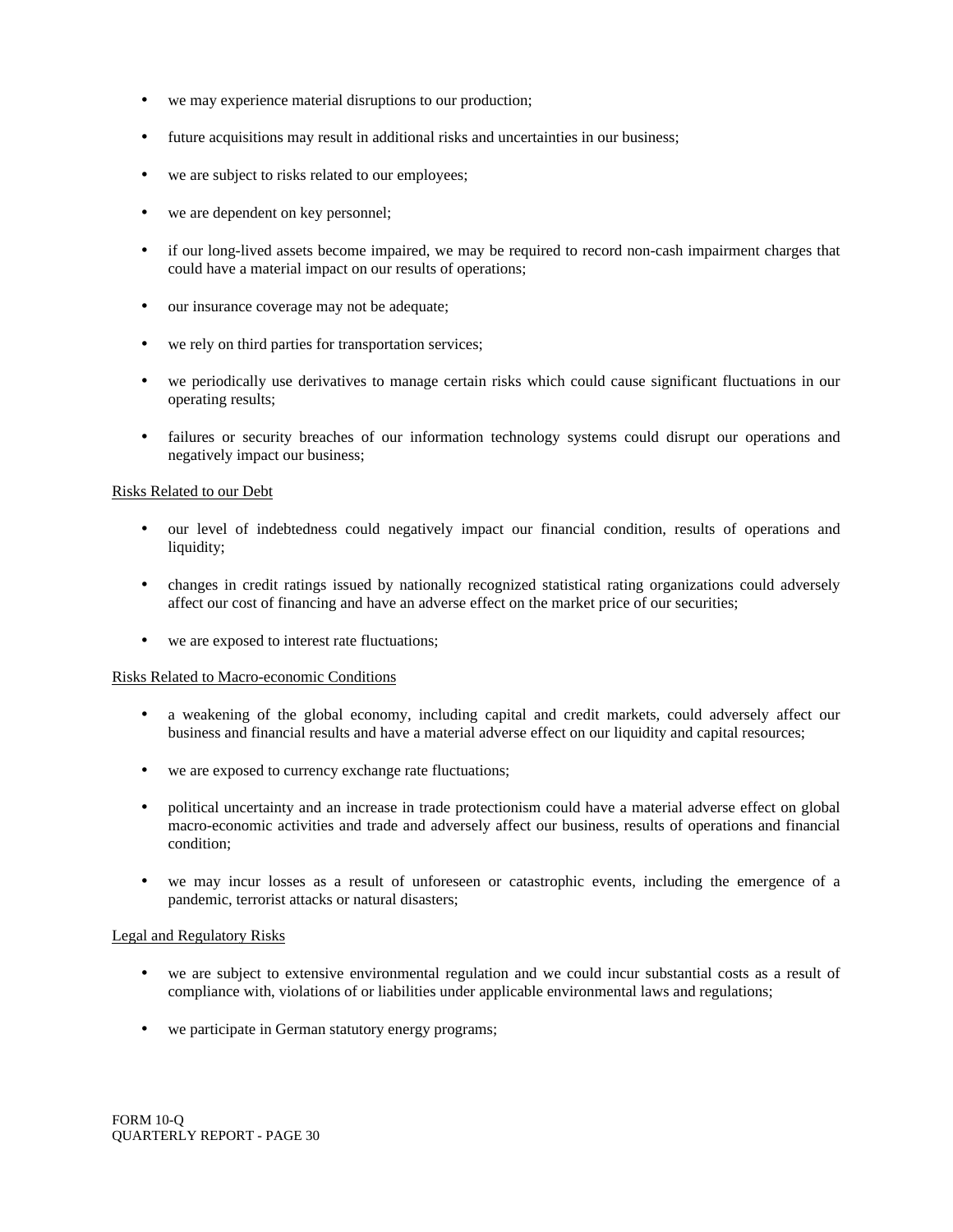• our international sales and operations are subject to applicable laws relating to trade, export controls and foreign corrupt practices, the violation of which could adversely affect our operations;

#### Risks Related to Ownership of our Shares

- the price of our common stock may be volatile; and
- a small number of our shareholders could significantly influence our business.

Given these uncertainties, you should not place undue reliance on our forward-looking statements. The foregoing review of important factors is not exhaustive or necessarily in order of importance and should be read in conjunction with the risks and assumptions including those set forth under "Part II. Other Information – Item 1A. Risk Factors" and in reports and other documents we have filed with or furnished to the SEC, including in our annual report on Form 10-K for the fiscal year ended December 31, 2020. We advise you that these cautionary remarks expressly qualify in their entirety all forward-looking statements attributable to us or persons acting on our behalf. Unless required by law, we do not assume any obligation to update forward-looking statements based on unanticipated events or changed expectations. However, you should carefully review the reports and other documents we file from time to time with the SEC.

#### **Cyclical Nature of Business**

#### *Revenues*

The pulp and lumber businesses are highly cyclical in nature and markets are characterized by periods of supply and demand imbalance, which in turn can materially affect prices. Pulp and lumber markets are sensitive to cyclical changes in the global economy, industry capacity and foreign exchange rates, all of which can have a significant influence on selling prices and our operating results. The length and magnitude of industry cycles have varied over time but generally reflect changes in macro-economic conditions and levels of industry capacity. Pulp and lumber are commodities that are generally available from other producers. Because commodity products have few distinguishing qualities from producer to producer, competition is generally based upon price, which is generally determined by supply relative to demand.

Industry capacity can fluctuate as changing industry conditions can influence producers to idle production capacity or permanently close mills. In addition, to avoid substantial cash costs in idling or closing a mill, some producers will choose to operate at a loss, sometimes even a cash loss, which can prolong weak pricing environments due to oversupply. Oversupply of our products can also result from producers introducing new capacity in response to favorable pricing trends. Certain integrated pulp and paper producers have the ability to discontinue paper production by idling their paper machines and selling their pulp production on the market, if market conditions, prices and trends warrant such actions.

Demand for each of pulp and lumber has historically been determined primarily by general global macro-economic conditions and has been closely tied to overall business activity. Pulp prices have been and are likely to continue to be volatile and can fluctuate widely over time. Between 2011 and 2020, European list prices for NBSK pulp have fluctuated between a low of approximately \$760 per ADMT in 2012 to a high of \$1,230 per ADMT in 2018. In the same period, the average North American NBHK price has fluctuated between a low of \$700 per ADMT in 2012 to a high of \$1,235 per ADMT in 2018.

Our mills and operations voluntarily subject themselves to third-party certification as to compliance with internationally recognized, sustainable management standards because end use paper and lumber customers have shown an increased interest in understanding the origin of products they purchase. Demand for our products could be adversely affected if we, or our suppliers, are unable to achieve compliance, or are perceived by the public as failing to comply, with these standards or if our customers require compliance with alternate standards for which our operations are not certified.

A pulp producer's actual sales price realizations are net of customer discounts, rebates and other selling concessions.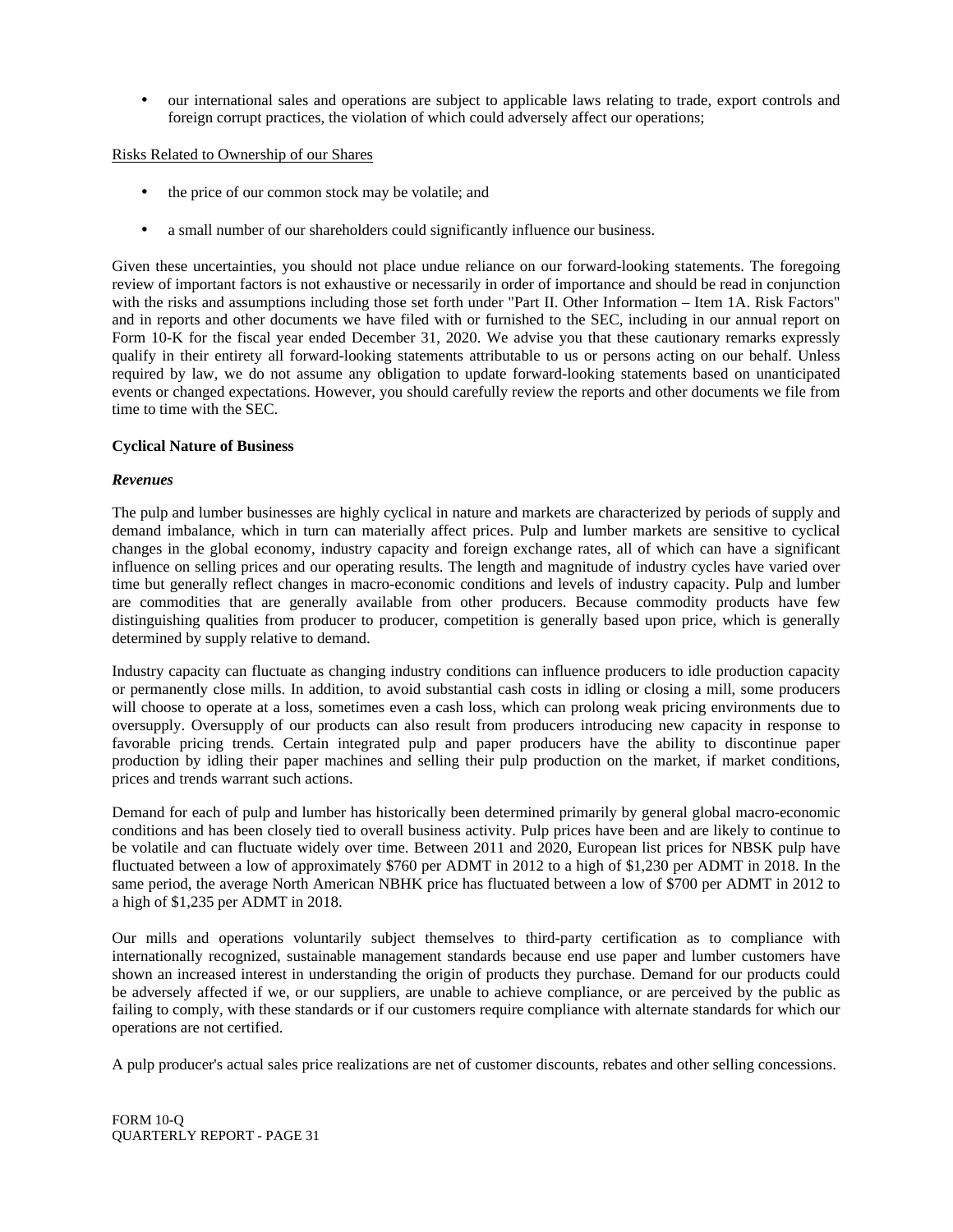Accordingly, prices for pulp and lumber are driven by many factors outside our control, and we have little influence over the timing and extent of price changes, which are often volatile. Because market conditions beyond our control determine the prices for pulp and lumber, prices may fall below our cash production costs, requiring us to either incur short-term losses on product sales or cease production at one or more of our mills. Therefore, our profitability depends on managing our cost structure, particularly raw materials which represent a significant component of our operating costs and can fluctuate based upon factors beyond our control. If the prices of our products decline, or if prices for our raw materials increase, or both, our results of operations and cash flows could be materially adversely affected.

#### *Costs*

Our production costs are influenced by the availability and cost of raw materials, energy and labor, and our plant efficiencies and productivity. Our main raw material is fiber in the form of wood chips, pulp logs and sawlogs. Wood chip, pulp log and sawlog costs are primarily affected by the supply of, and demand for, lumber and pulp, which are both highly cyclical. Higher fiber prices could affect producer profit margins if they are unable to pass along price increases to pulp and lumber customers or purchasers of surplus energy.

#### *Currency*

We have manufacturing operations in Germany and Canada. Most of the operating costs and expenses of our German mills are incurred in euros and those of our Canadian mills in Canadian dollars. However, the majority of our sales are in products quoted in dollars. Our results of operations and financial condition are reported in dollars. As a result, our costs generally benefit from a strengthening dollar but are adversely affected by a decrease in the value of the dollar relative to the euro and to the Canadian dollar. Such declines in the dollar relative to the euro and the Canadian dollar reduce our operating margins and the cash flow available to fund our operations and to service our debt. This could have a material adverse effect on our business, financial condition, results of operations and cash flows.

#### **ITEM 3. QUANTITATIVE AND QUALITATIVE DISCLOSURES ABOUT MARKET RISK**

We are exposed to market risks from changes in interest rates and foreign currency exchange rates, particularly the exchange rates between the dollar and the euro and Canadian dollar. Changes in these rates may affect our results of operations and financial condition and, consequently, our fair value. We seek to manage these risks through internal risk management policies as well as the periodic use of derivatives.

For additional information, please refer to Part II, Item 7A. Quantitative and Qualitative Disclosures about Market Risk included in our annual report on Form 10-K for the fiscal year ended December 31, 2020.

#### **ITEM 4. CONTROLS AND PROCEDURES**

#### **Disclosure Controls and Procedures**

Our management, with the participation of our principal executive officer and principal financial officer, has evaluated the effectiveness of our disclosure controls and procedures (as such term is defined in Rules 13a-15(e) and 15d-15(e) under the Securities Exchange Act of 1934, as amended, referred to as the "Exchange Act"), as of the end of the period covered by this report. Disclosure controls and procedures include, without limitation, controls and procedures designed to ensure that information required to be disclosed in the reports we file or submit under the Exchange Act is accumulated and communicated to management, including our principal executive officer and principal financial officer, as appropriate, to allow timely decisions regarding required disclosure. Based on such evaluation, our principal executive officer and principal financial officer have concluded that, as of the end of the period covered by this report, our disclosure controls and procedures are effective in recording, processing, summarizing and reporting, on a timely basis, information required to be disclosed by us in the reports that we file or submit under the Exchange Act.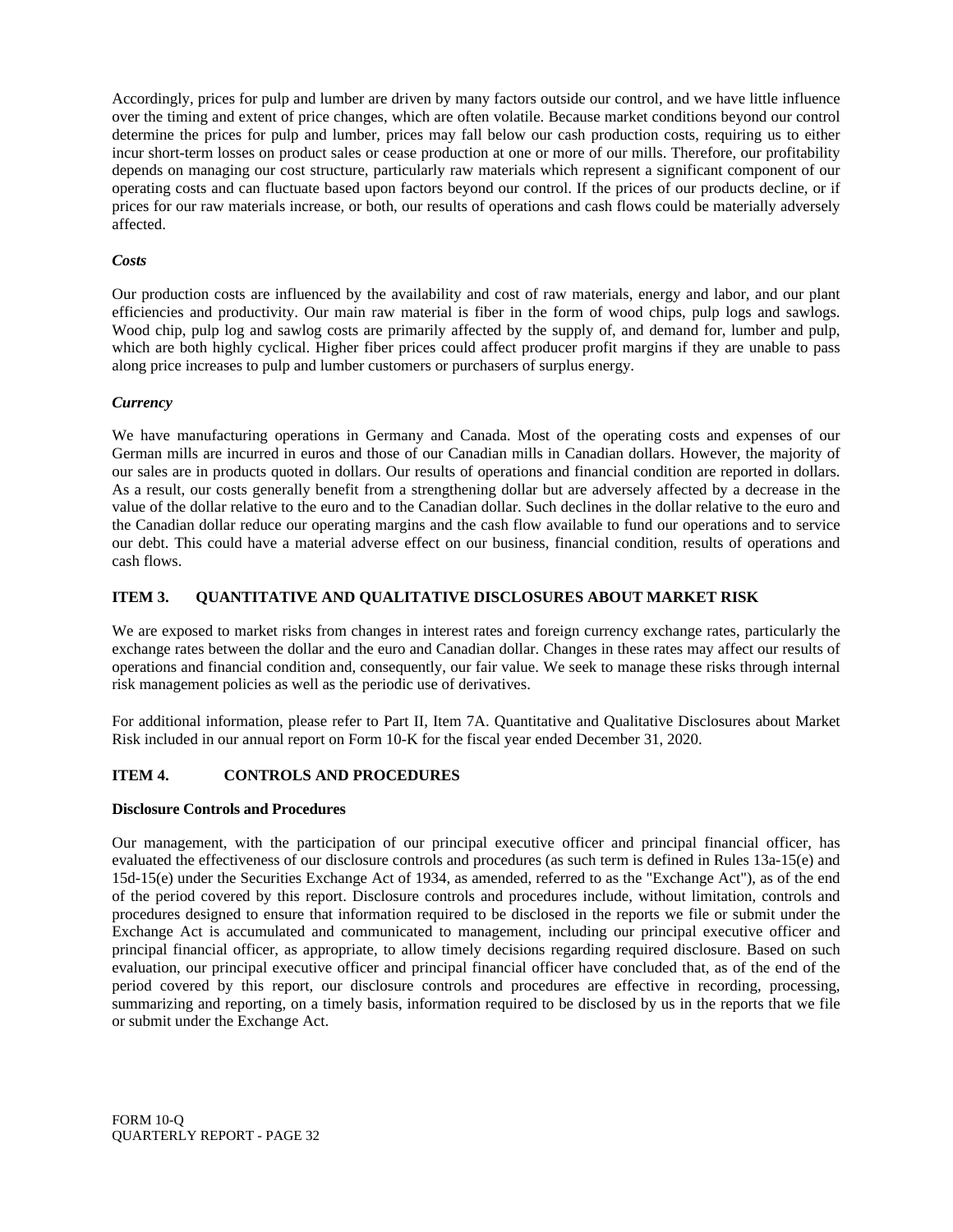It should be noted that any system of controls is based in part upon certain assumptions designed to obtain reasonable (and not absolute) assurance as to its effectiveness and there can be no assurance that any design will succeed in achieving its stated goals.

#### **Changes in Internal Controls**

There have been no changes in our internal control over financial reporting (as defined in Rules 13a-15(f) and 15d-15(f) under the Exchange Act) during the period covered by this report that have materially affected, or are reasonably likely to materially affect, our internal control over financial reporting.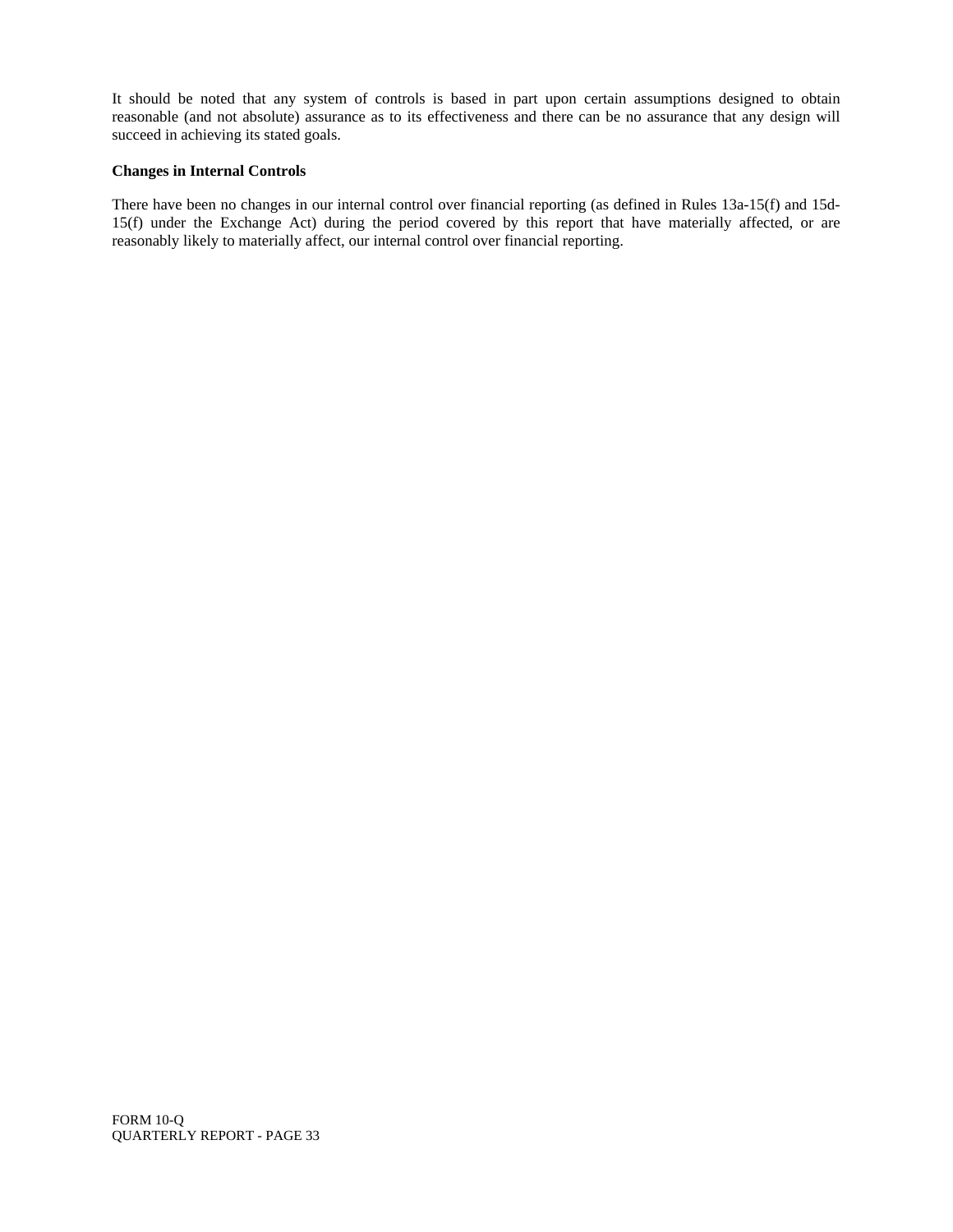#### **PART II. OTHER INFORMATION**

#### **ITEM 1. LEGAL PROCEEDINGS**

We are subject to routine litigation incidental to our business, including that which is described in our latest annual report on Form 10-K for the fiscal year ended December 31, 2020. We do not believe that the outcome of such litigation will have a material adverse effect on our business or financial condition.

#### **ITEM 1A. RISK FACTORS**

There have been no material changes to the factors disclosed in Item 1A. Risk Factors in our annual report on Form 10-K for the fiscal year ended December 31, 2020.

#### **ITEM 2. UNREGISTERED SALE OF EQUITY SECURITIES AND USE OF PROCEEDS**

None

#### **ITEM 3. DEFAULTS UPON SENIOR SECURITIES**

None.

#### **ITEM 4. MINE SAFETY DISCLOSURES**

None.

#### **ITEM 5. OTHER INFORMATION**

None.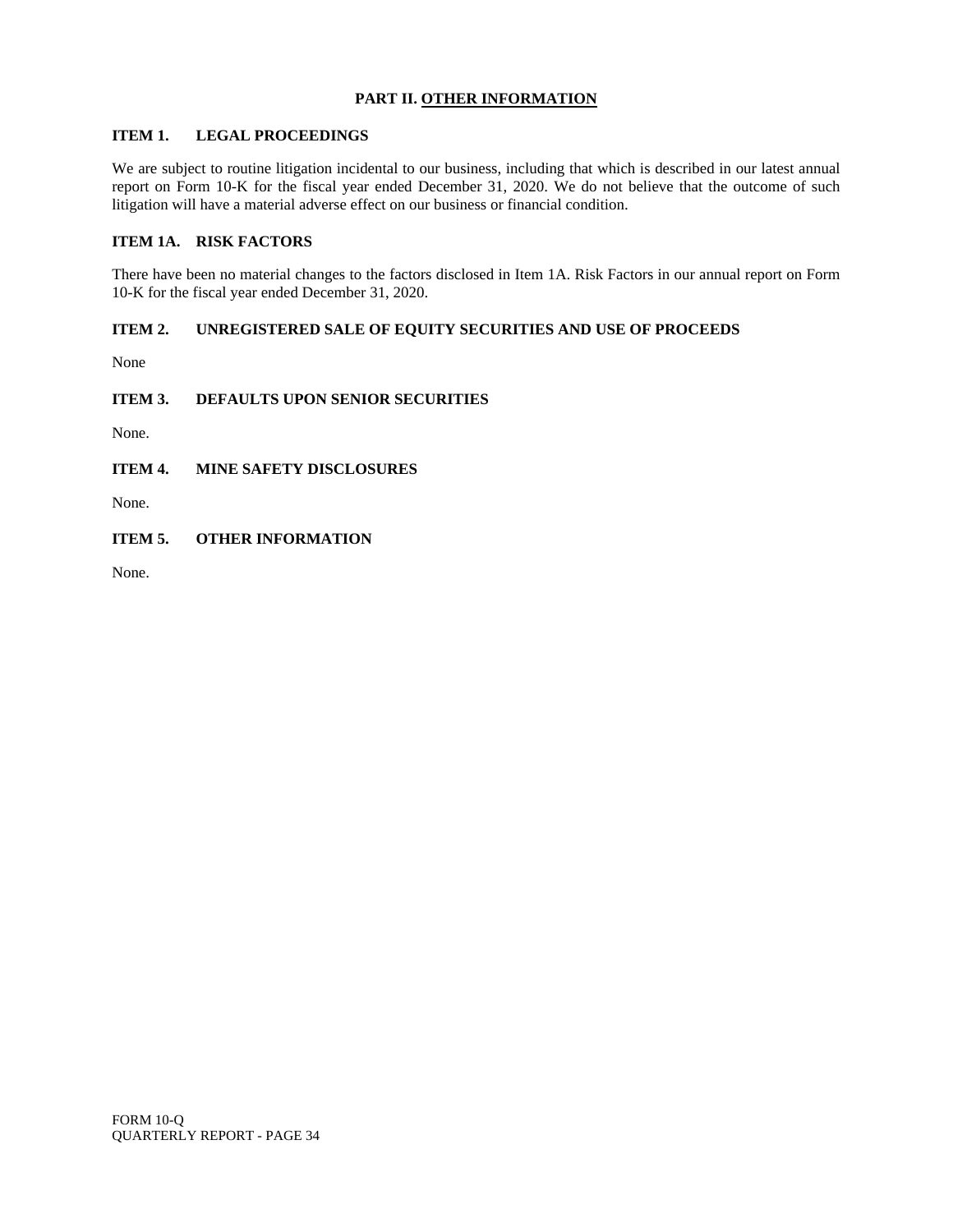#### **ITEM 6. EXHIBITS**

#### **Exhibit No. Description**

- 31.1 [Section 302 Certification of Chief Executive Officer](merc-ex311_7.htm)
- 31.2 [Section 302 Certification of Chief Financial Officer](merc-ex312_6.htm)
- 32.1\* [Section 906 Certification of Chief Executive Officer](merc-ex321_9.htm)
- 32.2\* [Section 906 Certification of Chief Financial Officer](merc-ex322_8.htm)
- 101 The following financial information from the Quarterly Report on Form 10-Q for the fiscal period ended March 31, 2021 of Mercer International Inc., formatted in Inline Extensible Business Reporting Language (iXBRL): (i) Interim Consolidated Statements of Operations; (ii) Interim Consolidated Statements of Comprehensive Loss; (iii) Interim Consolidated Balance Sheets; (iv) Interim Consolidated Statements of Changes in Shareholders' Equity; (v) Interim Consolidated Statements of Cash Flows; and (vi) Notes to the Interim Consolidated Financial Statements.
- 104 The cover page from the Company's Quarterly Report on Form 10-Q for the quarter ended March 31, 2021 has been formatted in Inline XBRL.

<sup>\*</sup> In accordance with Release No. 33-8212 of the SEC, these Certifications: (i) are "furnished" to the SEC and are not "filed" for the purposes of liability under the Securities Exchange Act of 1934, as amended; and (ii) are not to be subject to automatic incorporation by reference into any of the Company's registration statements filed under the Securities Act of 1933, as amended, for the purposes of liability thereunder or any offering memorandum, unless the Company specifically incorporates them by reference therein.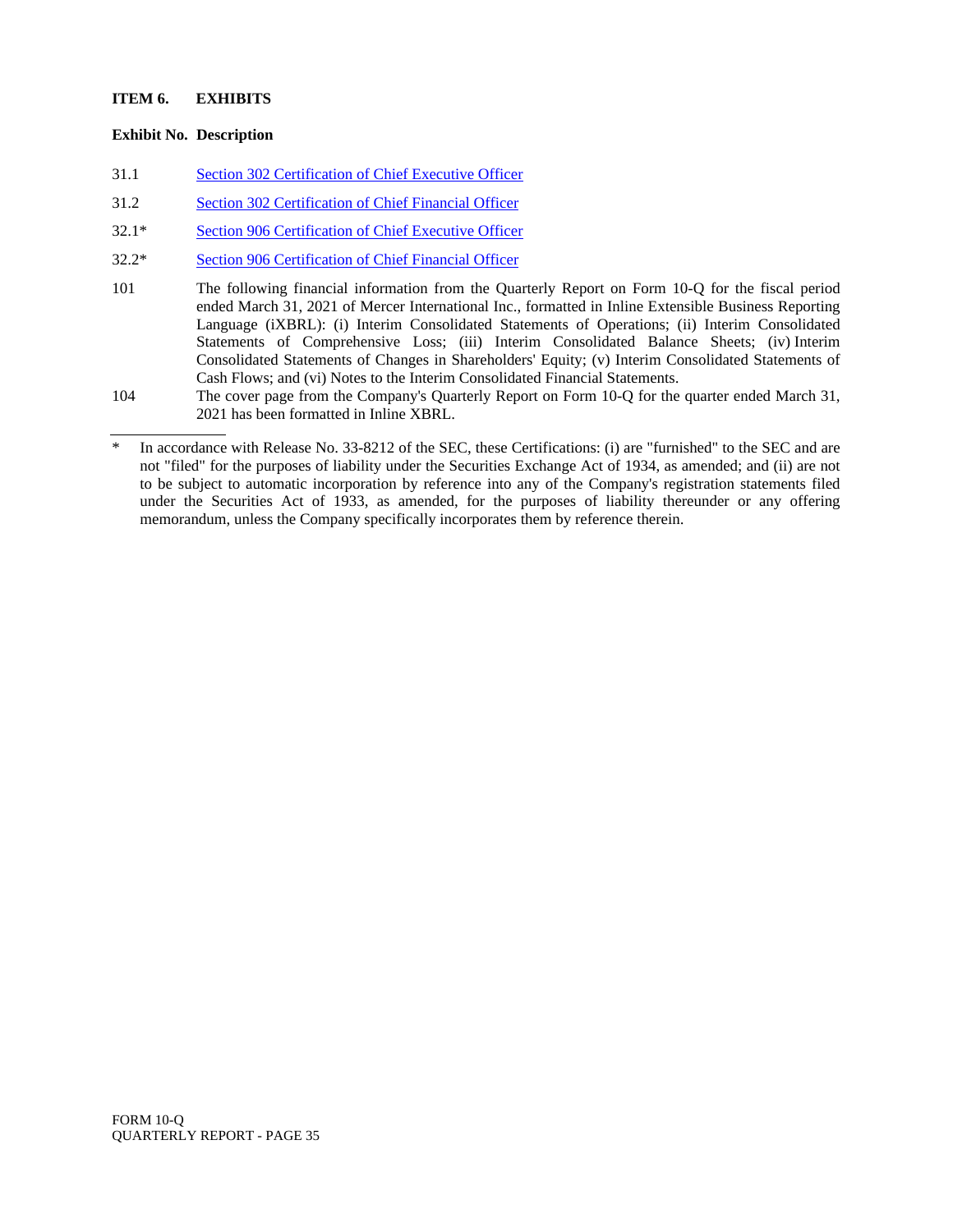#### **SIGNATURES**

Pursuant to the requirements of the *Securities Exchange Act of 1934*, the Registrant has duly caused this report to be signed on its behalf by the undersigned, thereunto duly authorized.

#### **MERCER INTERNATIONAL INC.**

By: /s/ David M. Gandossi

David M. Gandossi Chief Executive Officer and President

Date: April 29, 2021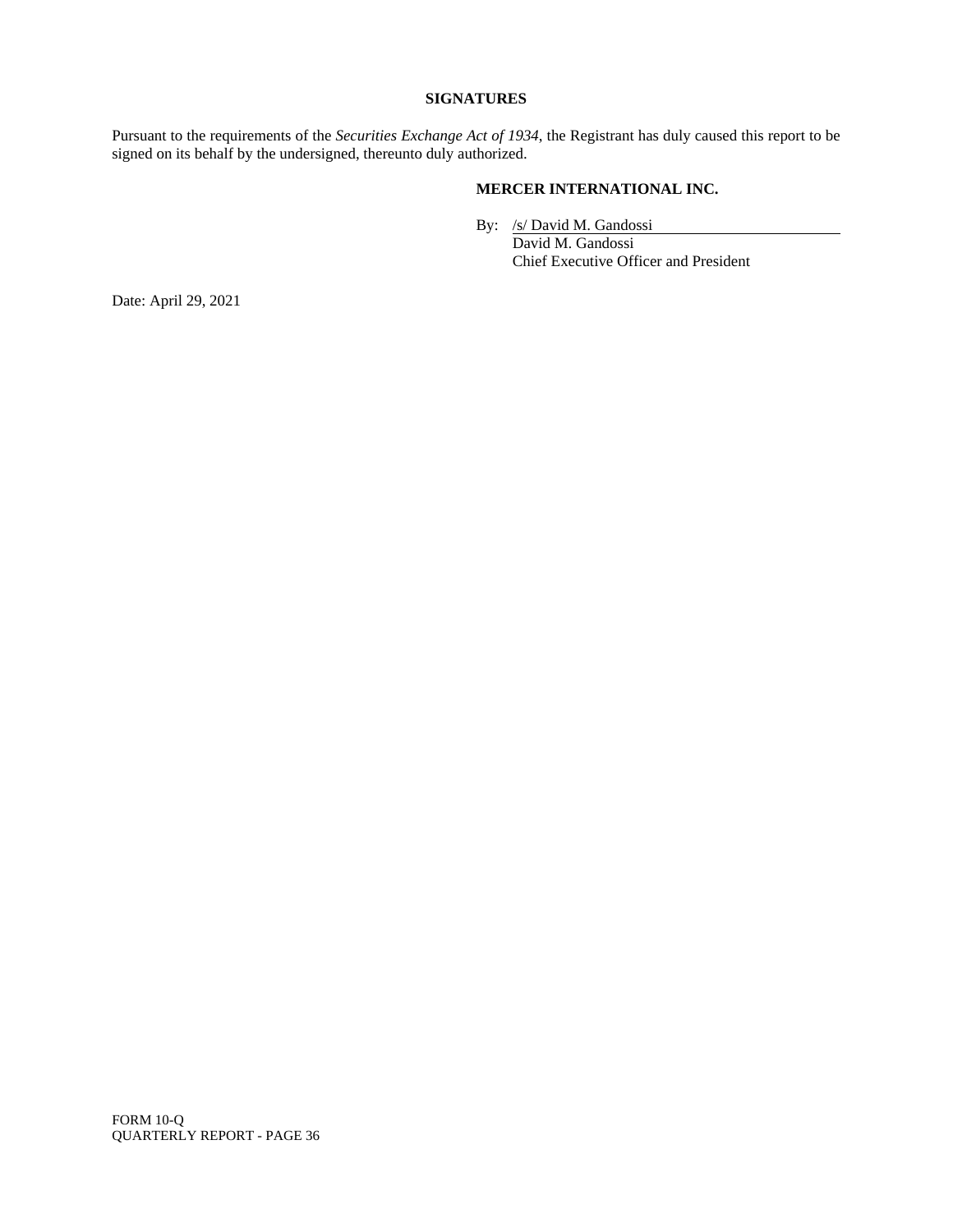I, David M. Gandossi, certify that:

- 1. I have reviewed this quarterly report on Form 10-Q of Mercer International Inc. (the "Registrant");
- 2. Based on my knowledge, this report does not contain any untrue statement of a material fact or omit to state a material fact necessary to make the statements made, in light of the circumstances under which such statements were made, not misleading with respect to the period covered by this report;
- 3. Based on my knowledge, the financial statements, and other financial information included in this report, fairly present in all material respects the financial condition, results of operations and cash flows of the Registrant as of, and for, the periods presented in this report;
- 4. The Registrant's other certifying officer(s) and I are responsible for establishing and maintaining disclosure controls and procedures (as defined in Exchange Act Rules 13a-15(e) and 15d-15(e)) and internal control over financial reporting (as defined in Exchange Act Rules 13a-15(f) and 15d-15(f)) for the Registrant and have:
	- a) Designed such disclosure controls and procedures, or caused such disclosure controls and procedures to be designed under our supervision, to ensure that material information relating to the Registrant, including its consolidated subsidiaries, is made known to us by others within those entities, particularly during the period in which this report is being prepared;
	- b) Designed such internal control over financial reporting, or caused such internal control over financial reporting to be designed under our supervision, to provide reasonable assurance regarding the reliability of financial reporting and the preparation of financial statements for external purposes in accordance with generally accepted accounting principles;
	- c) Evaluated the effectiveness of the Registrant's disclosure controls and procedures and presented in this report our conclusions about the effectiveness of the disclosure controls and procedures, as of the end of the period covered by this report based on such evaluation; and
	- d) Disclosed in this report any change in the Registrant's internal control over financial reporting that occurred during the Registrant's most recent fiscal quarter (the Registrant's fourth fiscal quarter in the case of an annual report) that has materially affected, or is reasonably likely to materially affect, the Registrant's internal control over financial reporting; and
- 5. The Registrant's other certifying officer and I have disclosed, based on our most recent evaluation of internal control over financial reporting, to the Registrant's auditors and the audit committee of the Registrant's board of directors (or persons performing the equivalent functions):
	- a) All significant deficiencies and material weaknesses in the design or operation of internal control over financial reporting which are reasonably likely to adversely affect the Registrant's ability to record, process, summarize and report financial information; and
	- b) Any fraud, whether or not material, that involves management or other employees who have a significant role in the Registrant's internal control over financial reporting.

Dated: April 29, 2021

/s/ David M. Gandossi

David M. Gandossi Chief Executive Officer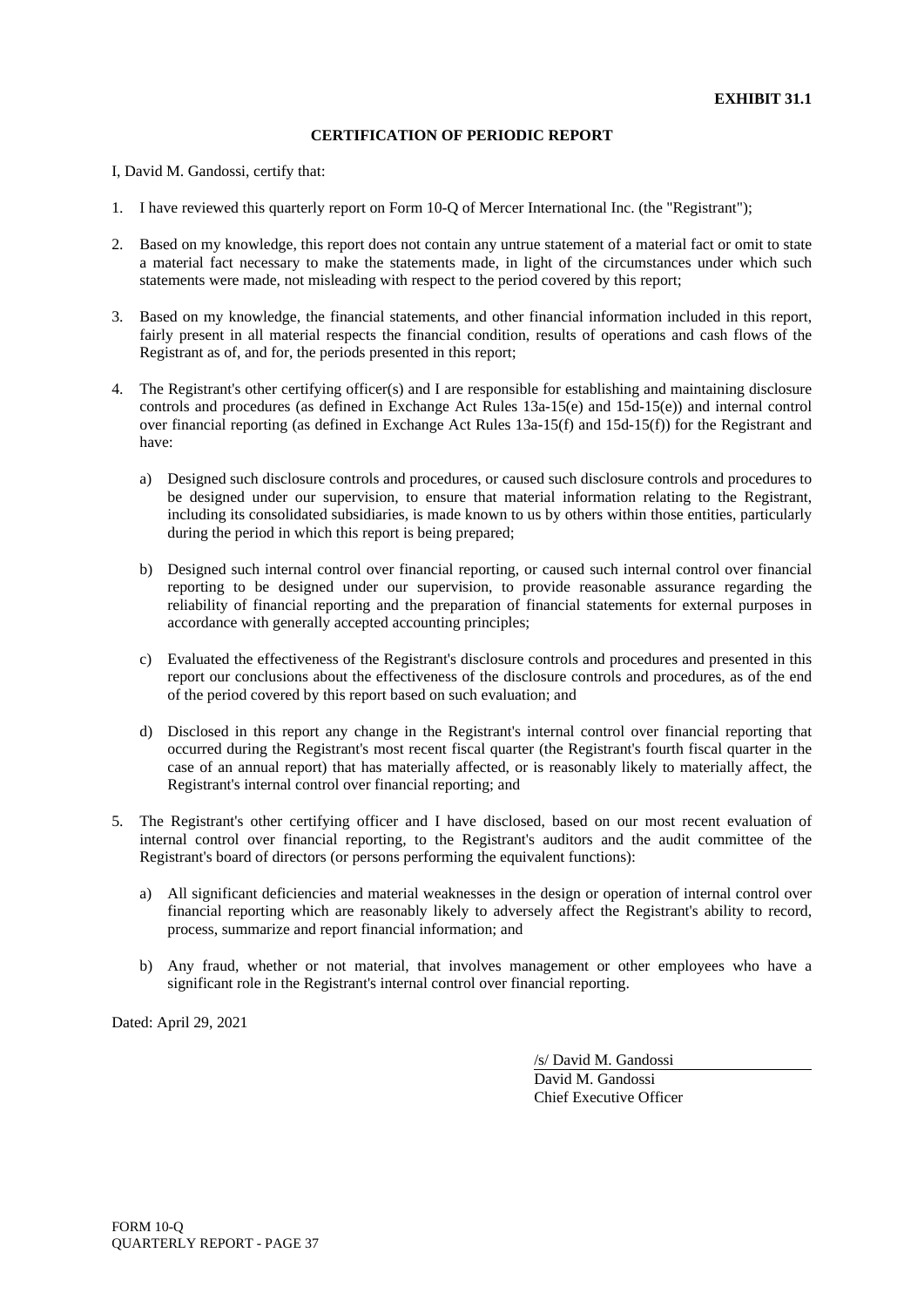I, David K. Ure, certify that:

- 1. I have reviewed this quarterly report on Form 10-Q of Mercer International Inc. (the "Registrant");
- 2. Based on my knowledge, this report does not contain any untrue statement of a material fact or omit to state a material fact necessary to make the statements made, in light of the circumstances under which such statements were made, not misleading with respect to the period covered by this report;
- 3. Based on my knowledge, the financial statements, and other financial information included in this report, fairly present in all material respects the financial condition, results of operations and cash flows of the Registrant as of, and for, the periods presented in this report;
- 4. The Registrant's other certifying officer(s) and I are responsible for establishing and maintaining disclosure controls and procedures (as defined in Exchange Act Rules 13a-15(e) and 15d-15(e)) and internal control over financial reporting (as defined in Exchange Act Rules 13a-15(f) and 15d-15(f)) for the Registrant and have:
	- a) Designed such disclosure controls and procedures, or caused such disclosure controls and procedures to be designed under our supervision, to ensure that material information relating to the Registrant, including its consolidated subsidiaries, is made known to us by others within those entities, particularly during the period in which this report is being prepared;
	- b) Designed such internal control over financial reporting, or caused such internal control over financial reporting to be designed under our supervision, to provide reasonable assurance regarding the reliability of financial reporting and the preparation of financial statements for external purposes in accordance with generally accepted accounting principles;
	- c) Evaluated the effectiveness of the Registrant's disclosure controls and procedures and presented in this report our conclusions about the effectiveness of the disclosure controls and procedures, as of the end of the period covered by this report based on such evaluation; and
	- d) Disclosed in this report any change in the Registrant's internal control over financial reporting that occurred during the Registrant's most recent fiscal quarter (the Registrant's fourth fiscal quarter in the case of an annual report) that has materially affected, or is reasonably likely to materially affect, the Registrant's internal control over financial reporting; and
- 5. The Registrant's other certifying officer and I have disclosed, based on our most recent evaluation of internal control over financial reporting, to the Registrant's auditors and the audit committee of the Registrant's board of directors (or persons performing the equivalent functions):
	- a) All significant deficiencies and material weaknesses in the design or operation of internal control over financial reporting which are reasonably likely to adversely affect the Registrant's ability to record, process, summarize and report financial information; and
	- b) Any fraud, whether or not material, that involves management or other employees who have a significant role in the Registrant's internal control over financial reporting.

Dated: April 29, 2021

/s/ David K. Ure

David K. Ure Chief Financial Officer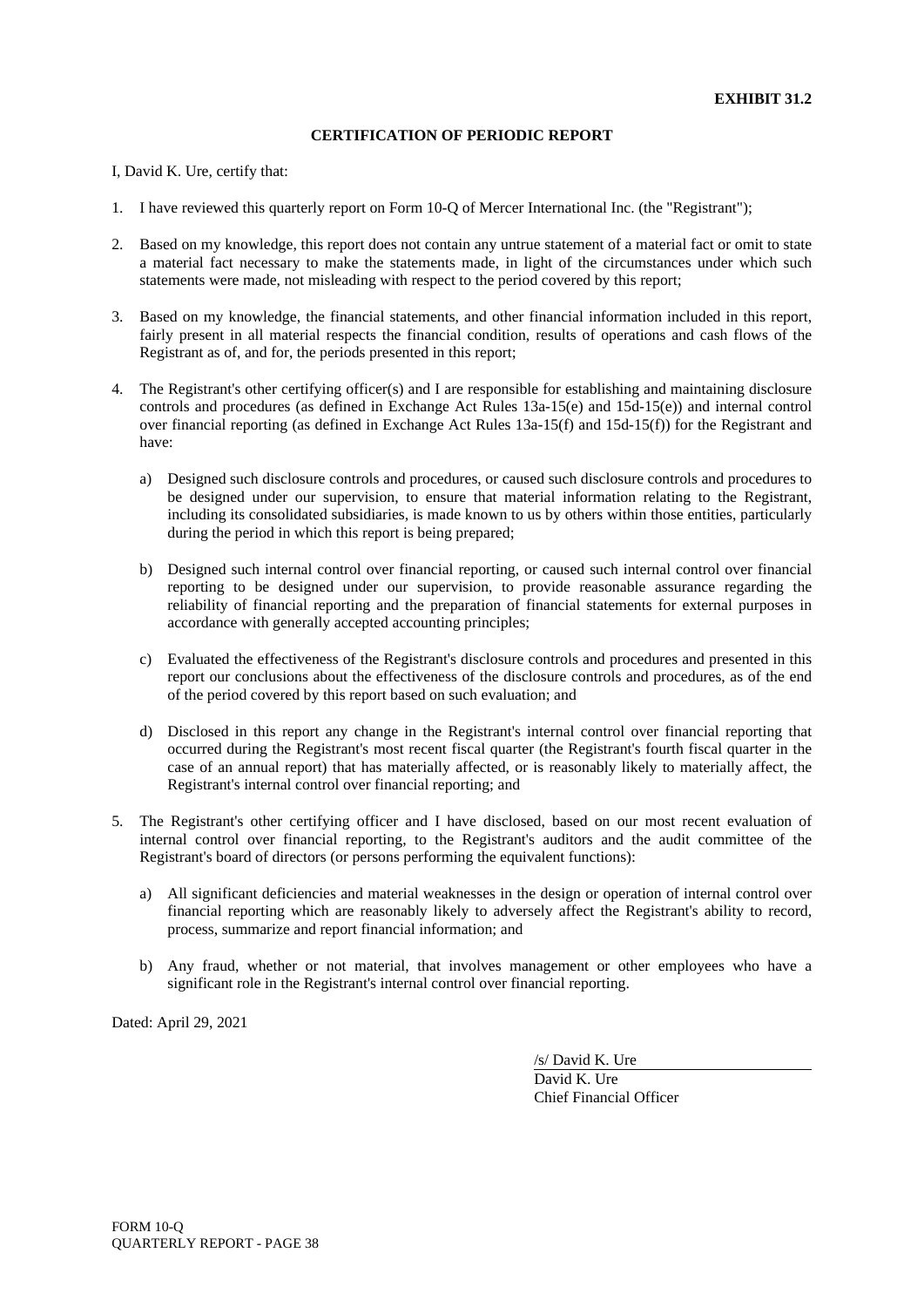I, David M. Gandossi, Chief Executive Officer of Mercer International Inc. (the "Company"), certify pursuant to 18 U.S.C. Section 1350, as adopted pursuant to Section 906 of the *Sarbanes-Oxley Act of 2002*, that, to my knowledge:

- (1) the Quarterly Report on Form 10-Q of the Company for the quarterly period ended March 31, 2021 (the "Report") fully complies with the requirements of Section 13(a) or 15(d) of the *Securities Exchange Act of 1934*; and
- (2) the information contained in the Report fairly presents, in all material respects, the financial condition and results of operations of the Company.

Dated: April 29, 2021

/s/ David M. Gandossi David M. Gandossi Chief Executive Officer

A signed original of this written statement required by Section 906 of the *Sarbanes-Oxley Act of 2002* has been provided to Mercer International Inc. and will be retained by Mercer International Inc. and furnished to the Securities and Exchange Commission or its staff upon request.

This certification accompanies the Report pursuant to Section 906 of the *Sarbanes-Oxley Act of 2002* and shall not, except to the extent required by the *Sarbanes-Oxley Act of 2002*, be deemed filed by the Company for purposes of Section 18 of the *Securities Exchange Act of 1934*, as amended.